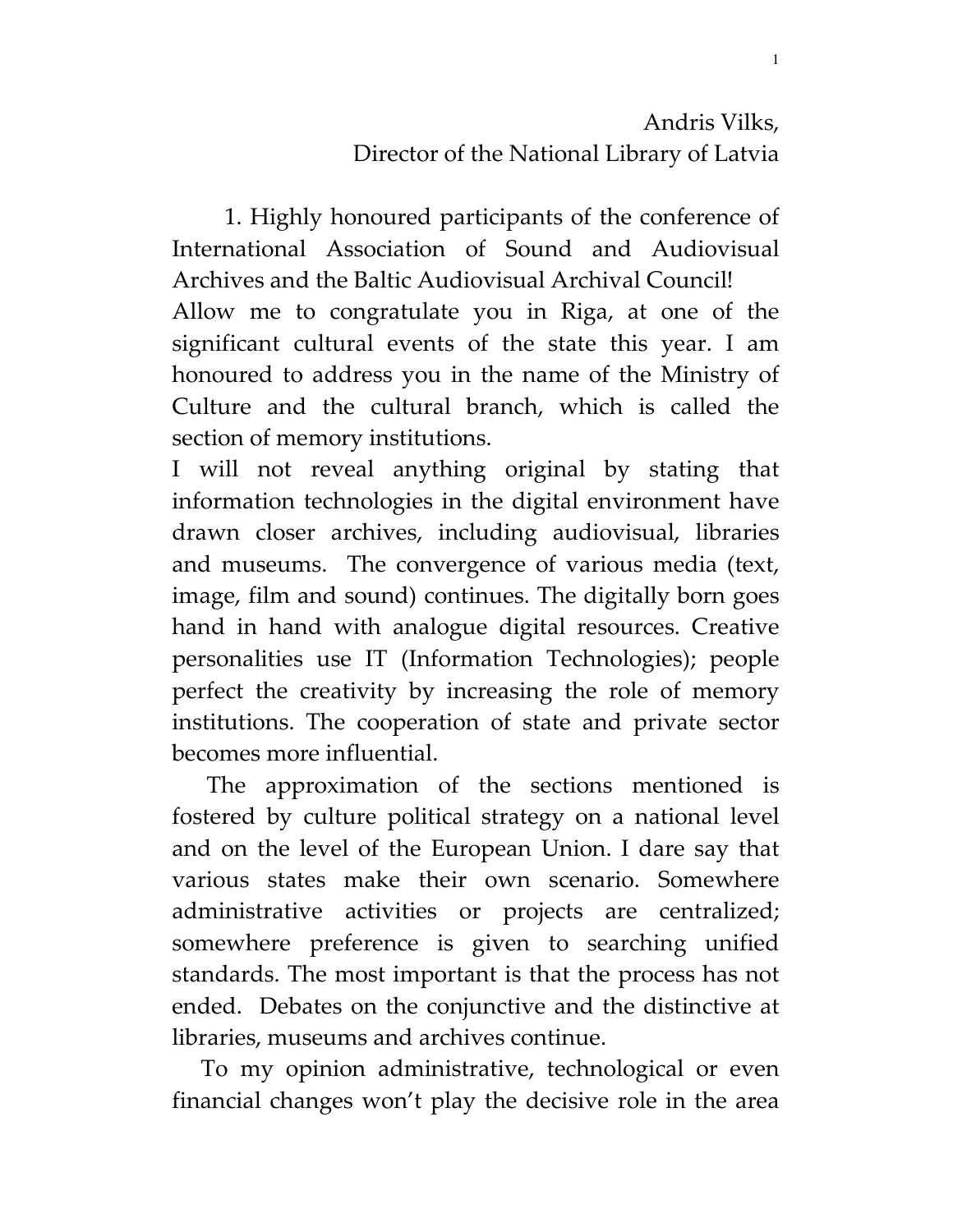of integration and cooperation, but a user of the global Google or a client. Requirements to access the heritage on a global network are the instrument encouraging us to mutual efforts, coordinated retrieval resources, processing, storage and access to standards and technologies. We are united in facing the problems of IT industry or protection of intellectual property.

 Latvia is in the process as I have mentioned. You will listen to different presentations, where the bases of audiovisual environment for the future will be outlined. My task is to characterize the intentions and projects oriented to the long- term strategy of memory institutions in general, but in particular in one aspect – digitizing of the existing heritage.

2. I will touch upon the following subjects in my report.

 > Memory institutions in Latvia and the launch of digitization in Latvia

 >The first consultations in Latvia and the Baltic States, 2001- 2002

> Standard committee

> The first joint projects

 > From the initiatives of European digital libraries to Lisbon i2010 strategy

> The policy of the state

 > Culture Information Systems and guidelines for digital cooperation

 > The conception of the Latvian National Digital Library "Letonica"

> Manuals and standards

> DOMS

>The centre of excellence, R & D

> Web 2.0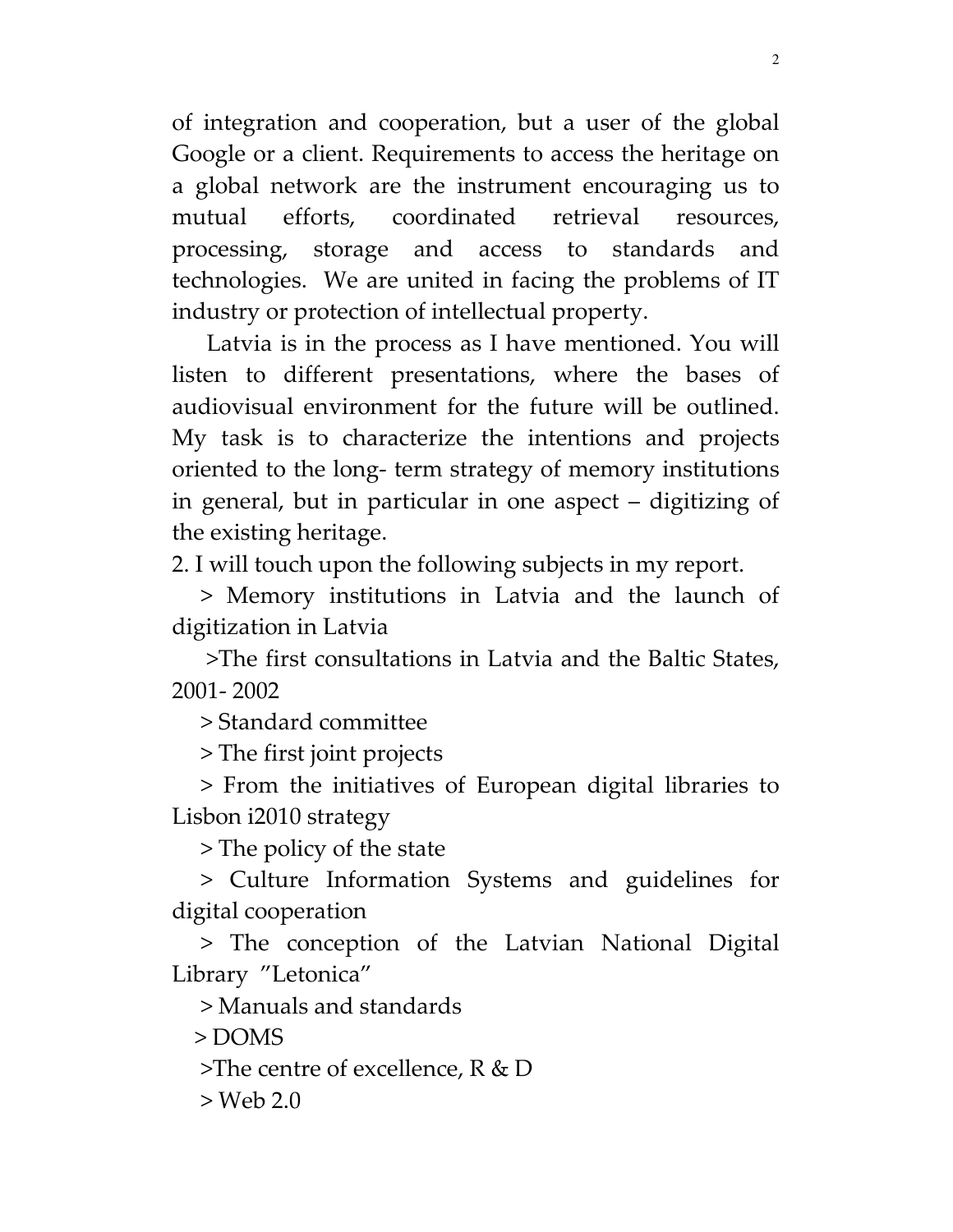3. Slightly simplifying, today the digital environment is formed by digitally born, and analogue digital objects. A number of information carriers, channels, and software and metadata systems ensure it. Today I will dwell only on the analogue digitization. Let's put aside the problems of digitally born resources, catalogues, files, registers, indexes and retrospective conversion of other metainformation and the modern archive management.

4. I will give a short insight into the structure of the major memory institutions.

#### Archives:

Directorate General of the State Archives,

The State History Archive,

The State Archive of Latvia,

The Latvian State Archive of Film, Photo and Audio documents,

Zonal archives – in Alūksne, Cēsis, Daugavpils, Jelgava, Jēkabpils, Liepāja, Rēzekne, Sigulda, Tukums, Valmiera, Ventspils,

The Special Library of the State Archive,

The Central Micro Photocopying and Document Restoration Laboratory,

Archive inspection, as well as,

The Treasure House of Folklore

The Latvian Radio Archive,

The Latvian TV Archive,

Other archives, including the private sector (for example, the newspaper "Diena").

Several archives have elaboration foreruns in the field of digitizing. I will mention them later. In total, from the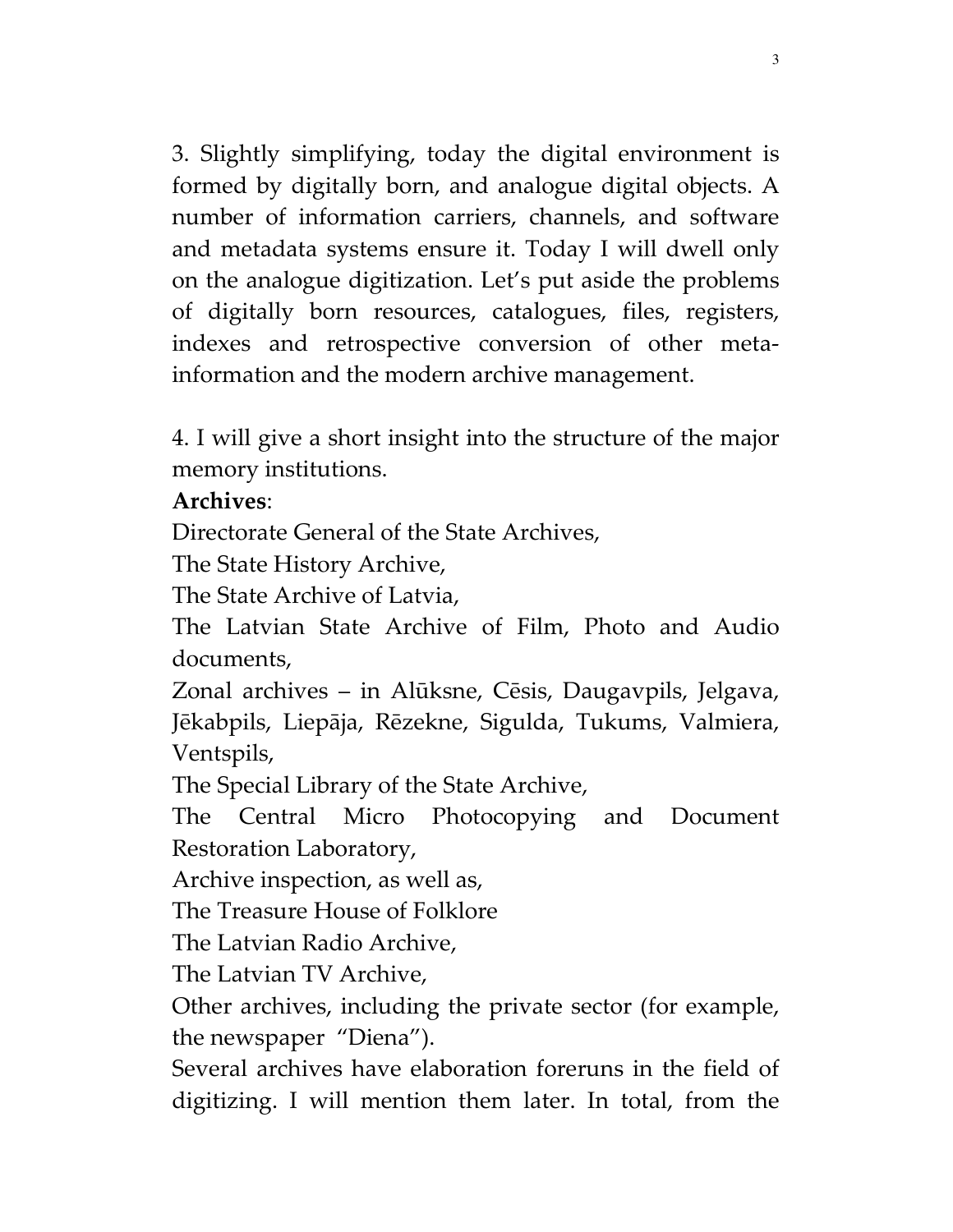point of view of the state strategy and priority, the main task for the archive sector is formation of the Unified State Archive System, consequently to create bases for the unified meta- information.

## 5. Libraries:

The National Library of Latvia, The Latvian Academic Library, The University Library of Latvia, The Patent and Technology Library of Latvia, Public libraries (the network of 33 libraries). Practically the libraries have already solved the implementation of the Integrated Library Information Network, 100% of the libraries have Internet connection, with their own portal and the union catalogue of state significance.

As you know, the integrity of publications has determined that libraries have developed their infrastructure more rapidly. Therefore the government of Latvia has chosen the NLL to be the leading institution in realizing the coordinated digitizing process.

## 6. Museums:

The State museums of the Ministry of Culture of LR – The Latvian National Museum of History, Riga History and Navigation Museum, the State Museum of Art, the Museum of Foreign Arts, the Museum of Writings, Theatre and Music, Ethnographic Open –Air Museum a.o. (altogether 13 museums),

State Museums of other ministries of LR – the Museum of Nature, Military Museum, a.o. (altogether 7 museums). 90 museums are under the auspices of local governments.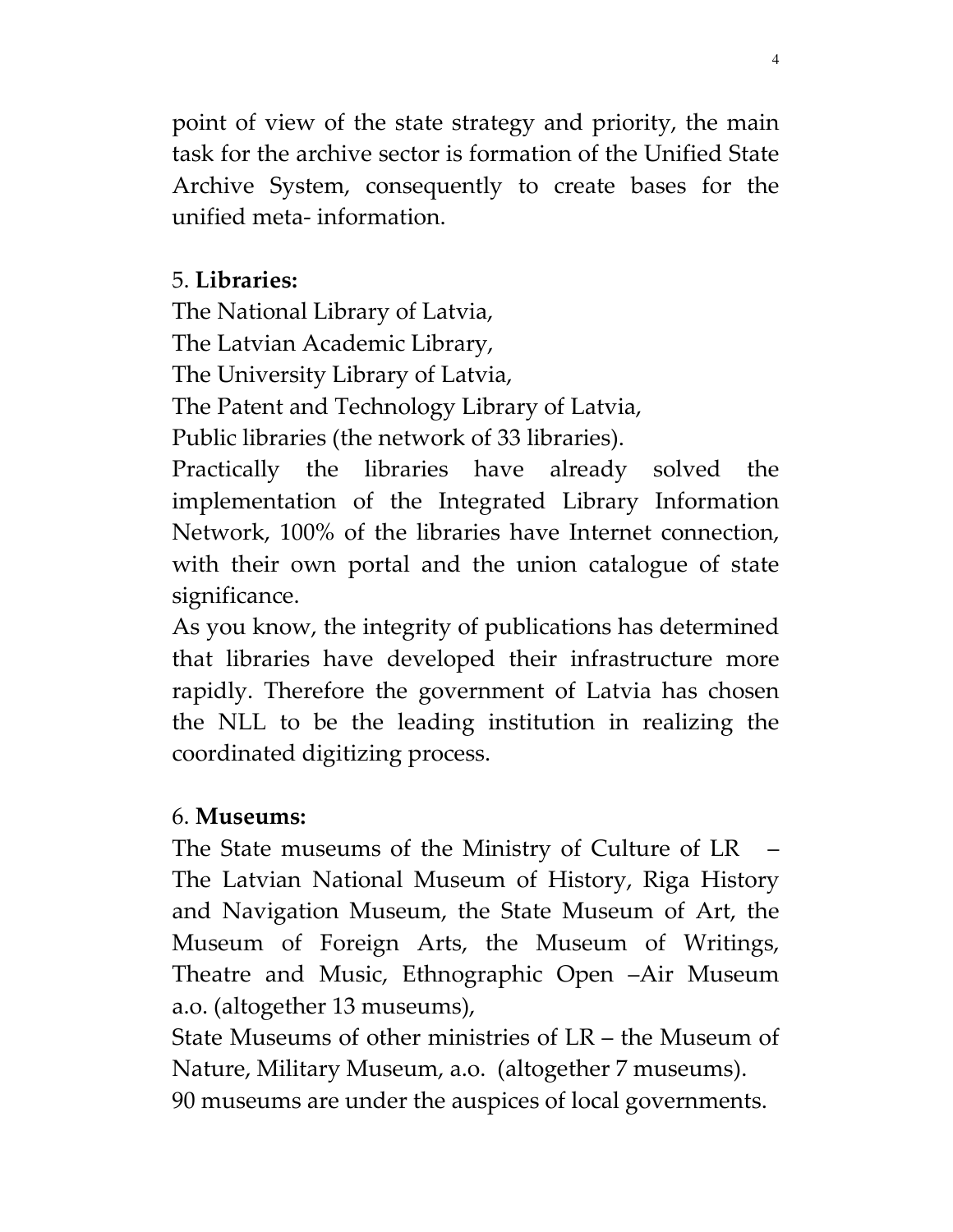The museums have got elaboration foreruns in the area of digitization as well, but the situation is alike the archives; the national priority is the formation of the national union catalogue of museums.

7. Besides the institutions, which don't store analogue collections, but play an important role in the activities of memory institutions should be mentioned. It is the State Agency "Culture Information Systems", I'll tell about it later.

Digital environment in various capacities is fostered by IT industry:

 The Institute of Mathematics and Informatics of the University of Latvia

SIA "Tilde", Microsoft Latvia, IT Alise, Lursoft,

Exigen

8.The Latvian Academic Library should be considered a pioneer in the field of digitization. Already in mid 90s the  $18<sup>th</sup>$  century collection in ten volumes "Monumente" by Brotze was published online.

The second important digitizing project was realized in the Treasure House for folklore. Firstly, Krišjanis Barons' collection of folksongs "Chest for Dainas" included into the UNESCO programme Memory of the World, should be mentioned, as well as wax cylinders, the digitization of which was carried out at Vienna phonogram archive with the help of Diedrich Schüller, who is present here. Among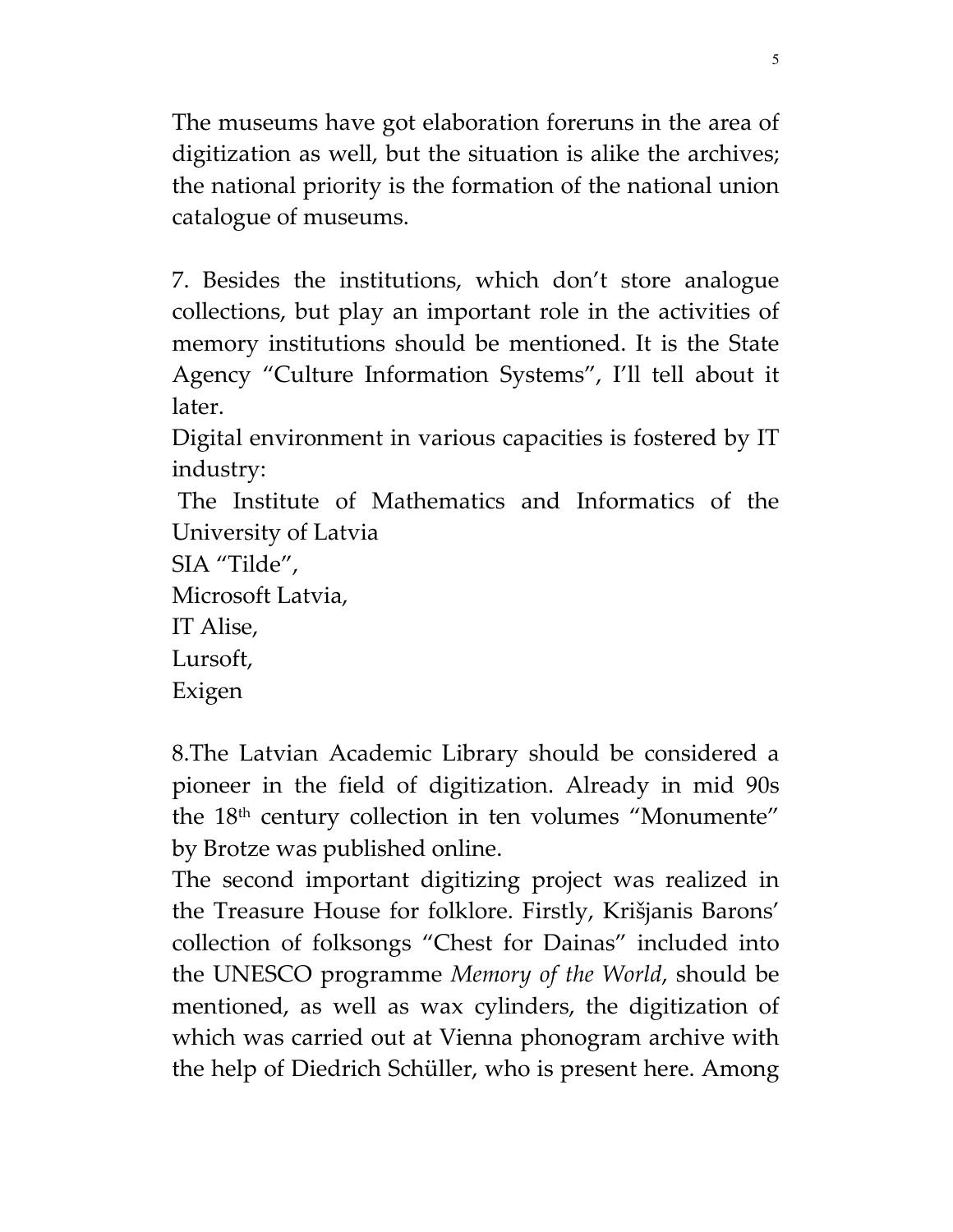other things, the wax cylinders stored at the Department of Rare Books and Manuscripts of the NLL.

For its part, the Institute of Mathematics and Informatics, LU from the ancient prints stored at the NLL and Latvian Academic Library (the Bible, dictionaries, grammar, sermon books) formed the storehouse of the Latvian language.

The Archive of the Latvian Film, Photo and Audio documents and the Latvian Photography Museum started making digital copies of films and photographs, bet the Latvian Radio and TV started the digital preservation of records. Unfortunately, the preservation of sound recordings is encumbered by the fact that a great part of analogue heritage should be restored simultaneously; this process is more complicated and expensive.

9.In January 2001 the first meeting of archives, museums, libraries and IT industry took place at the NLL. Then the first exchange of information arose each sector. The matter of great concern was the agreement of further cooperation. I would like to point out that at first it was the initiative of leaders, the staff and IT specialists of separate institutions supported by the General Directorate of Archives, the Board of Museums and the Library Department at the Ministry of Culture.

To facilitate the cooperation and coordination an informal working team was formed representing all three sectors and IT industry. The working team defined the necessity for a closer cooperation in the Baltic region, as well as the requirements for adapting standards and starting joint pilot projects.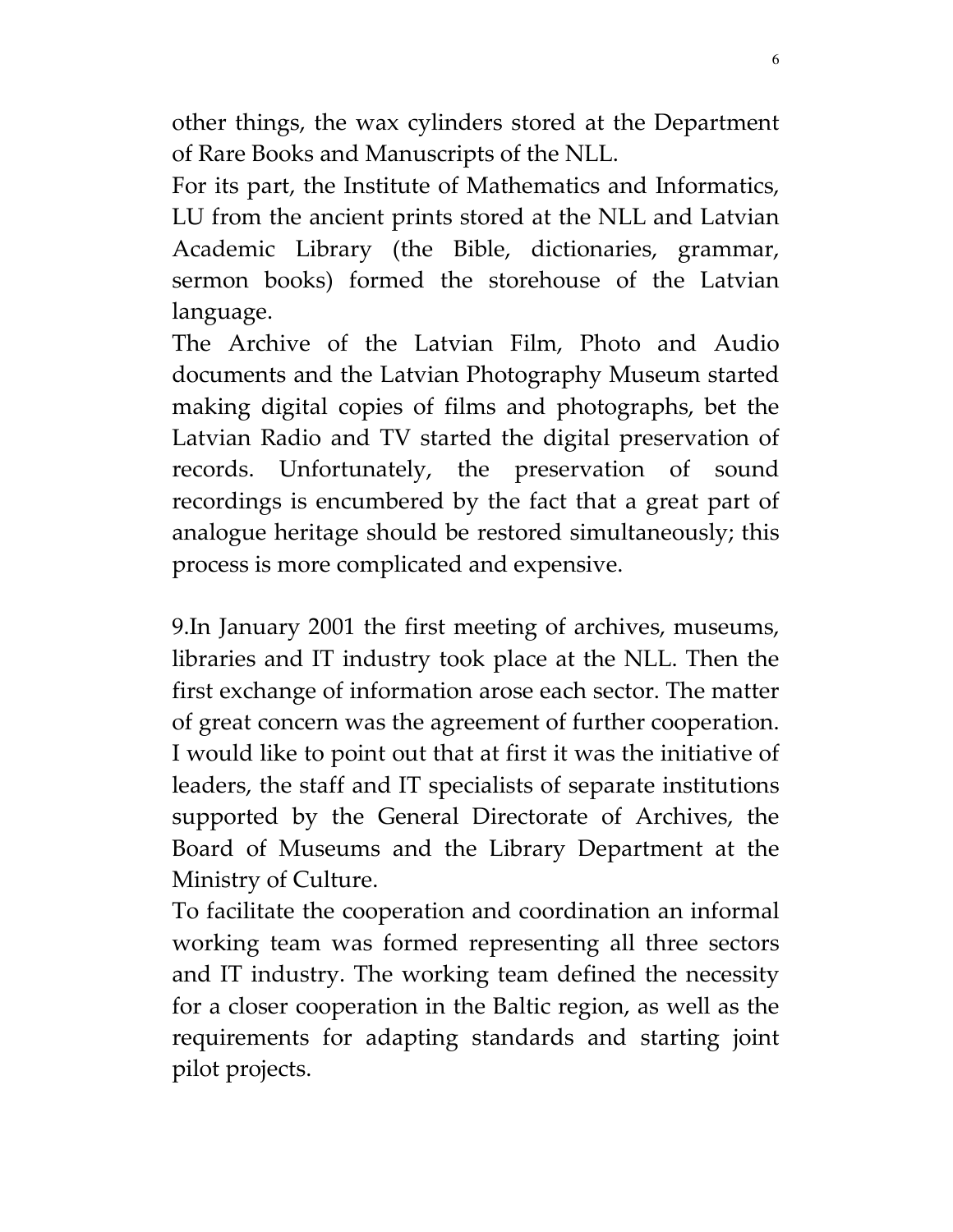Owing to this initiative in September, 2001 at the meeting of Ministers of Culture of the Baltic Sea States the former Minister of Culture Karina Pētersone proposed to encourage and coordinate the digital cooperation among memory institutions of states and creative institutions in the whole region. The coordination bureau was formed at Copenhagen.

The first conference of the archives, museums and libraries of the Baltic States in April 2002 was an important step forward. The participants of this conference represented all interested groups. Presentations of several states (Sweden, Finland, Norway, Denmark, the Czech Republic, Scotland (UK) a.o.) were of great importance.

10. The next step was coordination of the standards. The Standing Committee, which approved the projects worked out at the Department of Standardization of the NLL, was the only one for the libraries. The Committee was under the supervision of the Division of Standards of the Ministry of Justice. It was decided to form a joint standing committee of museums, archives and libraries. Later this committee was under the control of the Ministry of Culture.

11. Since 1998 the State Culture Capital Foundation (CCF) of Latvia has occupied a steady place in Latvian cultural policy. The main task of which is to support the creative processes in art and new ideas in culture, including the preservation of heritage and its accessibility. It should be underlined, that one of the basic principles observed is – financial resources are distributed according to the results of a tender. A rotating board of specialists approves the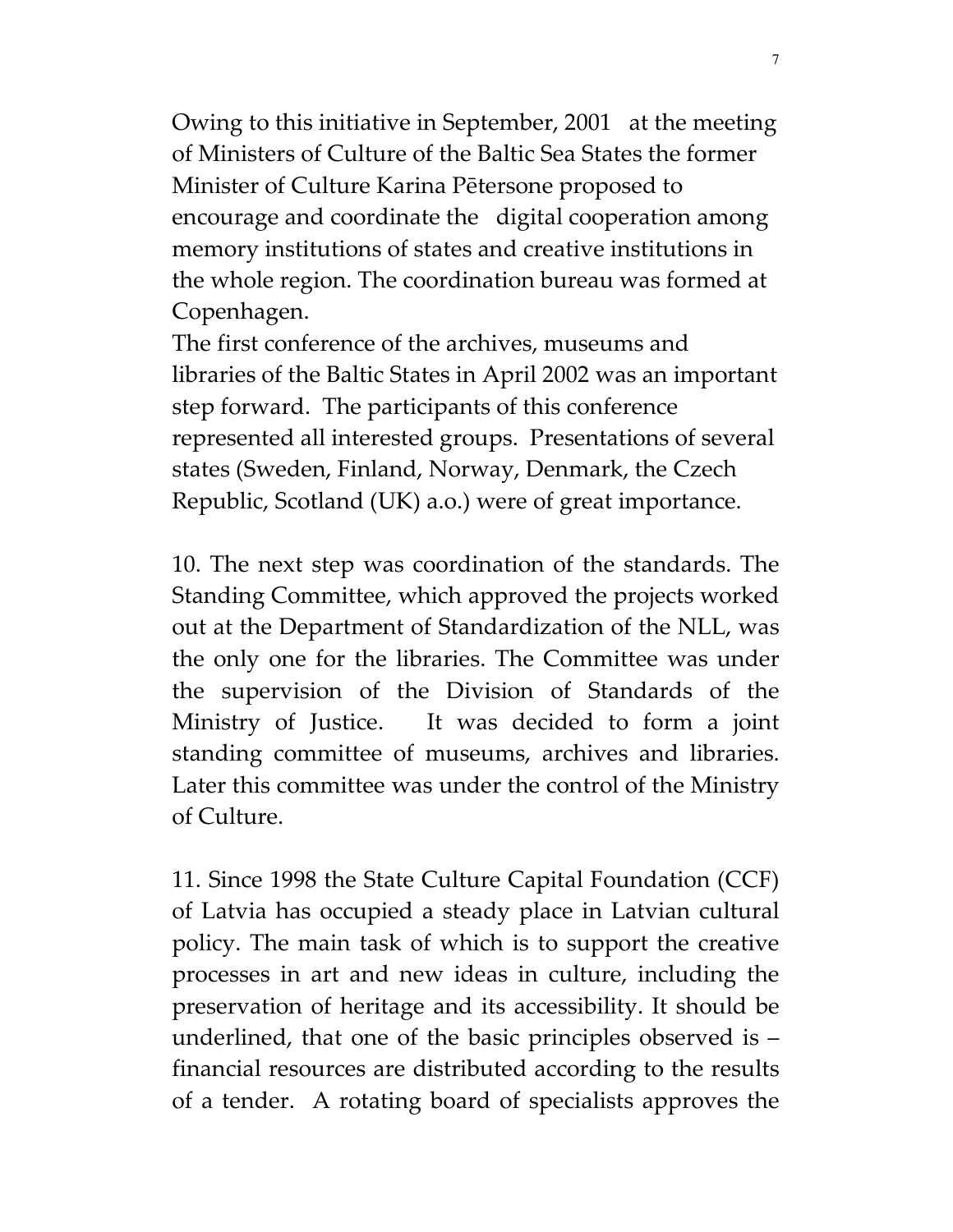decisions. The CCF supports the branch programs of fine arts, music, theatre, cinema, literature, traditional culture, cultural heritage and the so-called inter-branch programs. The last mentioned supports the projects of archives, museums and libraries. At the same time according to the content, all these branches support digital initiatives, including the memory institutions. However, every branch possesses a special set of target programs created in order to highlight one or another priority. To foster the digital cooperation of archives, libraries and museums a corresponding target program was formulated. This program existed from 2002 until 2005 with the state financing over 70.000 Euro per year. The pre-condition to be observed is, that the project submitters represent at least two sectors from the memory institutions. According to their content, they were multiform projects, embracing textual, visual, audio, audiovisual and even three-dimensional objects. Cultural institutions of national significance, where visual resources dominated, participated in these projects. Particularly worthy of interest is the fact that about 80% of the projects came from the Latvian regions, accordingly a greater part of them was oriented to local history.

At any rate the greatest achievement of this target program was that for the first time several memory institutions collaborated and made joint projects. Exceedingly interesting information resources were created. It was important that the results of the projects were presented at seminars, where all three-branch specialists participated.

On the other hand it must be acknowledged that usually the libraries were the project leaders.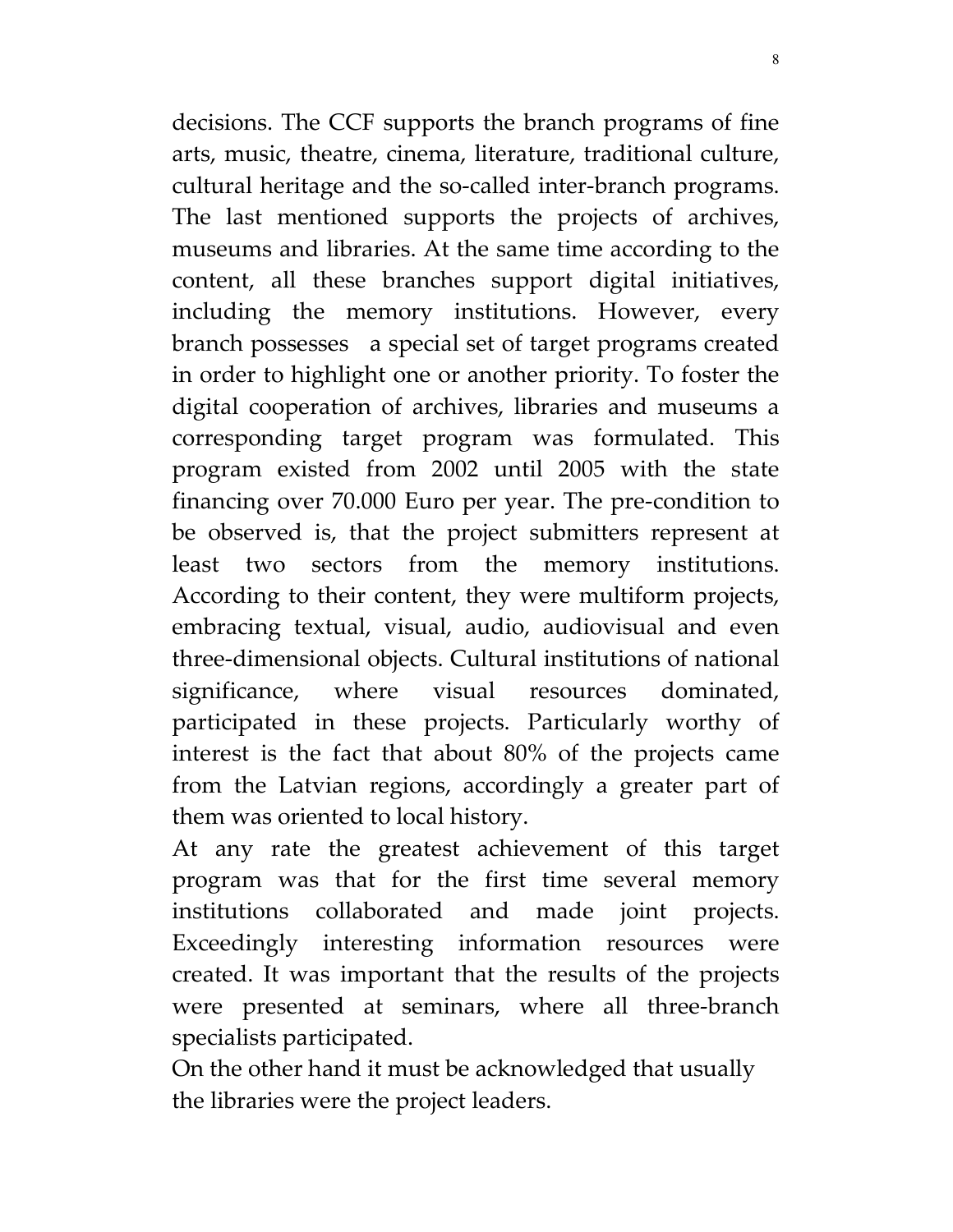There were no great success in usage of standards and metadata. The quality of projects differed either.

 The most successful of them proved that cooperation of archives, museums and libraries in a digital environment is possible in Latvia.

Owing to these projects and other activities the Ministry of Culture decided to support a long –term digital strategy.

12. A positive example is a heritage left by our national author Baumaņu Kārlis "Heritage left by Baumaņu Kārlis – from a storehouse to the people", where the Museums of Writings, Theatre and Music participated as well as the Latvian Academic Library, Limbaži Central Library and Viļķene Parish Library. In this slide you see another example – the result of cooperation among Gulbene Museum, the Library and the Regional Archive.

13. In 2004 the whole world found out about the Google new project. Mass scanning of the collections of several USA and Great Britain universities was started, as well as, scanning of new books. Despite of various viewpoints and interpretations, at the moment this project has the following aims, I am citing: "The Library Project's aim is simple: make it easier for people to find relevant books – specifically, books they wouldn't find any other way such as those that are out of print – while carefully respecting authors' and publishers' copyrights. Our ultimate goal is to work with publishers and libraries to create a comprehensive, searchable, virtual card catalogue of all books in all languages that helps users discover new books and publishers discover new readers."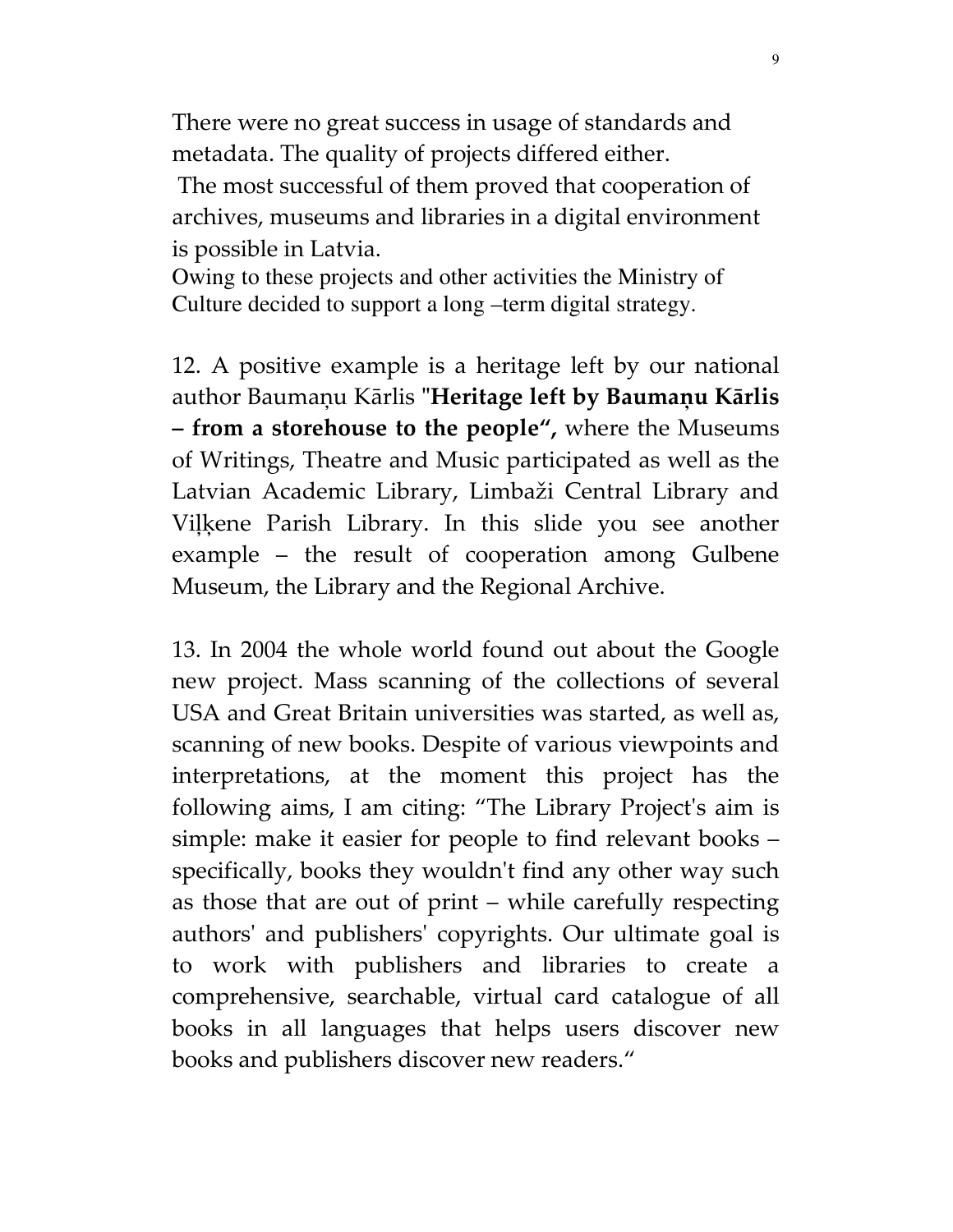Though in 2001 Lund action plan was accepted, in reality the further events were provoked by Google.

The President of the National Library of France Jean - Noël Jeanneney sharply reacted to this project. Due to this reaction President of France Jacques René Chirac appealed to the leaders of five states to form the European Digital Library. Almost all European national libraries responded to this call as well as the leadership of EU. At that time the so-called Borozzo resolution was made public. Henceforth, the initiative of the European Digital Library (EDL) was developed within the framework the European Commission. The Conference of European National Librarians/CENL responded to this call immediately and under the guidance of Director of the German National Library / Die Deutsche Nationalbibliothek Elisabeth Niggemann formulated answers to the European Commission concerning i2010 digital library (Answers to the Online Consultation of the European Commission concerning "i2010 digital libraries").

It was followed by the participation of Commissioner of Information Society and Media Viviane Reding at CENL meeting in Luxembourg, 2005, where she delivered a lecture on "The Role of Libraries in Information Society", focusing on the elaboration foreruns of the national libraries on the way to EDL.

On June 1, 2005 the Commission presented the i2010 initiative, emphasizing the benefits arising from the enlargement of the role of IT in economic growth, creation of working places, and the quality of living standards of European citizens. The European Commission highlighted that Digital libraries are the key aspect to i2010. On September 30 the digitizing strategy saw the daylight –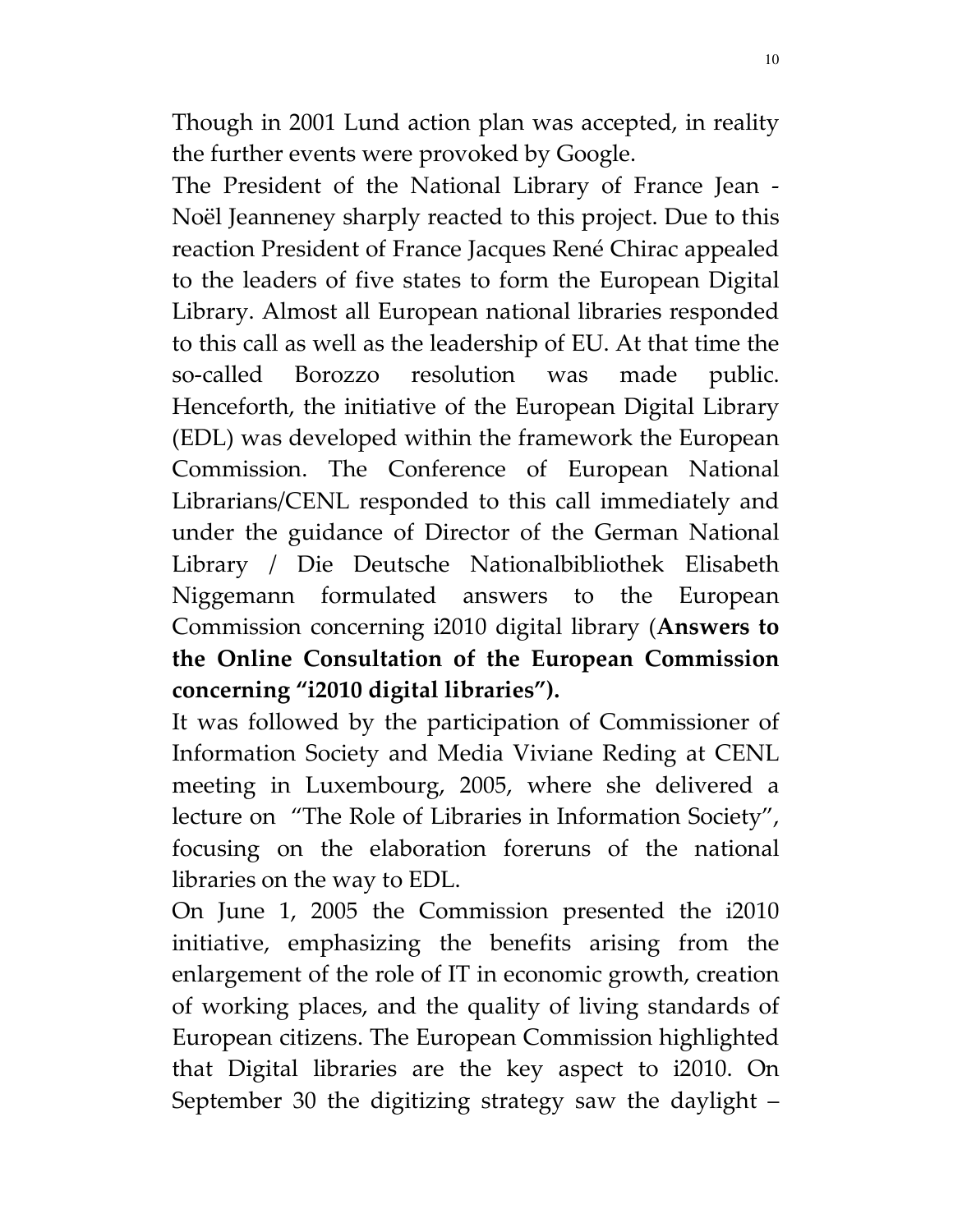Digital Preservation of the European Collective Memory and Accessibility On Line. Books, journals, newspapers, photographs, objects of museums, archival documents and audiovisual materials, form this collective memory.

Several coordinating structures were formed, for example, High Level Expert Group and National Representatives Group/NRG.

Beginning with the Presidency of Austria in the first half of 2006 several conferences on the issues of European Digital Library have taken place.

However, within the framework of the project of eContent program the European Commission has supported several projects, which politically, technologically, semantically and organizationally stipulate the development of the unified EDL initiatives.

On August 24, 2006 within the framework of the European Digital Library the Recommendation on the digitisation and online accessibility of cultural material and digital preservation was laid open. I am citing:

A common multilingual access point would make it possible to search Europe's distributed – that is to say, held in different places by different organisations – digital cultural heritage online. Such an access point would increase its visibility and underline common features. The access point should build on existing initiatives such as The European Library (TEL), in which Europe's libraries already cooperate. It should where possible closely associate private holders of rights in cultural material and all interested stakeholders. A strong commitment by the Member states and cultural institutions to arrive at such an access point should be encouraged.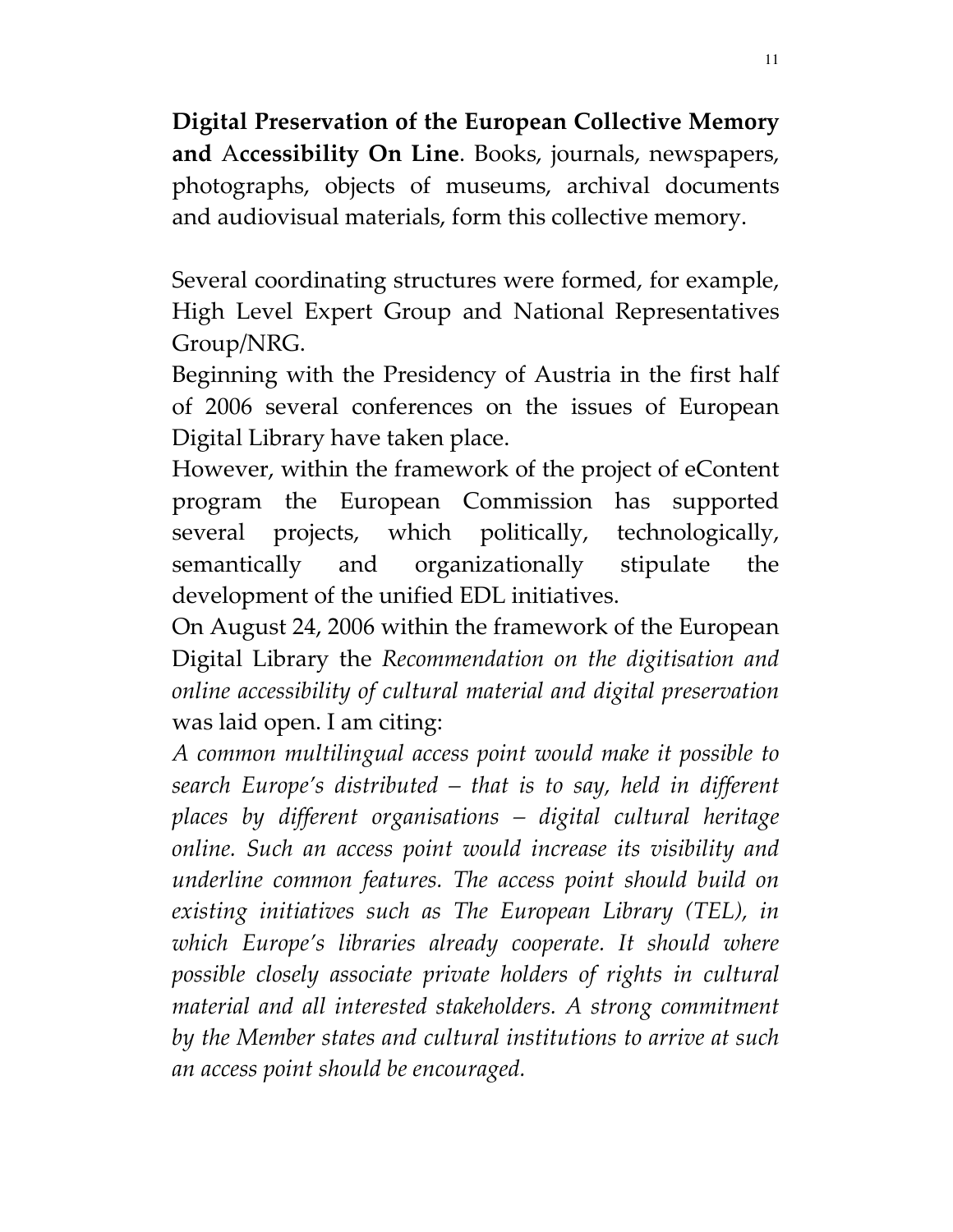14. Here is the book by the President of the National Library of France Jean - Noel Jeanneney, which evoked the support of six presidents.

15. In the letter as of April 28, 2005 to the Presidency of the European Union and the Commission, leaders of six member states expressed support to the formation of European Digital Library, which will ensure accessibility to European cultural and research documents.

 The Commission has approved of this plan and will advance its implementation, by upholding i2010 initiative in connection with digital libraries.

### 16. i2010: DIGITAL LIBRARIES

Consequently the initiative of Digital Libraries is oriented to making the usage of European information resources online simpler and more interesting. The rich culture heritage of Europe will be used there, merging the multicultural and multilingual environment with the implementation of new technologies and the new models of entrepreneurship.

Digital libraries are generalization of the digital content accessible to the society. There you can find materials transformed into digital format. In addition, you can find information, which has been primarily created in digital format. To a greater amount, it refers to scientific information, where publications in digital format and information massive are stored at digital repositories. This initiative embraces both aspects – materials transformed in digital format and created in digital format.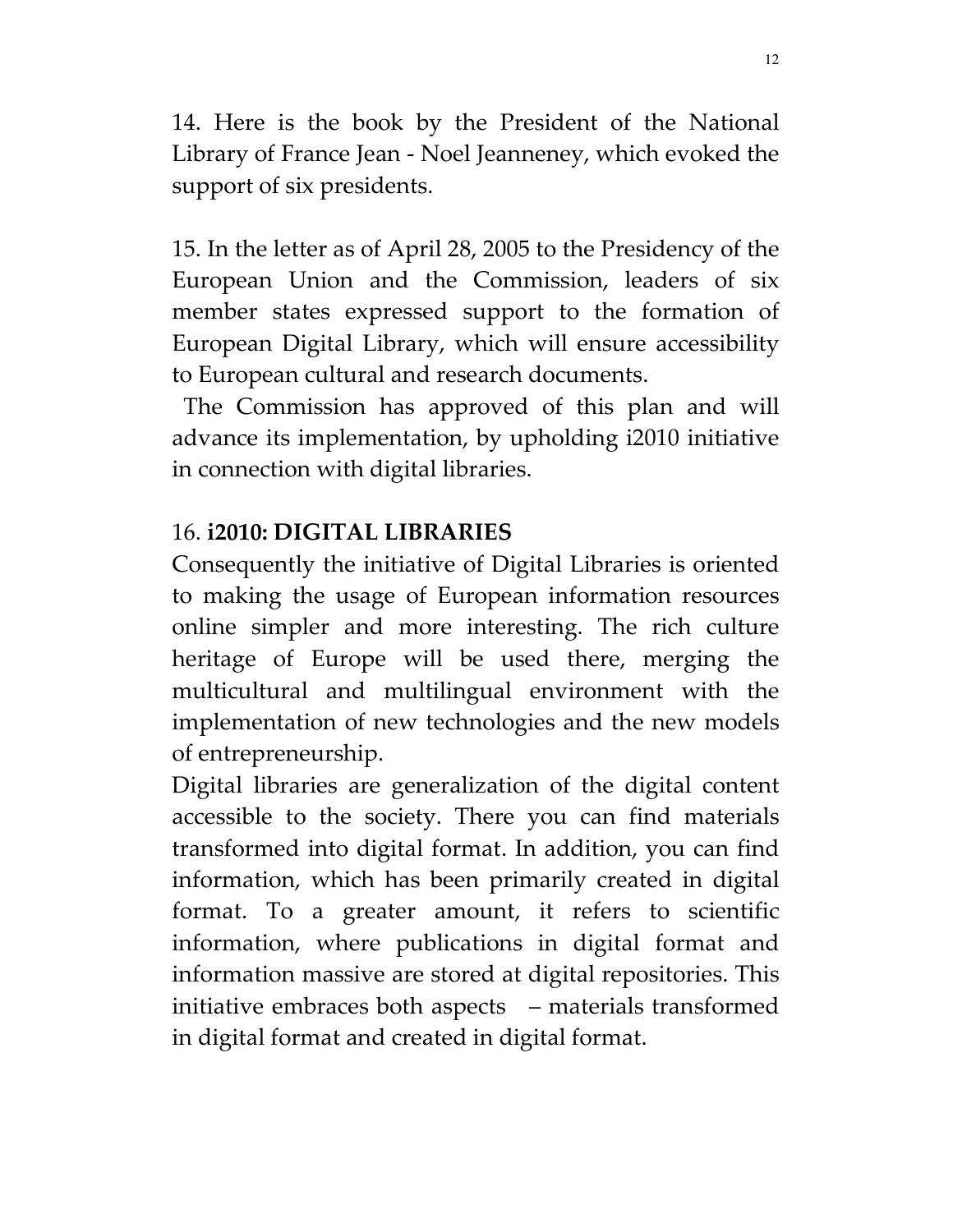To realize the potential of digital technologies for wide and easy information access, the work will be done in tree directions:

• Accessibility online, which is a precondition to increase advantages, from which scientists, the society and businesses could benefit;

• Transformation of analogue data into digital format to foster its wider application in the society;

• Storage and preservation to ensure access to the documents in digital format and eliminate the loss of the valuable content.

17. In 2003 owing to the support of the European Commission, CENL started the project "The European Library/TEL, which on the bases of the previous portal Gabriel formed a single gateway to the digital collections of 9 national libraries. TEL manual and the register of metadata as well as other technologies and standard defining activities were worked out.

In  $2005 - 2006$  another project was implemented TELMEMOR, where the national libraries of 10 new member states of the European Union participated. The project made possible access to digital resources of these libraries in TEL portal.

Since 2006 the project EDL is being implemented. It makes TEL richer with other EU states and the national libraries of Norway, Switzerland and Lichtenstein. In 2007 two projects are started EDLnet and TELplus.

EDLnet Thematic Network is a project, supported by the European Commission eContentPlus program to prepare a soil for implementing EDL. The aim of the project is to strengthen intersectional and inter-domain accessibility to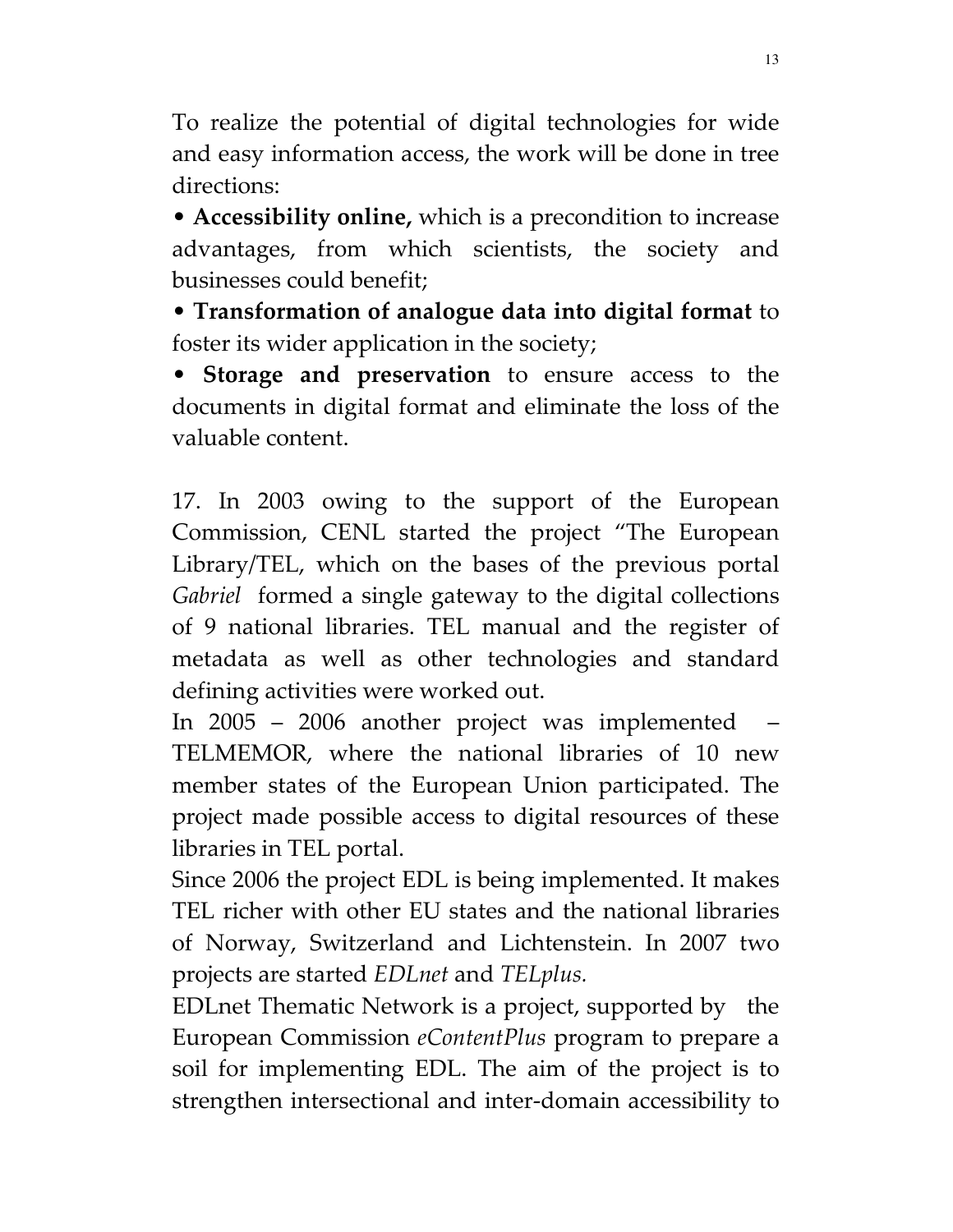the culture content – i2010 pillar. EDLnet task is to form consensus in the fragmented culture heritage map.

Therefore, the European national libraries, museums, archives, including the audiovisual and national organizations will play the decisive role.

However, TELplus is oriented to new technological solutions - text recognition or OCR projects, open archive initiatives or OAI etc.

We are still on the way to the coordination of the initiative and guidance.

On one hand CENL was not ready to take on the responsibility of the super command. There was a precondition to integrate other libraries, archives, museums and audiovisual storehouses into the organization.

On the other hand, all mentioned sectors looked rather sceptically to a potential domination of the national libraries. The European Commission advised to focus on TEL work. The notion *a library* has been an obstacle to a certain extent. Probably one or another national library hoped that it would be the project of national libraries and objected to the integration of other institutions into CENL and TEL. At the same time many NL have no doubt that, EDL must be open not only to libraries but also to other memory institutions. Accordingly, such libraries the notion EDB interpret wider accentuating mainly the status of the publication, which is necessary for placing digital versions of analogue materials into Internet.

Besides, in the initiative of EDL other representatives were ready to participate. Firstly, the projects DELOS, MICHAEL, MICHAEL plus a.o., the activities of which were supported by ministries of culture, academic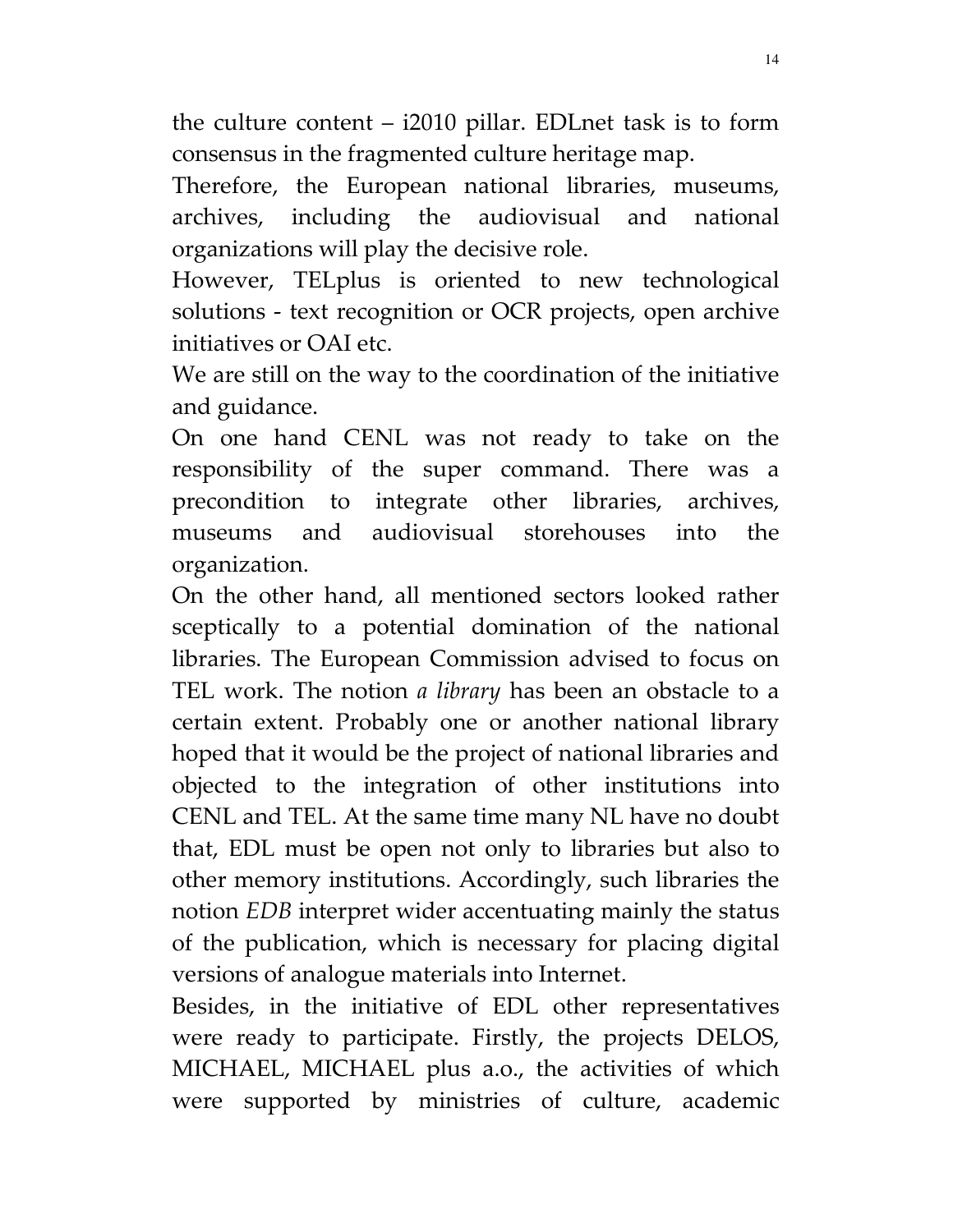libraries, archives and museums, separate NL and even Google library.

Accordingly, after a number of discussions since April this year the EDL Foundation is prepared to be the EDL umbrella structure. Former coordination structures are liquidated either.

The associations of the greatest European memory sector as well as institutions of national significance and private structures will be the organizers of the foundation.

In autumn this year, the foundation will start functioning. The European Commission is ready to entrust the envisaged financing of EDL to this foundation. Let us hope that the big and diverse circle of representatives won't cause any obstacles to reach the effective and coordinated work.

18. Here is the Latvian interface related to Tel, it proves one of the long –term aims of EDL and namely, multilingualism.

19. This year at the conference in Berlin an official of the Department of Cultural Policy of the Ministry of Culture Una Sedliniece said: "Helēna Demakova is one of the most fervent supporters to implement future technologies in the branch of culture and science." On November 14, 2005 at the meeting of ministers of culture of EU she stated:" In the result of rapid growth of technological and Internet environment the development of culture in Information society should be fostered. Though, it is vital to solve problematic questions such as copyright and related rights on a national and European scale, it is necessary to attract national and European resources to this aim. It should be emphasized that the development of digital libraries is a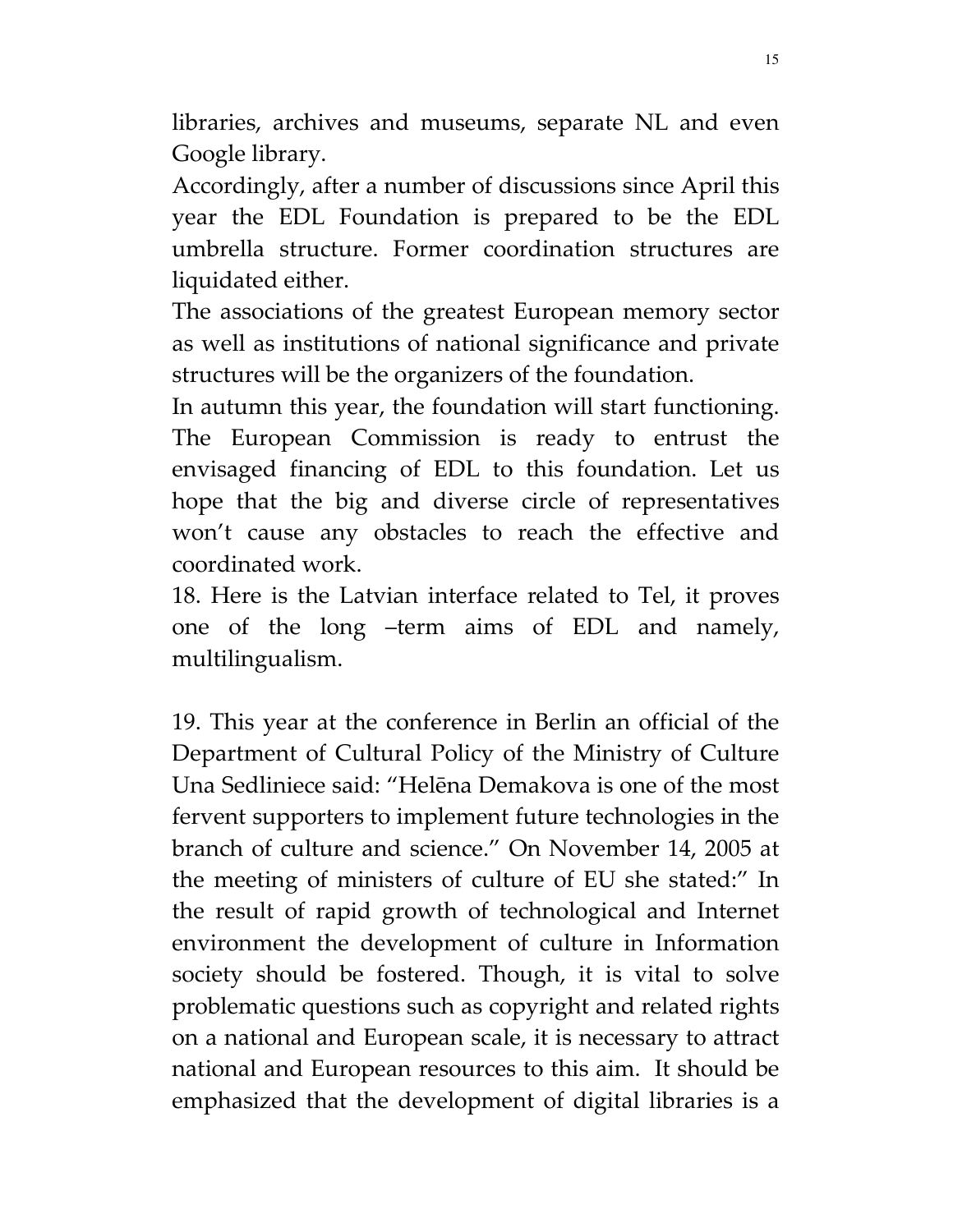contribution not only to cultural branch, but also to national economy, education, and research, and other goals of Lisbon strategy."

Mrs. Sedliniece added: "To reach the goals of Lisbon strategy, we are proud that among economic priorities the digitization of culture heritage or the formation of the joint digital online catalogue of museums, archives and libraries was included either. "

Latvia has already laid the bases for the development of the digital library by strengthening the formation of Information Society, for example, the documents for developing the Information Society: the programs Informatics, Culture, e- Latvia, programs in legislation. Law on the implementation of The National Library of Latvia building project has been adopted, which envisages the formation of library infrastructure in library services, the formation of the integrated library information system. The conception of the State Integrated Library Information System has been approved. It lies at the bases of digitization of the existing culture heritage, the formation of the unified library portal, guaranteeing of the space for electronic information exchange. Digitization of the existing culture heritage at Latvia libraries, museums, archives has started. The libraries of Latvia participate at several international projects. The NLL plans to create the National Digital Library "Letonica". Latvia is willing to continue digitization of national culture values, being aware, that it makes an integral part of the European Digital Library.

The essential questions for Latvia are:

♦ Measures for effective digital preservation in order to avoid risks in preserving digital materials.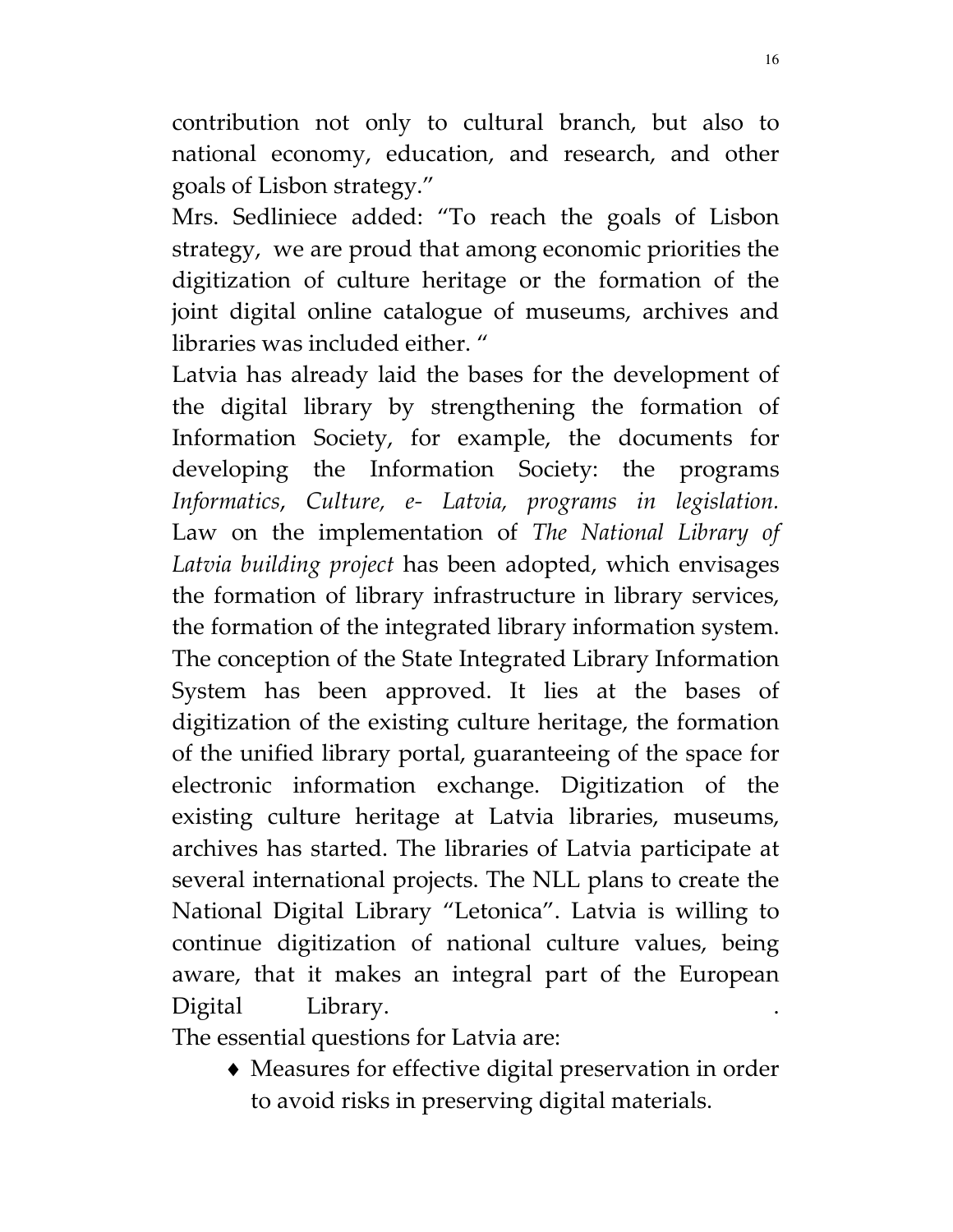♦ Measures for creating joint multilingual access point to the European digital culture heritage and search. We support the opinion, that access points should be based on the existing initiatives, within the framework of which the cooperation of European libraries take place (for example, the European Library  $-$  TEL).

It is important to determine the tasks for the developers of digital materials – to make access to one or more copies at the institution empowered.

The measures for coordinating the access to culture heritage and copyright within the EU are important. To respect the European Community and the internationally determined rights in the branch of copyright, intellectual property rights refer to only a part of the existing documents of the libraries, archives and museums.

To ensure the successful realization of the aforementioned measures, we support the position of the Commission to work out a state strategy in long –term preservation of and access to digital materials, by attracting the resources of EU programs in reaching the goals, we have set forth.

Returning to the idea about the integration of Digital Library project into the NLL project, I would like to quote the former President of Latvia Vaira Vīķe-Freiberga, who characterized the project with such words: "It is not only the question or task of new and contemporary architecture. The whole project of the NLL offers us a completely new understanding of a library and library services in the  $21<sup>st</sup>$  century. Implementation of the NLL project will saturate architecture and building with new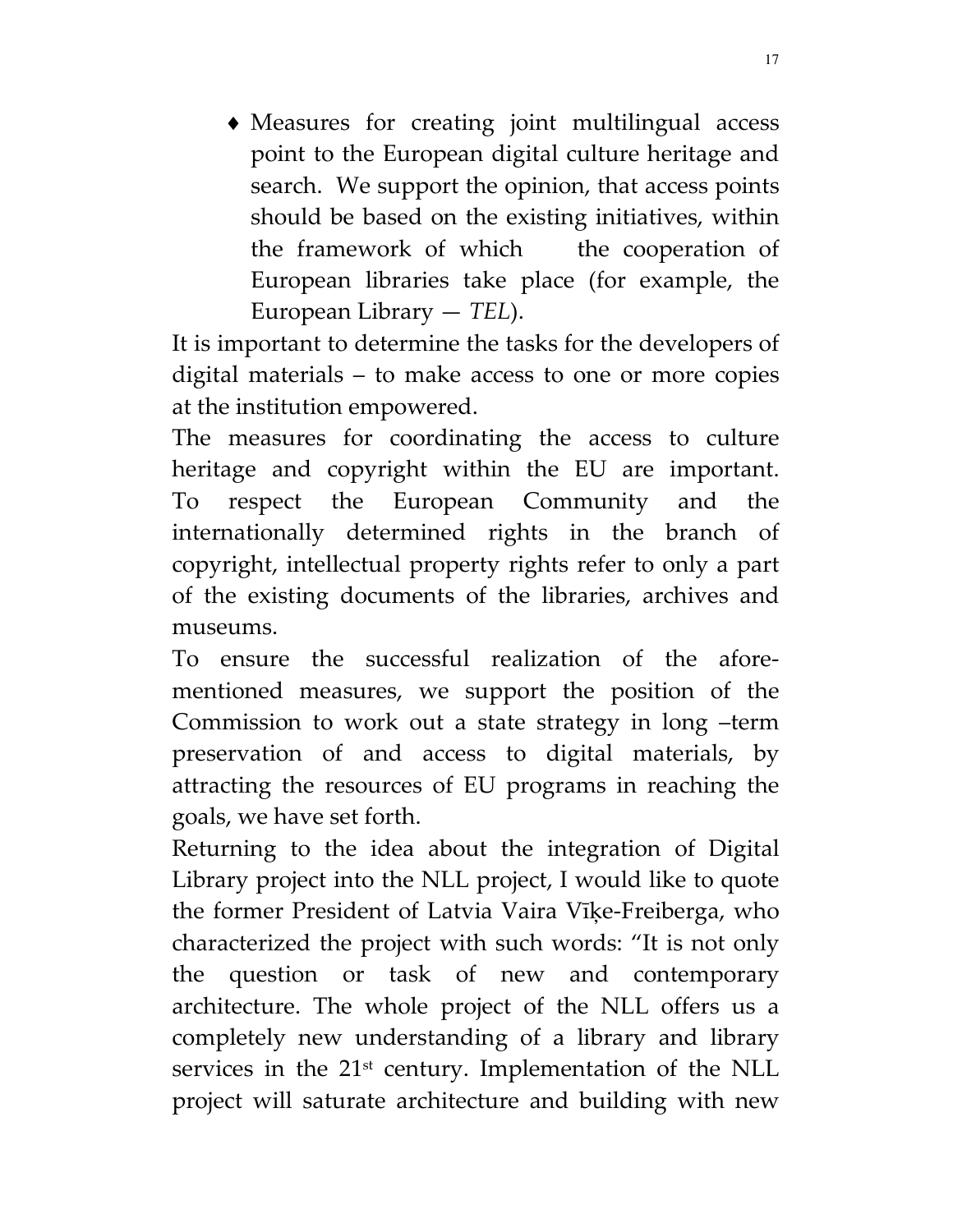achievements for the whole society, the "Network of Light" will create a rational bases for making the NLL one of the most effective information and knowledge administration instruments fostering the life -long learning of the society."

20. To implement practically digital cooperation in Latvia, in 2004 the Ministry of Culture adopted the decision to reorganize the Library Information Network Consortium and add additional functions.

**Mission** of the agency is to help memory institutions – archives, libraries and museums to preserve and make accessible the culture heritage for future generations, making use of the contemporary information technologies.

Aim of the agency is to ensure archives, museums, and libraries with the necessary IT resources, in order to preserve and ensure its accessibility to the public.

To clarify its status, it should be stressed that CIS is not a branch administrative institution, because General Directorate of Archives, the Board of Museums, and the Department of Library at the Ministry of Culture accomplish a professional supervision.

The agency administers the state investments and structural funds to help implementing informatization in the branch of culture.

The biggest projects in the library branch are the so-called the Network of Light or the State Integrated Library Information System/ SILIS and after having received the grant of 16,2 million USA dollars Bill and Melinda Gates project.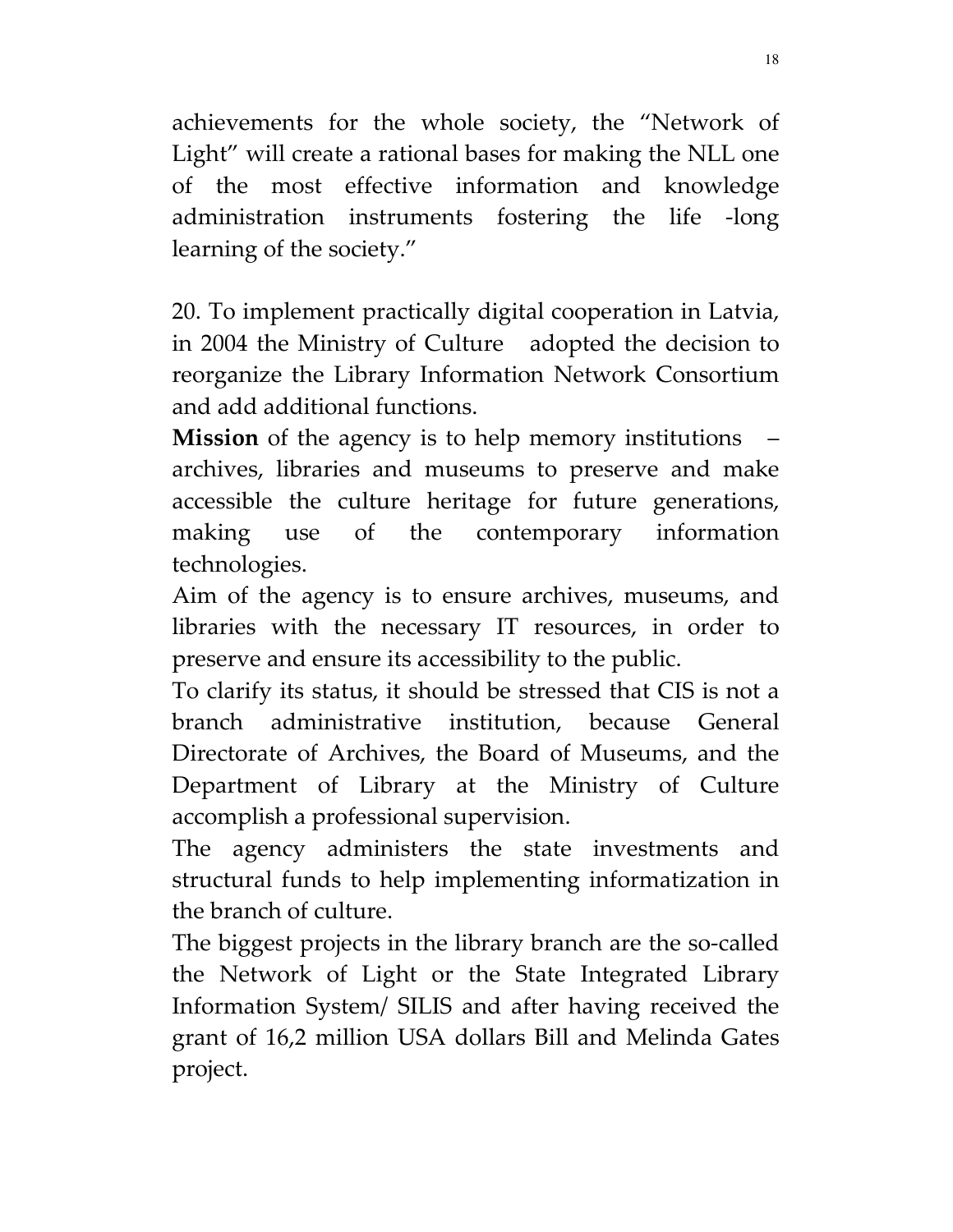The agency (CIS) coordinates the implementation of the State Unified Archive System and the formation of the Union Catalogue of the National Museum.

Out of the activities pursuant to digitization, the Agency's cooperation with the project Minerva and participation in the National Representative Group/NRG should be mentioned.

21.

22. To foster further steps in the direction of digital cooperation, CIS supervised working out of the following document "Unified Information System Guidelines for Culture Heritage and Memory Institutions, 2005 –2012".

I would like to add that in some documents we have different dates for the activities of the Latvian Digital Library. The strategy of the Ministry continues until 2015, planning period of the European Union lasts until 2013, but the mentioned guidelines until 2012. And the National Digital Library project embraces the years of 2009/2010.

Returning to the guidelines I will mention the major areas:

- 1. Mission of the unified information system of the culture heritage and memory institutions;
- 2. Strategic goals of the unified information system of the culture heritage and memory institutions;
- 3. Priority directions/ measures;
- 4. Explanations, terms, definitions;
- 5. Assessing criteria of the projects of museums, archives, libraries and other culture heritage and memory institutions;
- 6. Assessing criteria of administrative projects;
- 7. Assessing criteria of quality projects;
- 8. Assessing criteria of specific projects.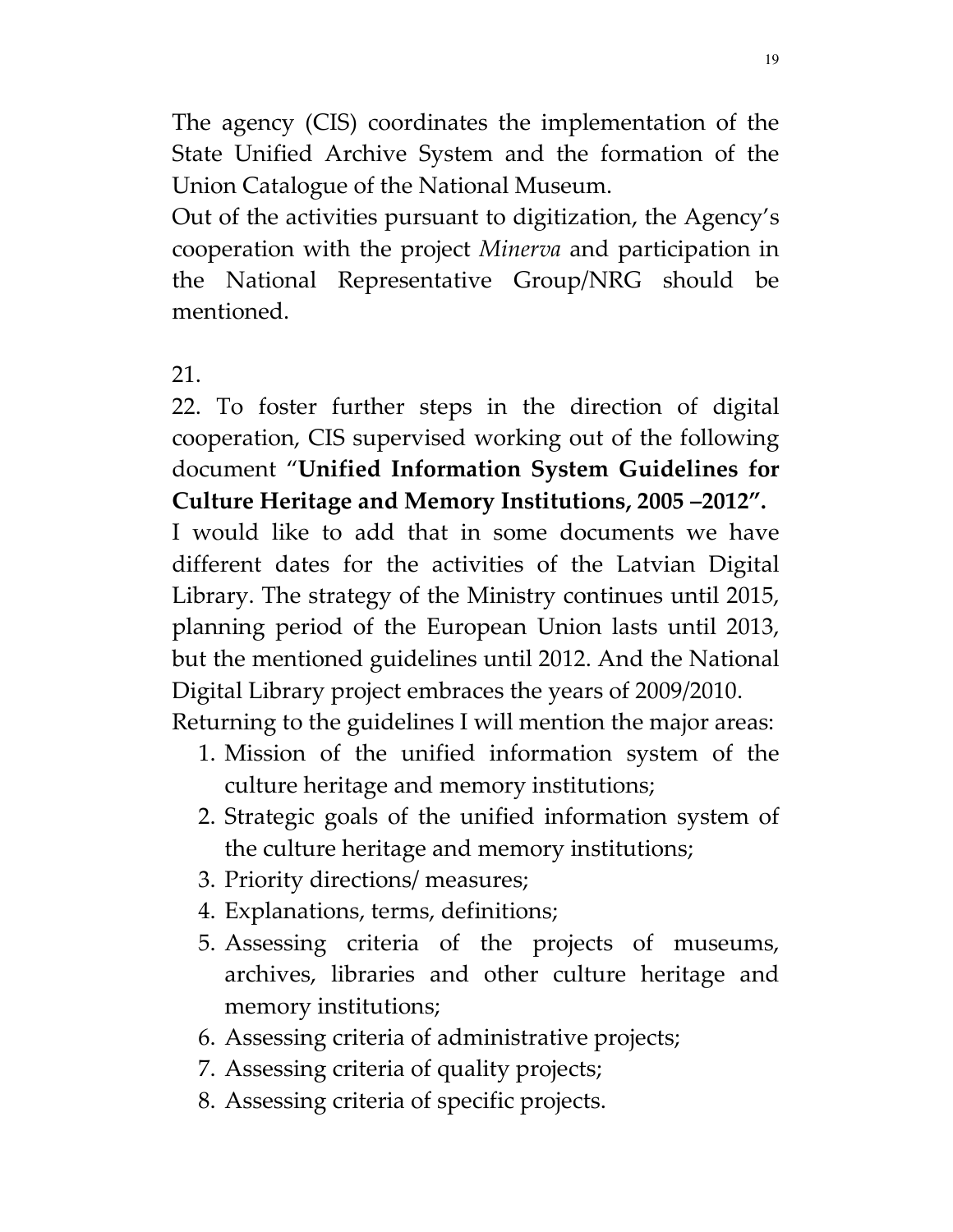23.

On September 6, 2005 the agreement was signed among the agency of Central Financing and the secretariat of e – government of the Special Task Ministry and the state agency Culture Information Systems for implementation of the national program and attracting resources from the Europe Regional Development Fund /ERAF.

#### The Unified State Archive Information System The Union Catalogue of the National Museum Collection

# The State Integrated Library Information System

This project is indirectly related to the digitizing initiative. Therefore dealing with these projects in each sector I will mention separate projects; the promoters are the memory institution themselves.

24. In a nutshell, I will characterize these directions; Director General of Latvia State Archives Mr. Štāls will touch on the archive projects, but museums are not the direct object of this conference. I will speak about the projects, which focus on digitization.

The goal of the project "The Unified State Archive Information System" is to form the unified state archive information system; to ensure the accessibility of information of the state archive to the public and offer integrated services for a client, as well as e-documents of the state and municipalities, data storage and preservation, in order to guarantee the protection of interests and fundamental rights of the state and population, continuity of the state and municipalities, the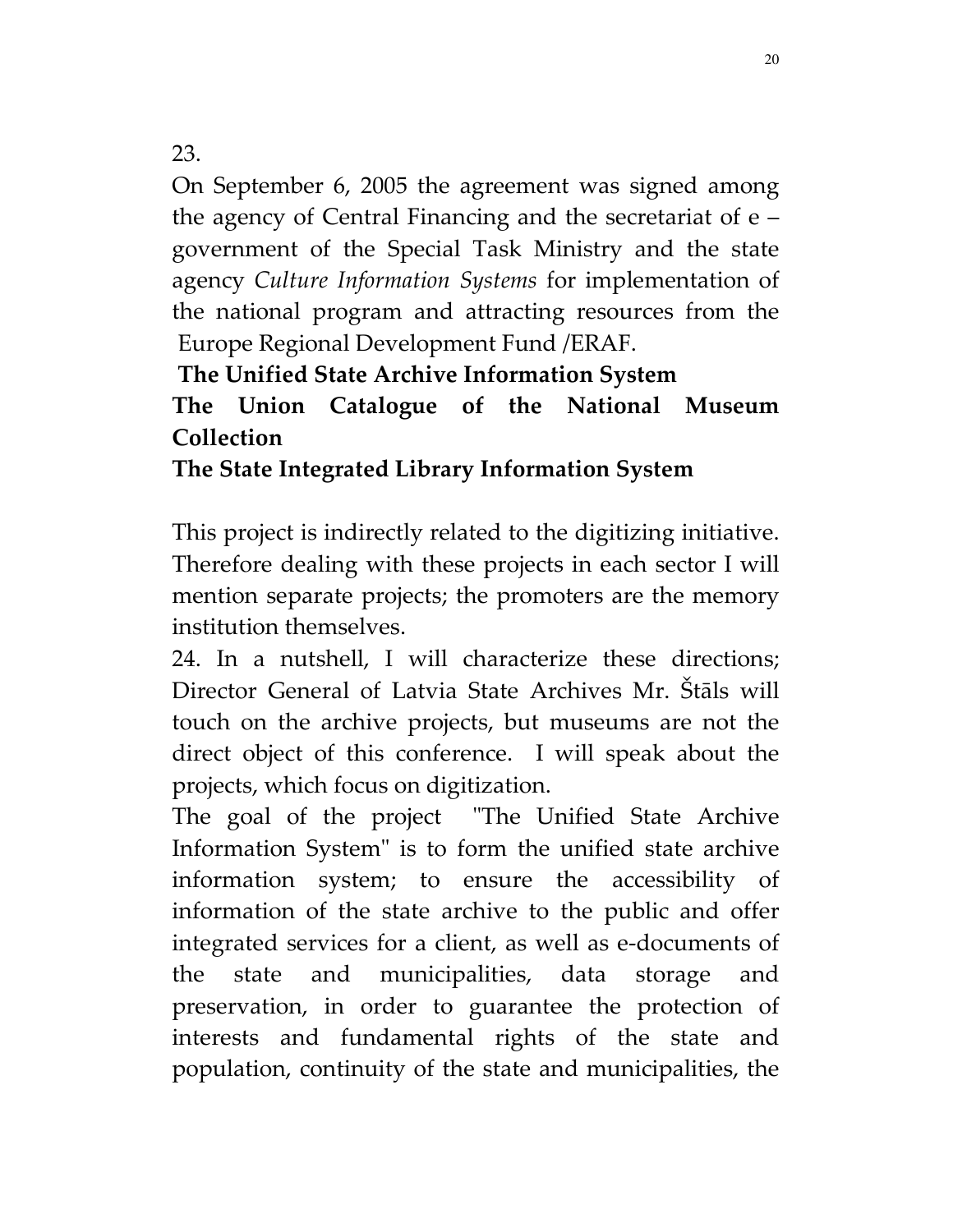The total financing for the project: Ls 982 732, including, ( 75% - from ERAF; 25% - state co financing).

The essential activities related to the formation of digital resources is the opening of the Electronic Document Repository at the Latvian State Archive of Film, Photo and Audiovisual Documents on March 1, 2006. The equipment for the storage of audiovisual documents TELECINE is supplemented by a devise allowing transforming a motion film into electronic form and a sound montage table.

The Ministry of Culture has paid a greater attention to the branch of archives and digitizing projects, which has been neglected for many years. The project of archives "Family Tree" has been launched. The aim is to create a massive of digital documents for genealogical research and to preserve the originals of documents.

# On digitizing the documents of the Latvian State Film, Photo, Audiovisual Document Archive /LSFPADA

LSFPADA ensures the preservation of various documents; in the course of time it is necessary to carry out the transformation of information carriers, copying data and documents on other information carrier. Digitization is a constituent part of this process.

LSFPADA digitizes the following types of documents:

Audio documents (magnetic tapes, records, cassettes, matrixes a.o.)

Photo documents (negatives, positives, slides, albums a.o.) Audiovisual documents (35mm, 16mm, 8mm, VHS, BetaCamSP, HI8 a.o.)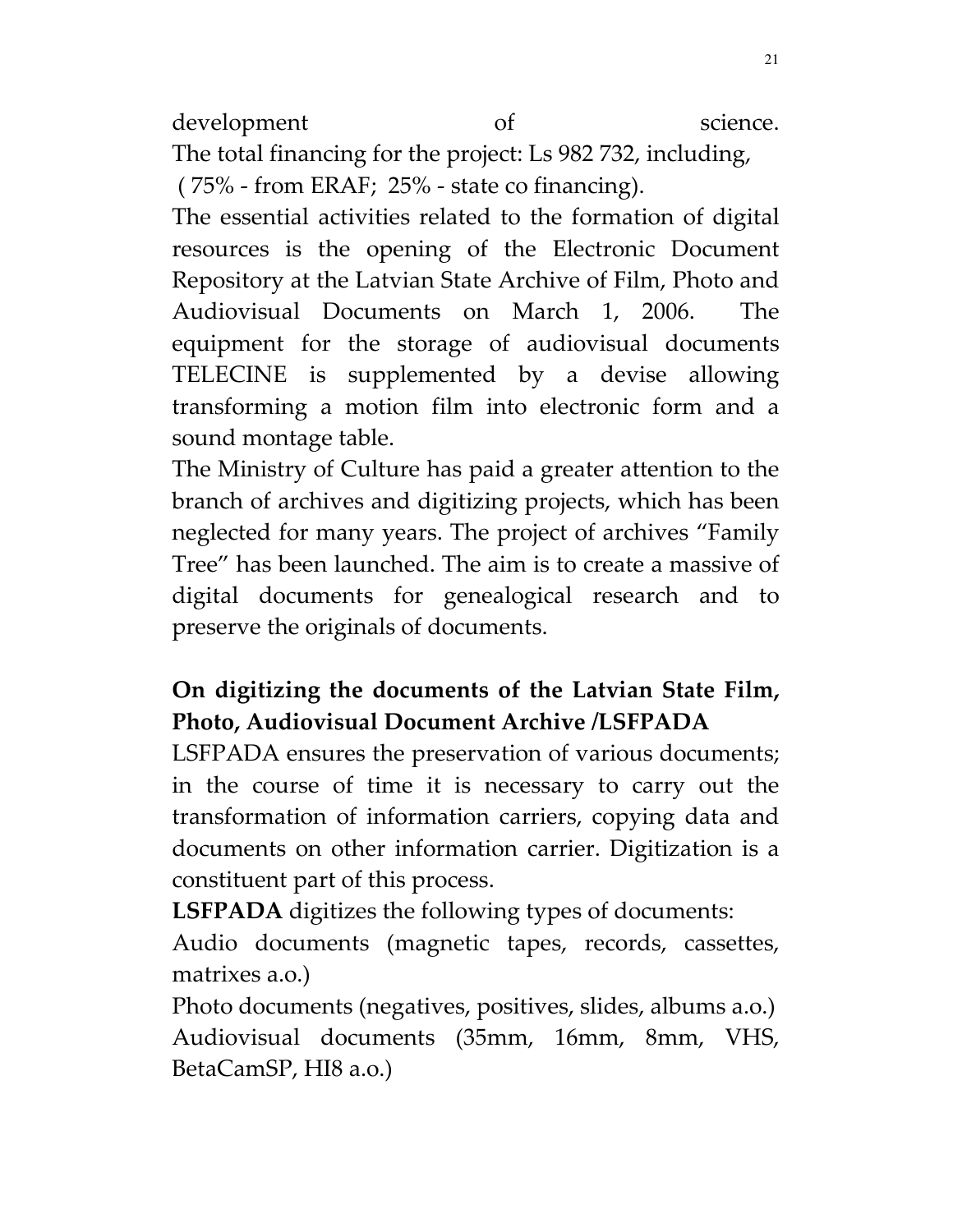For several years Latvian Radio has been working at restoring and digitizing sound recordings. They digitize the recorded sound library as one uninterrupted massive, very soon the equipment for analogue record processing and even reading will cease to exist. Already now, everything is created and broadcasted in digital format. Accordingly, without digitizing them old records are practically out of use.

The problem is that it is impossible to evaluate visually the physical condition of old records; the tapes need to be listened to. Such listening will lead these tapes to their ruin. It means, that these records need digitizing at once, at least preserving the reading off quality.

Latvian TV also has got similar problems, but the administration and the staff have started the record digital preservation program. They are ready to cooperate with the National Digital Library project.

25. New initiatives at museums have given new possibilities for accessibility of the culture historical heritage and management.

The biggest museum project is " The Union Catalogue of the National Museum Collection". It embraces all 110 accredited Latvian museums – including state, local government, autonomous, private, altogether 5,1 million units.

However, one of the basic tasks is to make records about the museum objects, the digital fixation of these objects grow rapidly. Within the framework of the project 54 scanners and 54 digital photo cameras are purchased.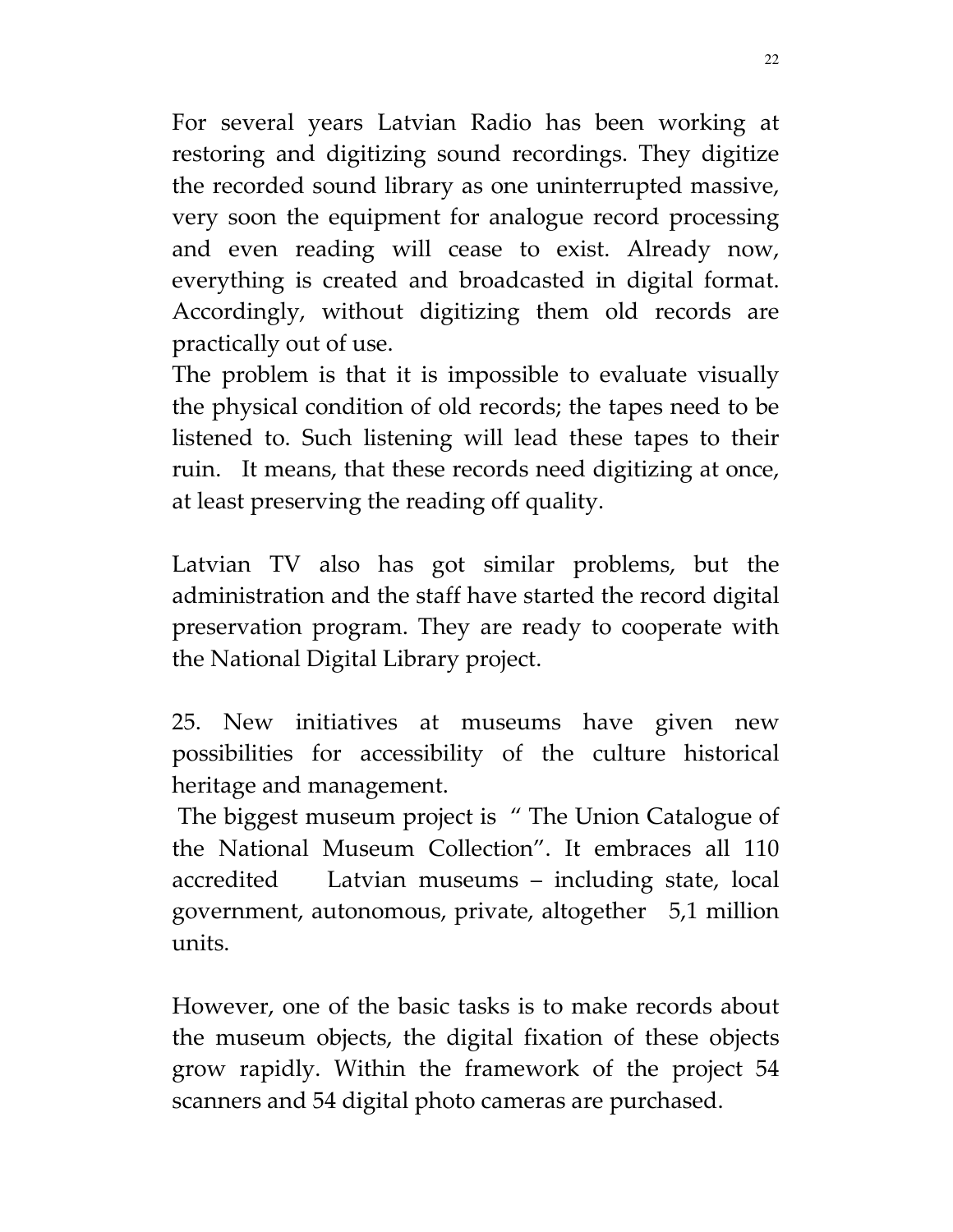There are projects the results of which can be seen in 2006. - O.Vācietis' multimedia disk at the O.Vācietis memorial museum gives an insight into the personality and creative biography of the poet.

The Museum of Writings, Theatre and Music in cooperation with the Latvian Academic Library make " The Database of Persons and Places".

It is characteristic of museums to form virtual galleries, which is a step forward in the direction of Digital libraries, The Museum of Photography serves as a good example.

However, Riga Cinema Museum alike the Latvian State Archive of Film Photo and Audio Documents could become an active partner of the Digital Library.

26. Before I discuss the activities of the NLL, I want to turn to the Latvian Academic Library. Besides the collection "Sammlung verschiedner Liefländischer Monumente ..." by Johann Christoph Brotze it should be reminded of the project \_ "The Database of Persons and <u>Place Names</u>". At present the NLL and LAL have signed the cooperation agreement. It is a good way to link a similer but another project "Portraits", made together by the NLL and the State History Archive.

 The project of Latvia Patent and Technical Library on the history of enterprises of the national economy seems to be interesting.

27. In 1999, the NLL started the digitization of newspapers.

 The project Heritage "Project -1": Preservation of Latvian Periodicals (1822-1940) ".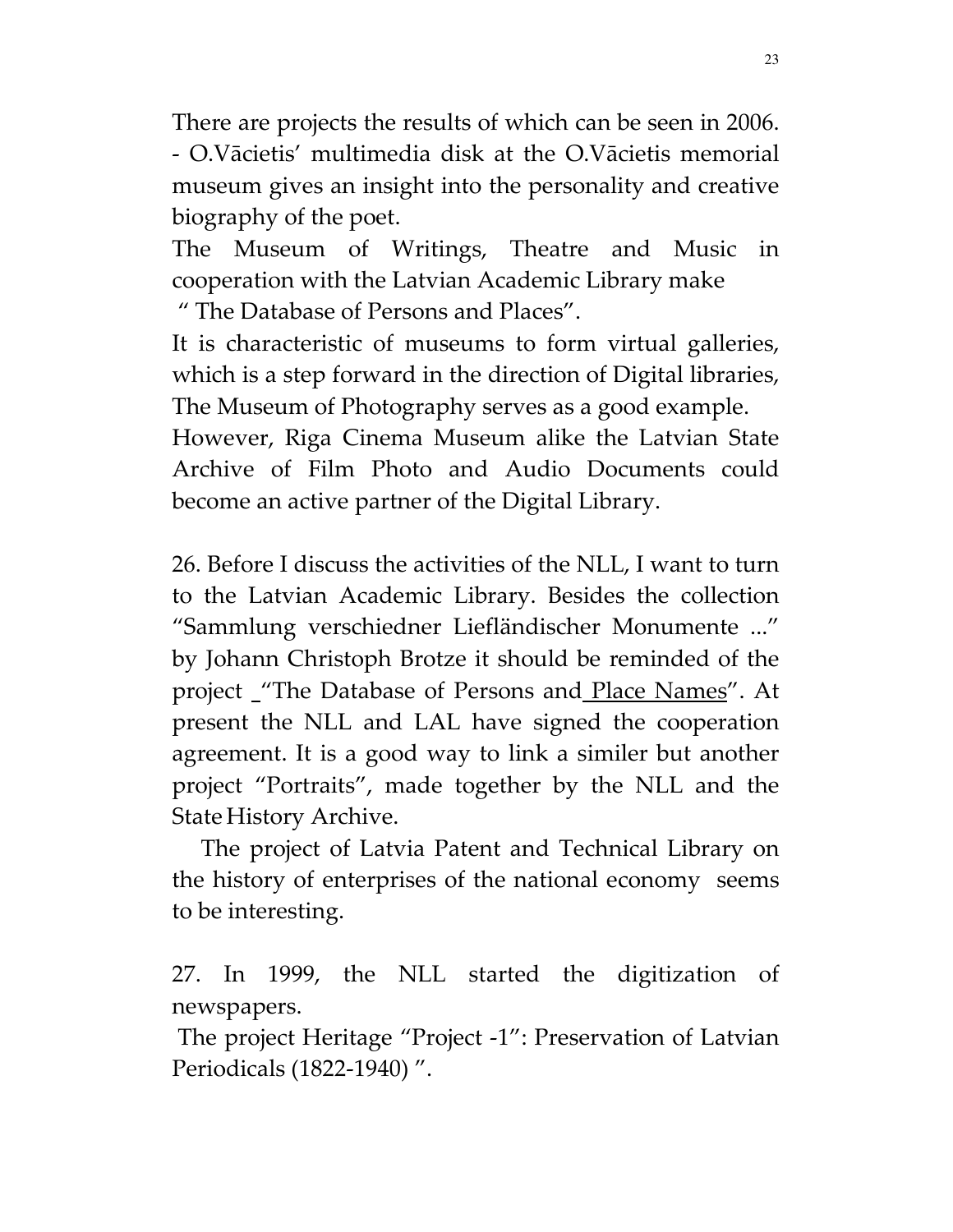It was followed by the project in cooperation with the State History Archive " The Culture History of Latvia in Images. Portraits."

A great popularity gained the digitized maps of Latvia of the 16 -18th centuries. Digitization of maps of Latvia and town plans published by P.R.Mantnieks continues. We hope to form the Digital Library of Maps within the Digital Library, which will possess the functionality of integrated geographical information system.

Several projects should be mentioned:

 – Latvian Art Posters (1899 –), a visual database Riga from the end of the  $19<sup>th</sup>$  century until the end of World War II,

 " Drawings (etchings) by Vilhelms Zigfrīds Štafenhāgens", the collections of postcards, ex-Libras, and small prints.

Projects with the audiovisual component " Conversion of Records of Latvian Music and Performers"

 " Digitization of National Sound Recordings (1896-1960)" and downloading of disco- graphic records into the NLL database are at the very outset.

At present 14 collections are available at the NLL home page:

- 90 titles or 35 049 numbers of newspapers (about 200 000 pages); digitization of microfilms has started;
- 564 Latvian art posters;
- 178 maps of the XVI XVIII centuries, and about 3.000 maps of the 20s century;
- 3.500 portraits of Latvian cultural figures;
- Several thousands of postcards and ex-Libras;
- 7 scores of the symphonic music by Latvian composers;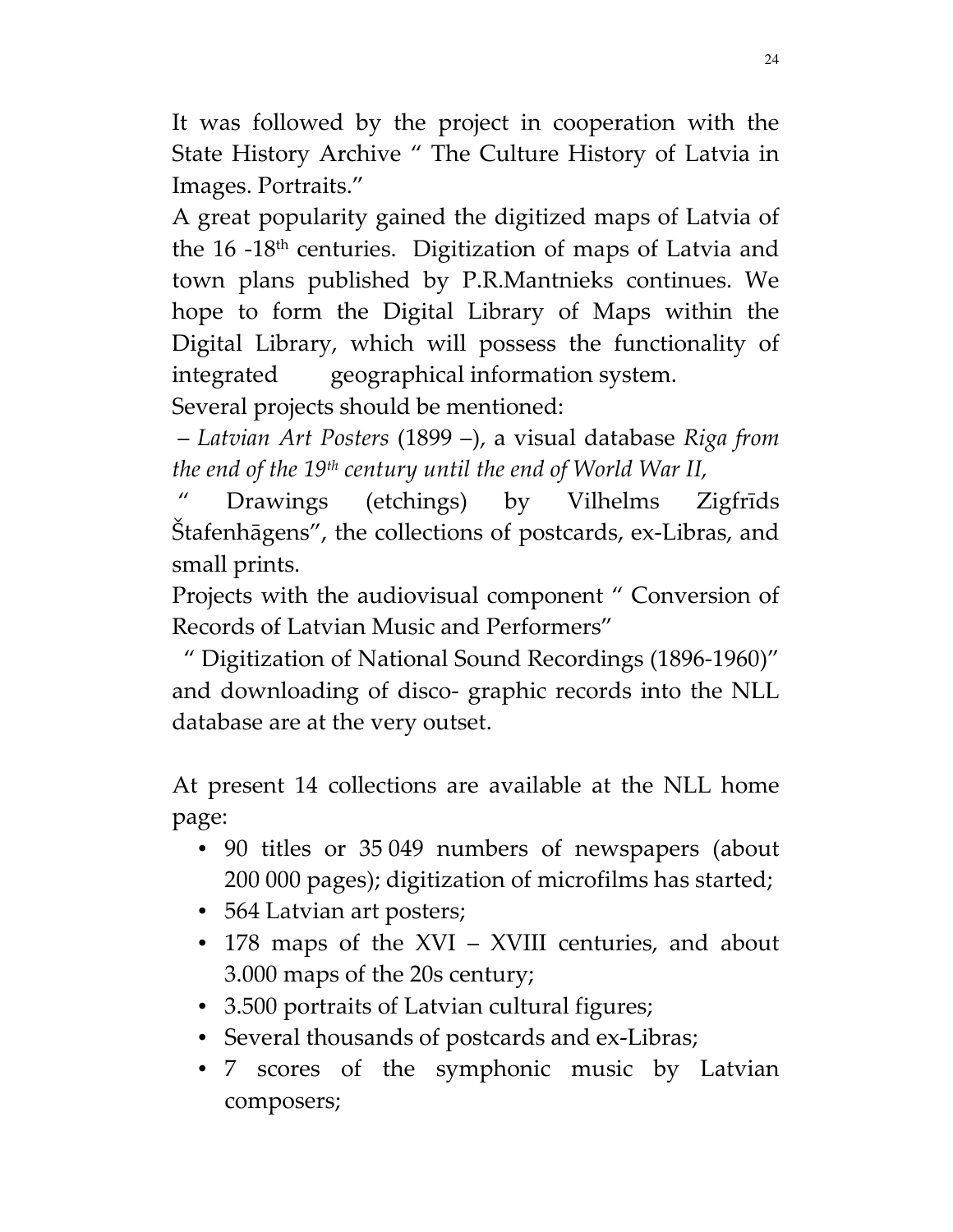• Pilotproject "Jāzeps Vītols"

 All these projects are dispersed; different technologies are used with the minimal usage of metadata. These acknowledgements made to think about transition from a repository to the Digital Library.

28.The first newspaper of the Republic of Latvia. No one of the members of the project (NLL, LAL and Liepāja Research library) possessed a full set of the newspaper.

29. Media spectrum

30. A gateway to the NLL Digital Library at the NLL home page <u>www.lnb.lv</u>

31. Declaration of the government sounds: "To foster the structural development of the NLL and make it become the central node and coordinator of the state library network. "

- 1. To ensure the functions of the state library network, and a coordinator, starting with January 1, the NLL Bibliography Institute has enlarged its functions by taking up the responsibility of cooperation with research, academic, special and school libraries. The group of editors of the Latvian library portal has been established. The price inquiry for acquiring the software for the portal takes place.
- 2. The NLL develops a strategic plan, 2007 2011, which embraces all services envisaged at the new NLL building.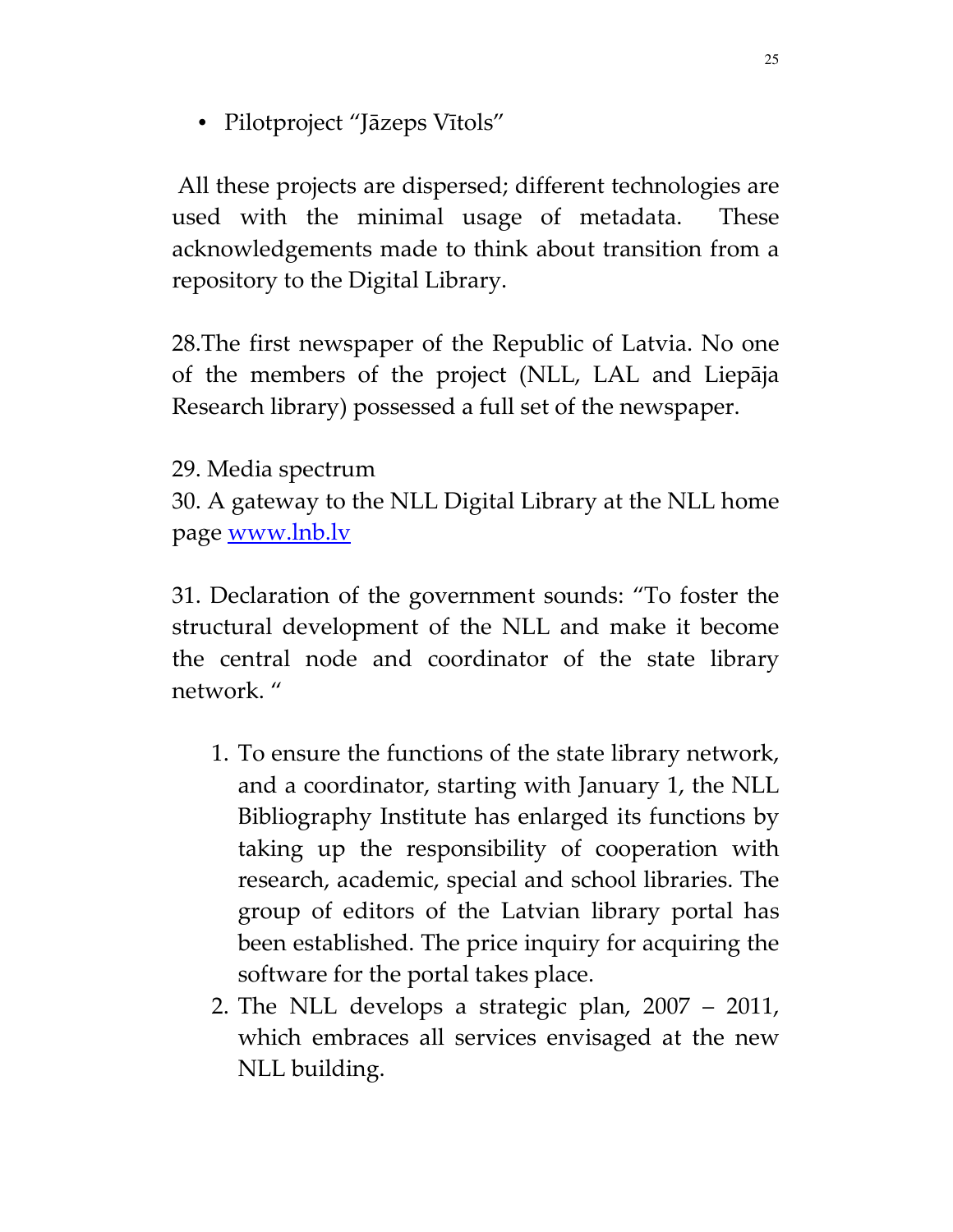- 3. The working group is formed in order to make the conception of the Museum of Book Publishing on the bases of the permanent exposition, which will be situated on Floor 1 at the new building.
- 4. The decisive role the government has laid upon the NLL is the formation of the National Digital Library "Letonica".

32. The National Library of Latvia (NLL), the state agency " Culture Information Systems" and the company "Microsoft Latvia" have concluded an agreement about cooperation in implementing the project "National Digital Library" for 1,9 million Lats. At the same time the NLL and " Microsoft Latvia" signed an agreement on strategic cooperation to popularize and disseminate the idea of information technologies for digital libraries and joint work of culture and memory institutions in Latvia, Europe and in the world.

What refers to the project " National Digital Library" at first the digital object management system will be elaborated, which will help to realize the basic goal of the project. For the first time in Latvia significant resources will be accumulated in digital format in one place, irrespective of their physical location (in libraries, archives, museums, in Latvia or abroad). The task of the Digital Library is not only to preserve the originals, the existence of which are endangered by time, bad storage conditions, but also to improve information services for library clients and remote users. Therefore, periodicals, graphic documents, maps, scores, sound recordings, manuscripts, books and other digital resources will be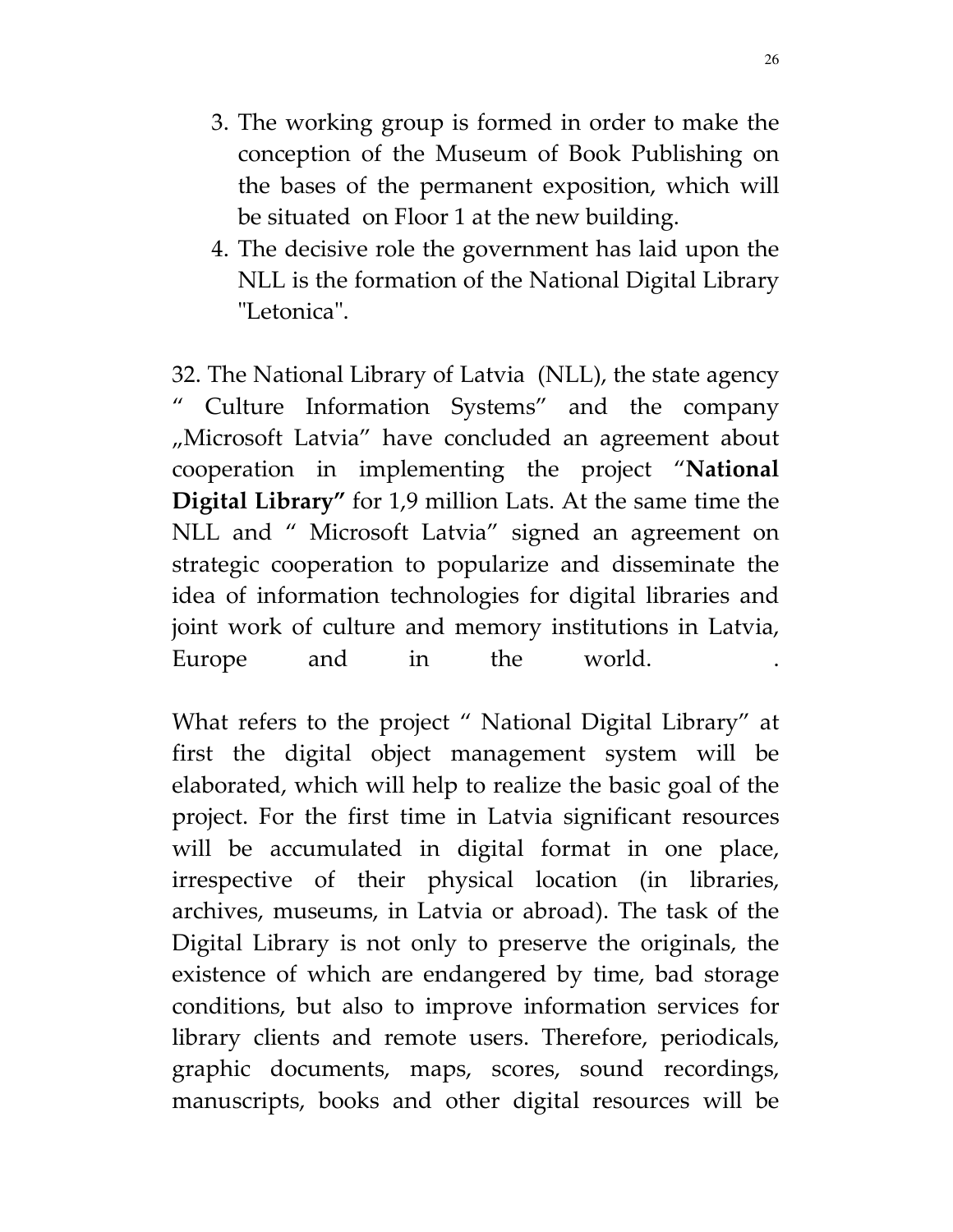available for wider public via Internet. The copyright and protection of personal data will be respected.

 Every individual by entering a simple key word will be able to get access to the treasures of different store- houses simultaneously. All these treasures will be transformed in digital format and available via Internet. It will be an interactive node between knowledge, their creators, and users. Accordingly, a lot of people will find support to their studies, work, and to spending a free time. At the same time the project of the Digital Library will be a corner stone of the European Digital Library.

33. To avoid repeating the long title of the project I will use the shortened form DiBi.

34. Long term goals of the Latvian National Digital Library "Letonica" are:

- To ensure the preservation of the digital heritage (digitized and digitally born resources)
- To describe reliable information for quick and effective search
- To develop unified information services based on the synthesis of electronic and traditional information
- To ensure long –term access to national digital resources observing the legal rights of every individual
- To extend the information space for the cooperation among museums, archives and libraries and lifelong learning for various target groups
- To urge information users become information creators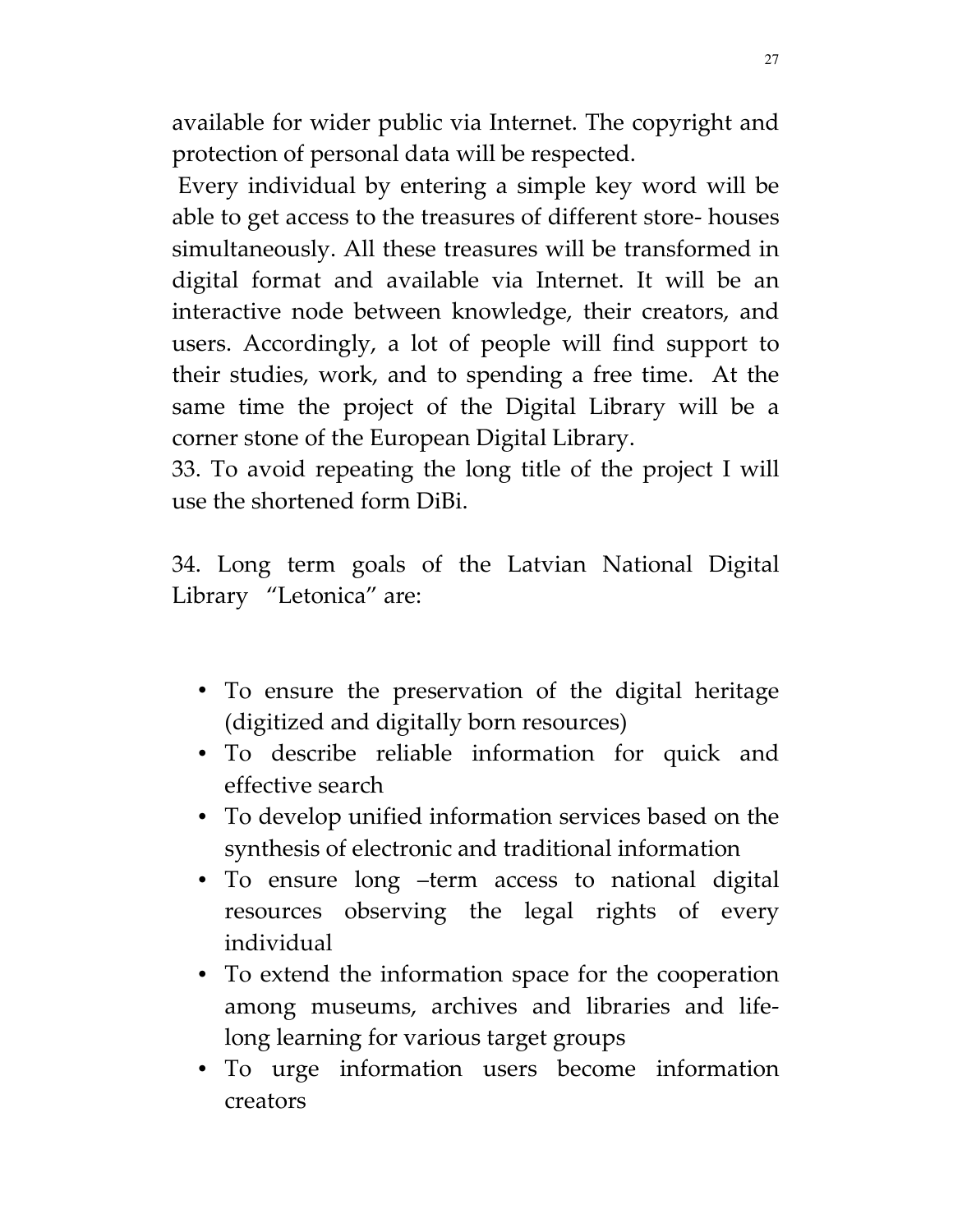- To diminish digital divide in regions by using the content Light Net
- To realize international innovative research in the branch of digitization
- To foster full fledged two-direction systematic information flow between the European Library (TEL) and the European Digital Library (EDL).

35. The fundamental goals of this project are to create a unified platform for complex solving the problems of object identification, processing, search and accessibility (Digital Object Management System). In order to process these resources and ensure accessibility, DiBi simultaneously should ensure long- term accessibility of digital resources, and equivalent functionality within the projects of TEL and EDL, at the same time DiBi is open to cooperate with all memory institutions in Latvia – libraries, museums, and archives.

36. Realized and planned work in 2007:

- Formation of the content
- Metadata
- Digital Object Management System (DOM)
- Standards
- Cooperation with other memory institutions
- Issues of copyright
- Participation in European projects
- Research and development
- Education and training
- Services
- The new projects Digitizing of printed matter from the collection of Letonica (short hand reports by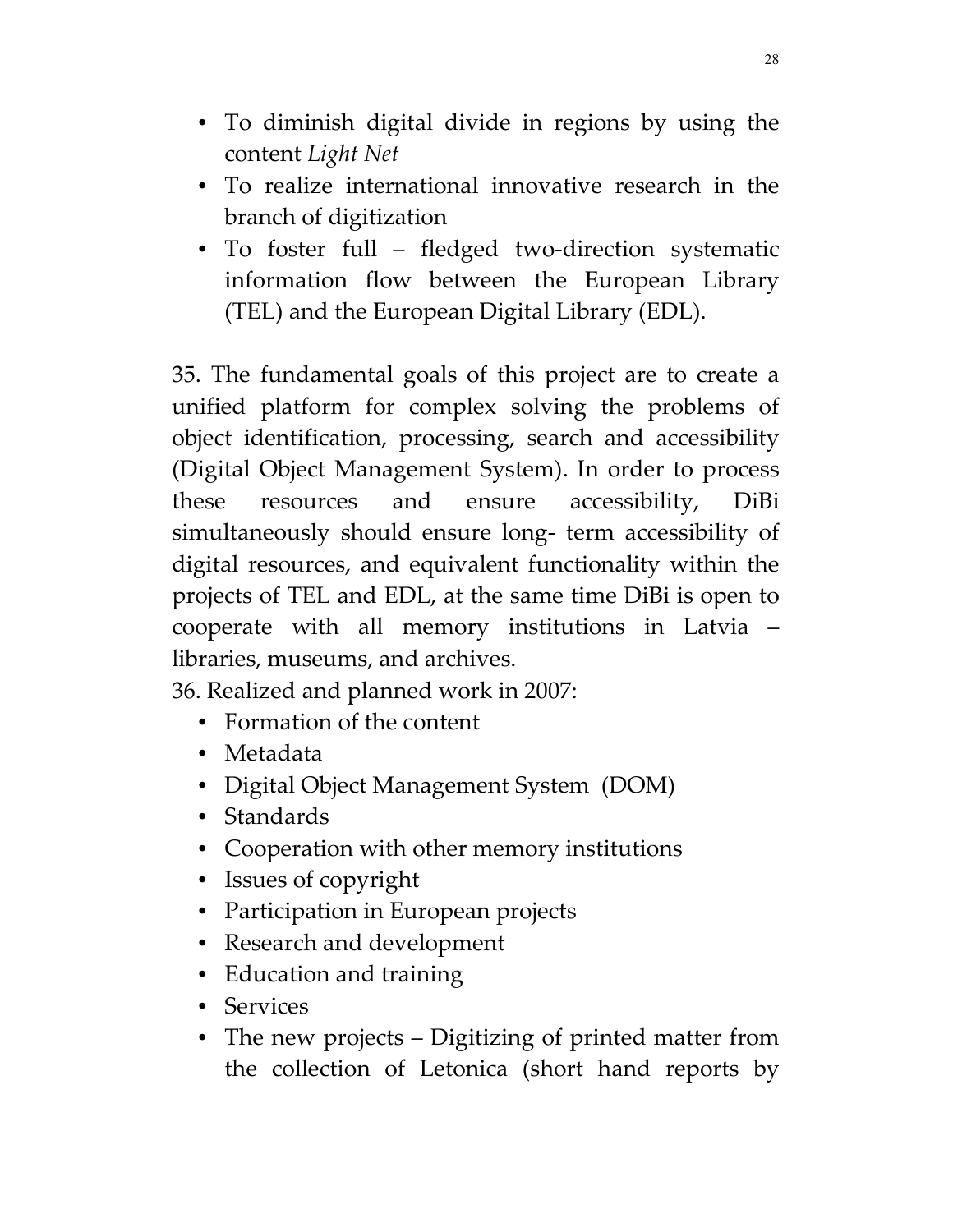Saeima), speeches and articles by Vaira Vīķe – Freiberga and a new pilot project Bruno Vasiļevskis

37. According to the content and digitized sources, DiBi is a universal electronic body of information, which by respecting the conditions of copyright and protection of personal data, strives to embrace the most significant, unique, and more requested culture historical information of the NLL and other parts of the collection in a concentrated form, focusing on the amount of information concerning the Latvian culture in a global network.

The content of DiBi is determined by several factors. The most essential are:

The collection is universal in the content. It is formed by various information carriers –published and unpublished, (books, periodicals, graphic documents, maps, musical compositions, sound recordings, manuscripts etc.). Specialized collections (Letonica, periodicals, rare books and manuscripts, maps, small prints, graphic documents, music, scores, sound recorded library etc.), as well as unique cultural values of Latvia and the world, which have no analogue elsewhere, are stored at the Library. In order to foster the accessibility of this unique material to remote library users and facilitate the preservation of the originals, digitization is one of the priority tasks.

Several equal parts will form the process of digitization

1. Preservation of exceedingly significant culture historical publications and collections;

2. Transformation of the parts of the physically endangered collection to another information carrier;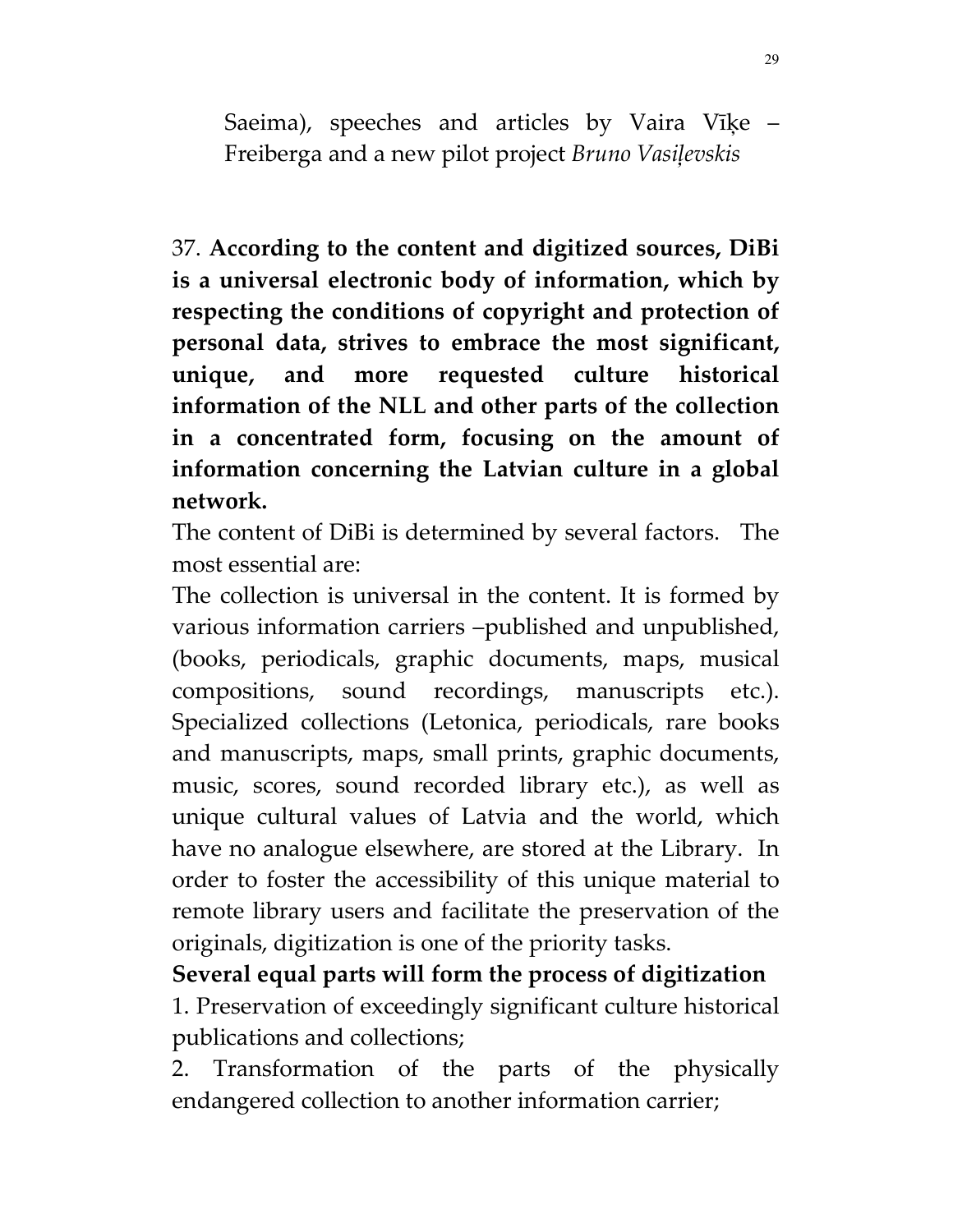3. Fostering access to frequently requested items;

## The following considerations determine the priorities for digitizing the collection:

Preservation of the unique collection and ensuring its accessibility;

Harvesting of accessible materials via Internet (www pages etc.) (collection and archiving);

Observing copyright and protection of personal data, as well as the principles of professional ethics.

38. One of the instruments for determining priorities is the national register of UNESCO program " The Memory of the World" embracing the main criteria –authenticity, uniqueness, irretrievability, significance, time, place and people, which are essential for DiBi program likewise.

39. Interests of the society will determine the content of the Digital Library.

- The significant target groups will be: pupils, students, teachers, researchers, whom information is necessary daily;
- In future they will participate in creating the content;
- The Digital Libray will improve the content and process of studies in formal and informal education.

40. DiBi for pupils and students

It is the compulsory literature for schools and higher educational establishments.

- Text books.
- Projects created by pupils and students,
- Culture historical documents,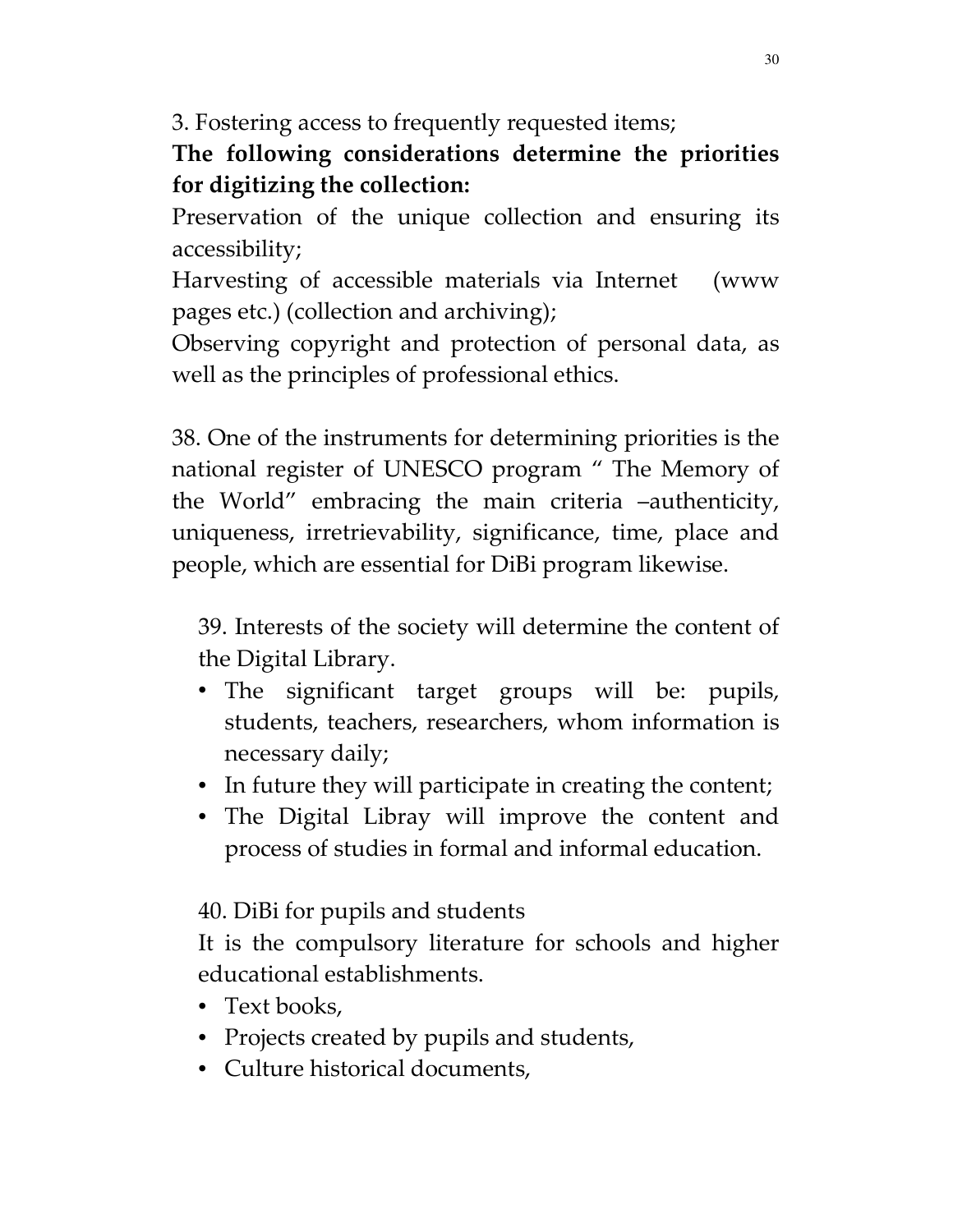The cooperation has started with the Centre for Learning of the Ministry of Education and Science to use DiBi resources in learning.

- 41. For researchers and scientists it is:
	- Scientific literature;
	- Rarities, manuscripts and other authentic objects.
- 42. Strategy until 2010. It is determined by:
	- Elaboration foreruns existing projects;
	- Exchange of experience; DiBi working group has visited the national libraries of Lithuania, the Czech Republic, Slovakia, Finland, Sweden, Denmark, the Netherlands, France and Great Britain (England and Wales) and participated at various conferences and seminars.
	- The new NLL building project is the source for the necessary investments.

43. Finances:

- In  $2006 1$  s 90.000
- In  $2007 \text{Ls} 1.500.000$
- In 2007 Ls 230.000
- 2008 2010. At present the Ministry is doing its utmost to defend the project. The budget is not approved yet, but our calculations prove, that until 2010 ca. Ls 3 million will be required.

44. Governing body coordinates the work of DiBi project groups and assesses the results obtained. The possible project participants from the memory institutions were found out and organizational tasks for widening the number of institutions for the project were carried out.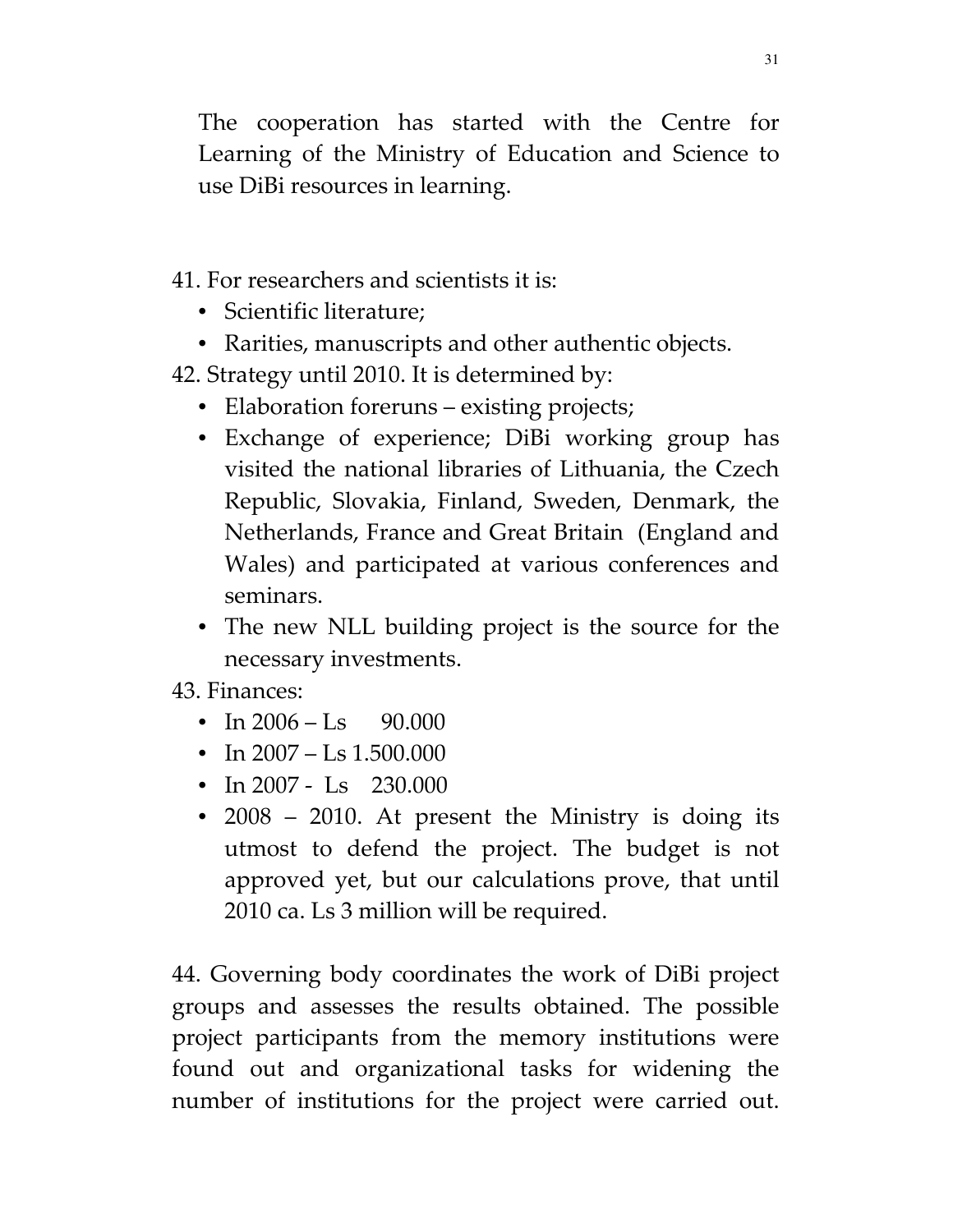An exceedingly successful cooperation has started with the Academy of Music of Latvia and the Latvian Academic Library.

Criteria and standards pursuant to digitally born and analogue materials for the process of digitization were clarified. The results of this work are included into the Manual.

Institutions interested in cooperation with memory institutions were found out. And they were invited to cooperate in DiBi project.

The elaboration foreruns for working out the program of the Digital Library until 2010 was realized.

The technical group has investigated the existing situation. The number of computers, Internet connection, access rate and quality, software, peripheral equipment, harvesting of Internet resources is taken into account.

The volume of the stored data is ascertained; the necessity for memory equipment is formulated. Discussions on the versions of ensuring data storage –external or internal have taken place. External data storage at " Lattelecom" is studied. But the internal solution at " Latvia Radio" is revised.

The installation of the necessary software for DiBi project is done: open –source digital object repository system Fedora; the system for digitizing the scores Sibelius.

The technical group has compiled data on the necessary computers, software and purchases, etc. necessary for the implementation of the DiBi project. These data will be at the bases for the State Purchase Procedure.

An important work is done to swot up the requirements for digitizing resources of various types at the libraries of the world; discussions are organized on the version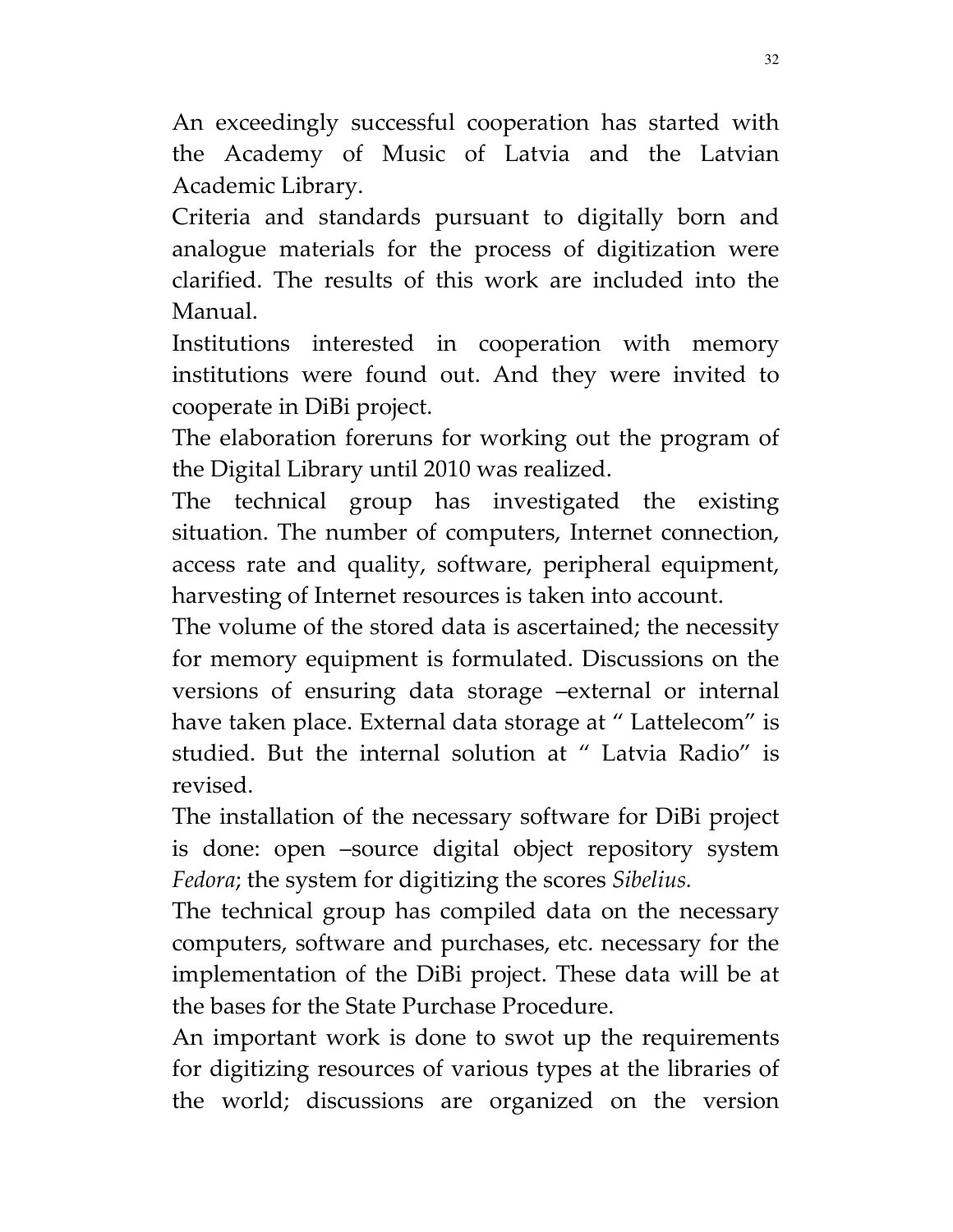desirable for Latvia situation. All these results are compiled in DiBi Manual (Manual for Digitization).

Metadata group has revised the access points in metadata usage used at digital libraries in the world. A special interest is paid to the standard of the European Digital Library.

DiBi metadata standard is made; its form and indications for usage are described in DiBi metadata standard document.

DiBi metadata scheme is made.

The staff members of various departments of the NLL (the Department of Music, the Department of Rare Books and Manuscripts, the Department of Restoration and Digitization) have been trained in make – ready metadata to digital resources, in compliance with DiBi metadata standard, using the system Fedora.

The supervision over the inclusion of resources of various types (scores, images, sound files, letters, books, interactive materials) into and providing with metadata to DiBi collection " Jāzeps Vītols" has been accomplished.

In future the Project Board consisting of leaders of memory institutions will be created. For the time being, the most active partners take part in working and leaders' groups.

45. Timing

46. Methods:

- Flexibility
- Integration of the existing digital collection
- Migration of formats
- Interface with external systems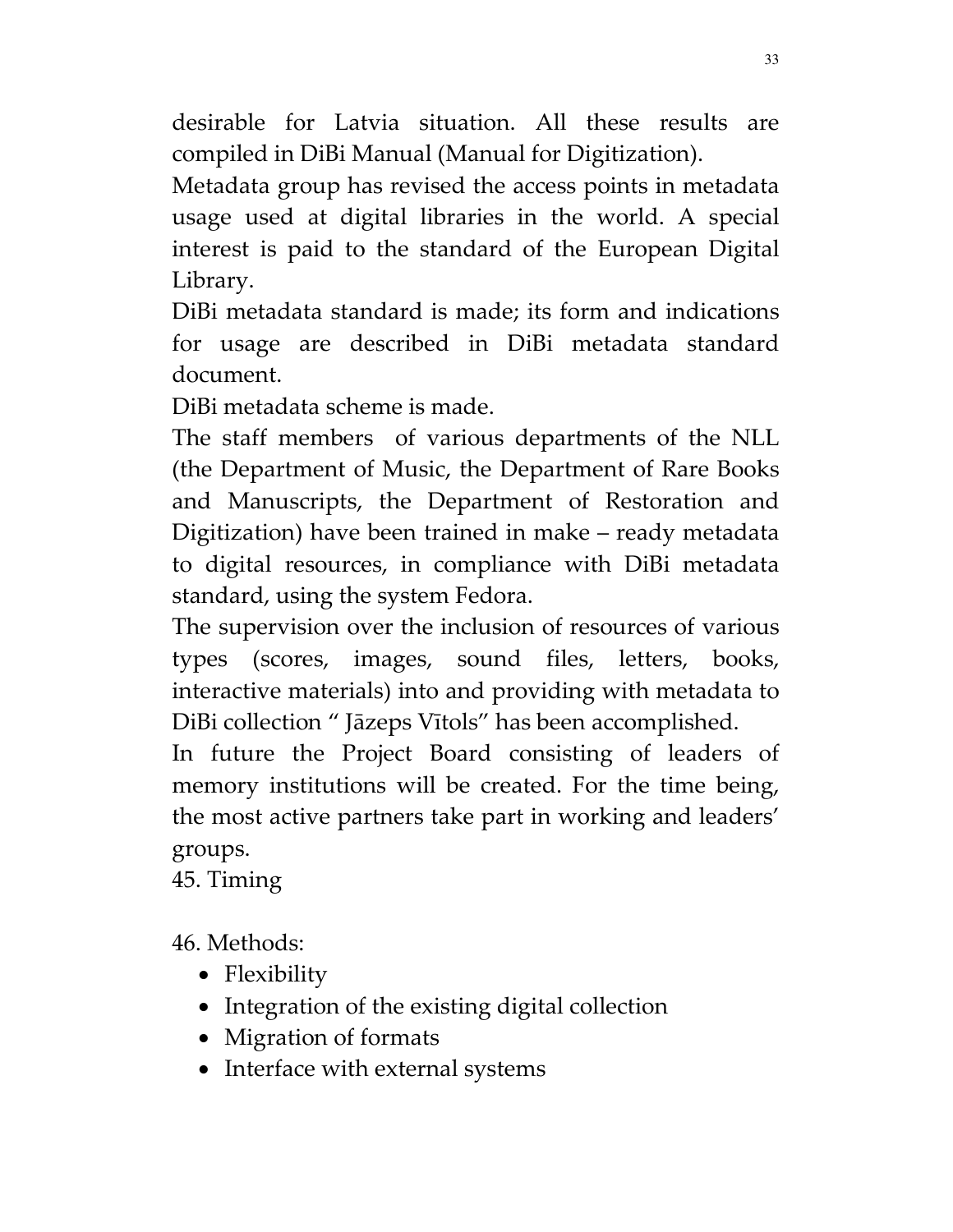- (Aleph, Alise etc., including the controlled dictionaries)
- The role of a user and work flow
- Automated, not manual approach to creation of files

When the system is ready, we will deal with large- scale production to a certain extent.

What quality criteria do we use for non- corresponding objects?

47. Components of DiBi are:

#### Infrastructure:

 -Servers, network, software (including the complex object management system)

-Equipment (scanners, digital cameras etc.)

-Services (scanning, text recognition etc.)

 -Logistics (work flow and transfer of the originals for digitizing)

 -PR (beneficial public opinion in the society and amidst professionals)

 -Documentation–unified quality criteria and standards

### Nowadays:

-Modern scanners are purchased;

-Data are stored on CD and DVD;

-The first purchase of servers and software is completed;

-The tender to working out Digital Object Management System is announced;

-Efficiency analyses for paid external scanning services takes place;

-Workflows are elaborated;

-The Manual for digitization is available, which determines standardised processing of the objects;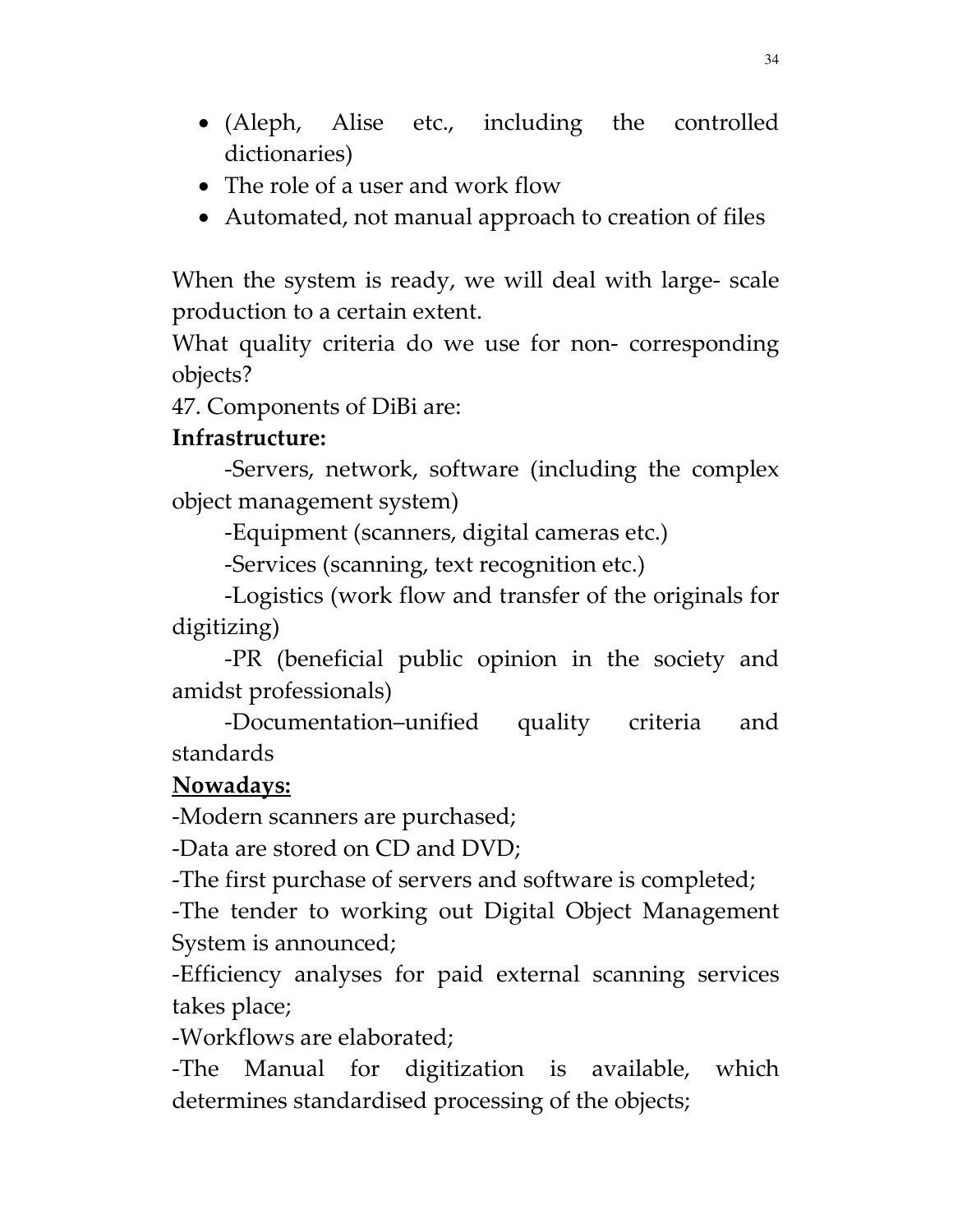-The pilot project Jāzeps Vītols is launched;

- Series of articles in the Latvian newspapers ("Diena", "NRA") and in Internet portals have been written.

# In 2009:

-Digital Object Management System is introduced, which ensures the integrity of data.

-Scanning capacity is doubled.

-Software for retrieval many resources simultaneously is purchased.

-The existing collections have migrated to the joint repository.

# The content:

Full text objects in various formats: books, newspaper articles, scores, sound and video records, multimedia objects, Internet resources.

Nowadays: 14 separate collections can be viewed at the NLL home page.

# In 2009:

- The Latvian National Digital Library is established-

User- friendly one- access point to all objects.

- The amount of data is tripled.

- Types of new digital objects are added (audio and video).

-Qualitatively new functionality is offered: recognition of diacritical marks, which ensures search in full text.

# Cooperation

Domestic,

International,

Copyright licensing agencies.

# Nowadays:

- 3 partners: The State Archive of Latvia, the Library of the Academy of Music and the Latvian Academic Library.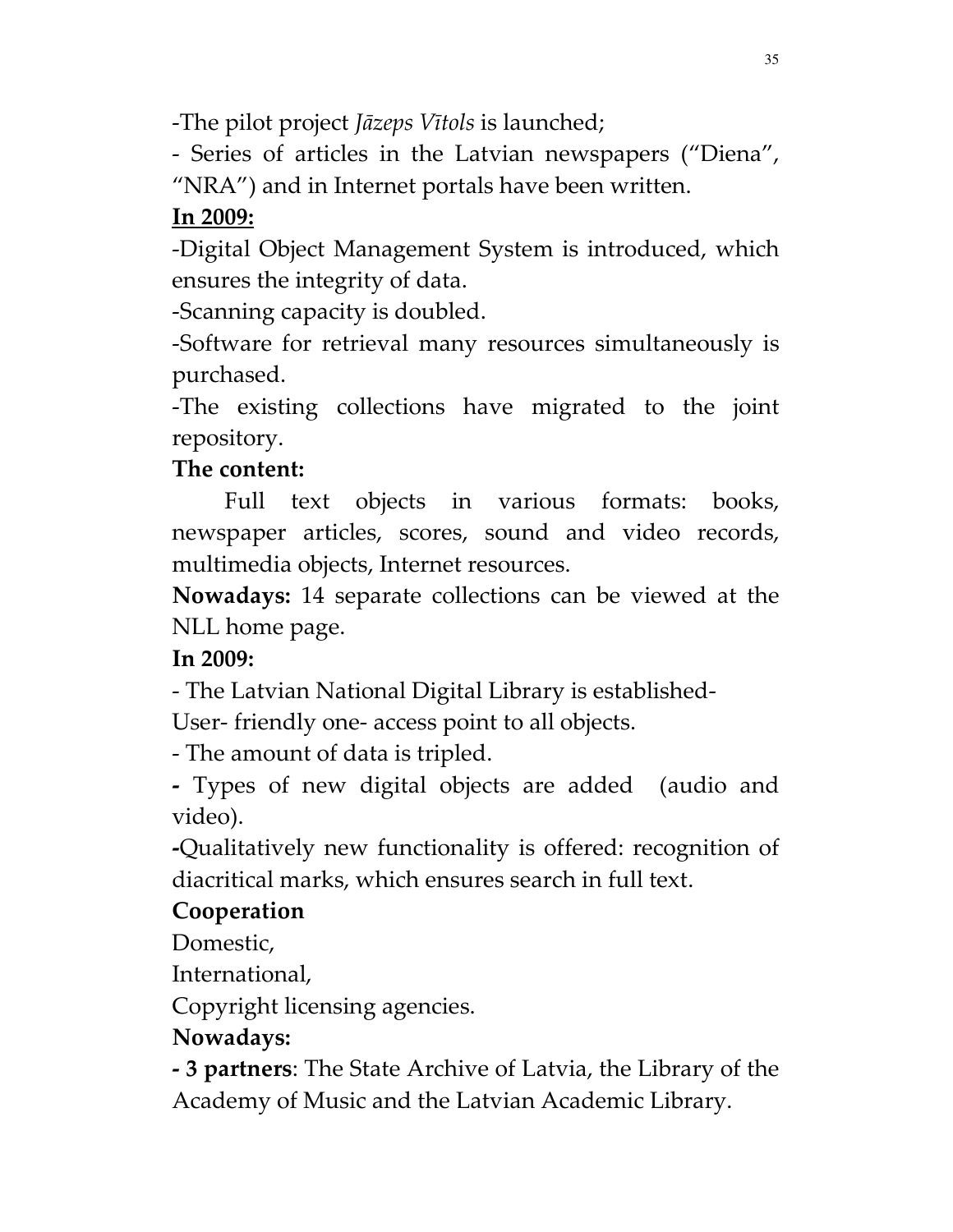- We are full -fledged members of the European Library (TEL).

- Preliminary consultations with Copyright Licensing Agency (AKA/LAA) on the issues of copyright prove that their approach differs from the European practice.

## In 2009:

- At least 20 partners in Latvia – archives, the biggest state libraries and libraries in regions;

- The European Digital Library (EDL); project members and possible leaders;

- The acceptable solution to copyright issues is found for all parties and mainly for users, for example, electronic account settling for users outside the library.

## The staff:

Know-how staff

## Nowadays:

- The Department of Digitization is founded. It carries out the processes of scanning and after-treatment.

- The target group of the Digital library is formed, which works out strategy and finds practical solutions.

- At present the staff involved in digitization is trained.

- An official to deal with the text semantic computer analyses is hired.

- The competence centre for digitizing is formed; R & D will be one of its trends.

## In 2009:

- Joint projects are realized in cooperation with Latvian businesses to make the analyses of multilingual texts and the "intelligence search"

- Systematic training of the staff according to special program is realized.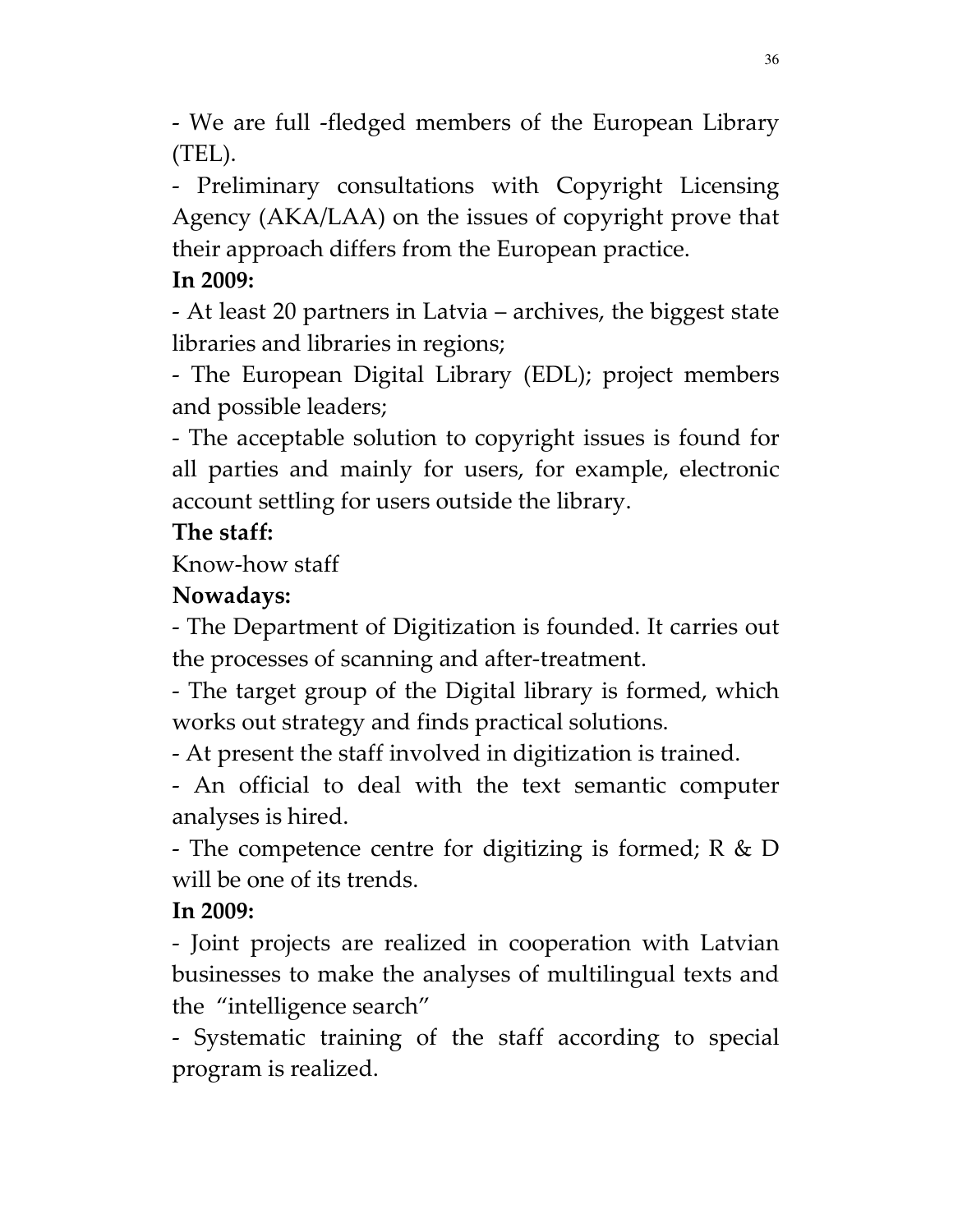48. What is DOMS? It is a complex of servers, computers, software and network.

49. DOMs tasks – Eternal preservation and eternal accessibility of digital objects

50. Safe transfer of digital objects from the place of creation to that of storage.

51.Management of the digital library users' rights and the rights of accessibility.

52.Two stages for data storage and access are envisaged:

a. DOM 1.stage – storage, description, search (the beginning of 2008)

b. DOM 2.stage –personalization of information (different content for different users) and interactivity (the possibility to comment resources, tagging, formation of private collections etc.)

53. The principal scheme of DOM Latvia is as follows:

54. Certain activities should be pointed out in the process to be analysed from IT point of view.

55. In the process of retrieval we speak about some physical object– digitizing of a book, a picture, a sculpture, a piece of music.

Digitization envisages:

- Description of essential features in digits
- It is important for digitizing: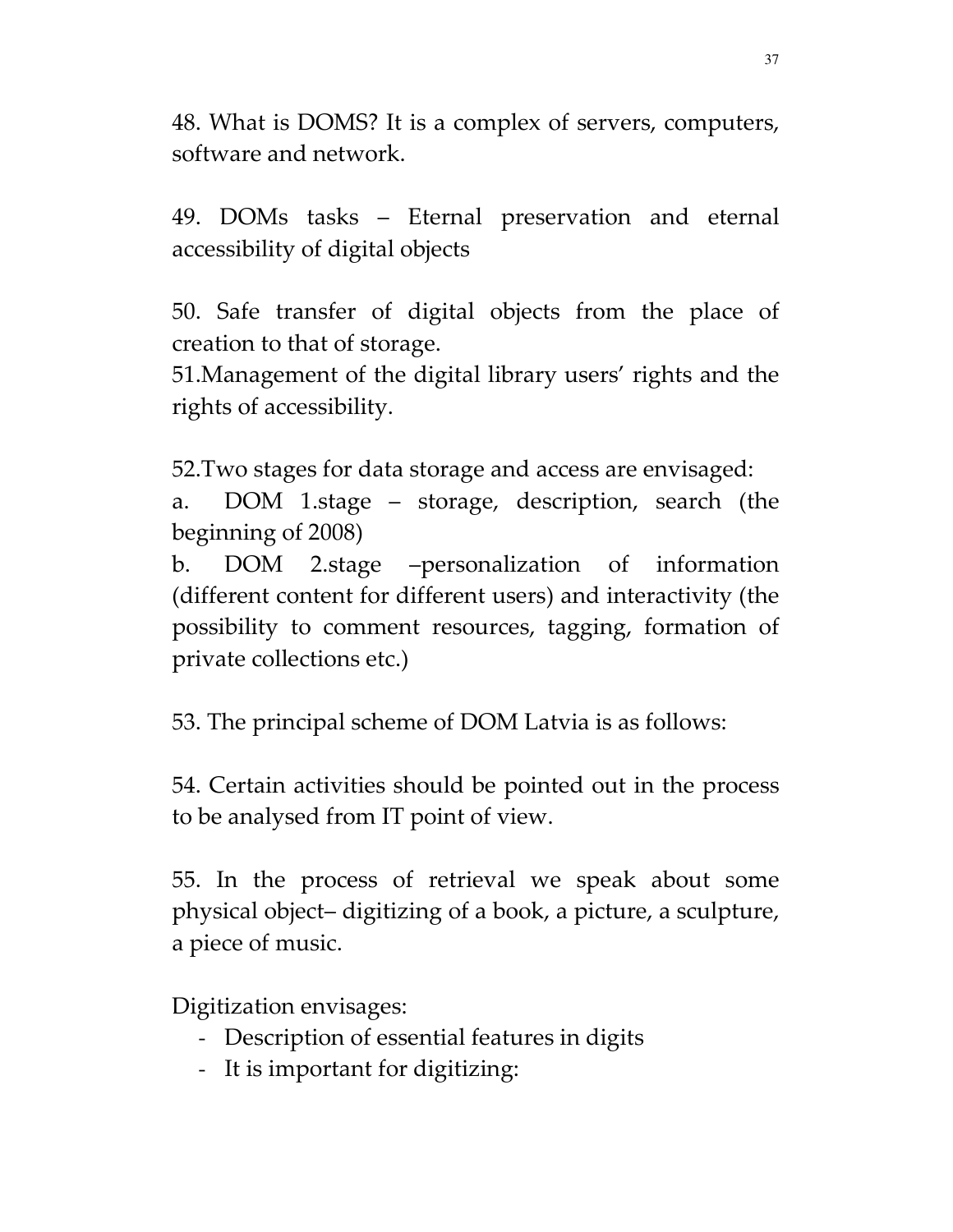- What is digitized? It is determined, what object parameters are digitized.
- What quality is it important to preserve in? –It is determined, what digital formats are used and what requirements are needed for retrieval.
	- Not only the text but tagging can be important etc
	- Archive files. TIFFi. OCR'd texts xml/pdf/plain uc.? DjVU?
- Retrieval of digitized objects in DOM system means preservation of digitized objects in the electronic system:
	- Besides quality, it is important who and how to access the system in order to enter data.
		- Remote access
		- What standards and protocols to use and (maximum accessibility)
- 56. Organizing: DOM core
	- Process, going on all the time with new and already existing objects;
		- The utmost work for editors;
		- The quality of DiBi is dependant on the quality of their work;
	- " Where" does it take place: inter-stage storage place, repository
	- At first quarantine
	- Afterwards versions
	- It is important:
		- To store objects according to metadata schemes and standards (Dublin Core, METS, etc.)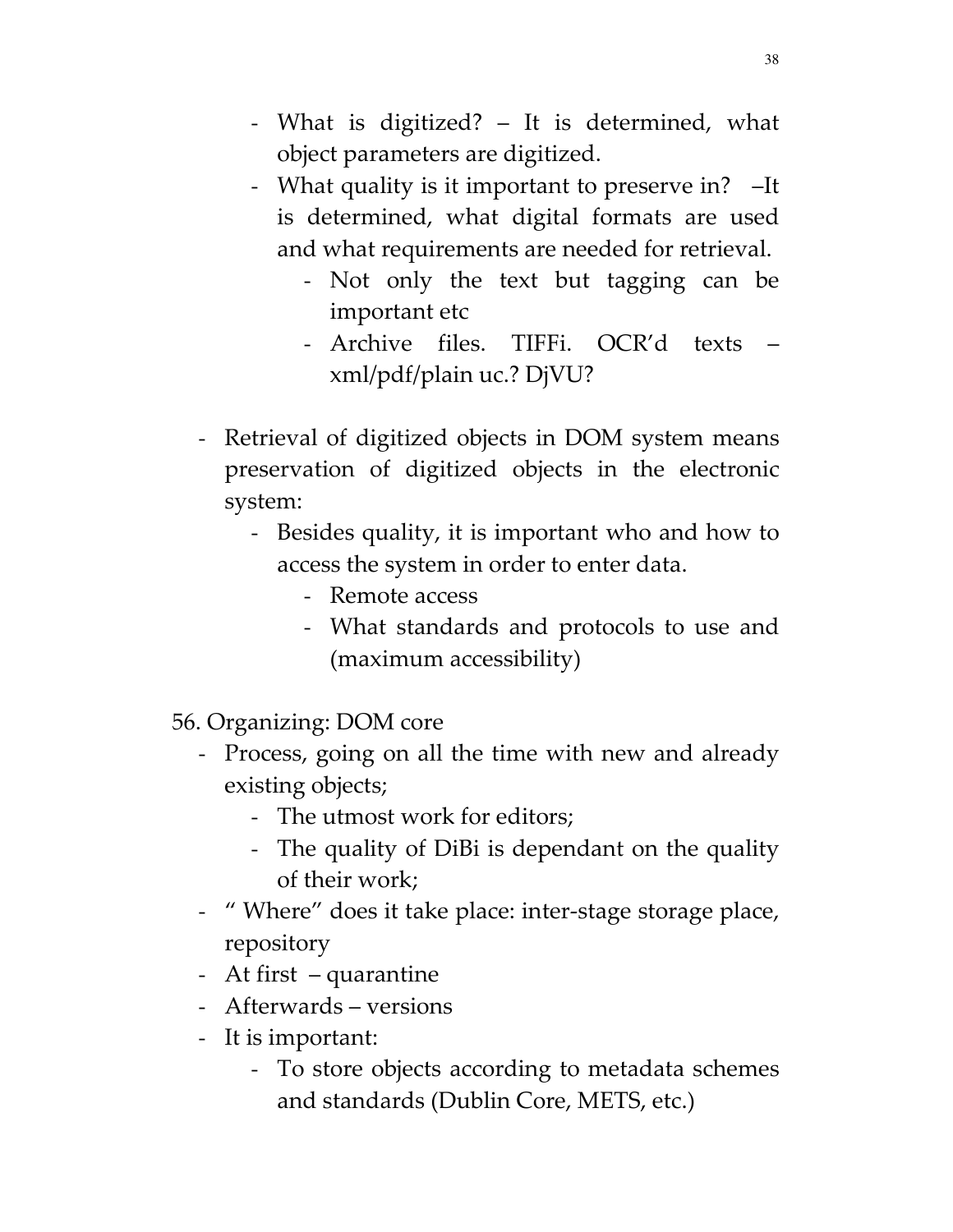- Access control anyone can' t change the objects
- Multilingualism translation of metadata as an independent work (the more the languages, the more popularity, possible for Latvian texts as well).

57. Repository – one of the essential DOM aspects, if there is no repository, there is no place to store.

- Uninterrupted work has to be ensured for decades solutions of infrastructure (separately in the presentation);
- The volume exceeds all the time;
- Master files and access files are stored as well as their new versions;

Nothing is deleted.

- There are concrete requirements for access rate (to a certain extent solved by the access module) and reliability –data security (no one will modify, virus won' t spread etc.
- Storage won' t be endangered by flood or fire etc.
- Compared with the storehouse of physical documents– controlled environment: temperature, moisture, electric feeding.
- Expenses constant and growing (volume)
- What to do about curved lines; how can they look like; no data at present
	- Price for storage a data volume
	- A data volume to be stored
- Compromise to be found between expenses and data volume

58.Capacity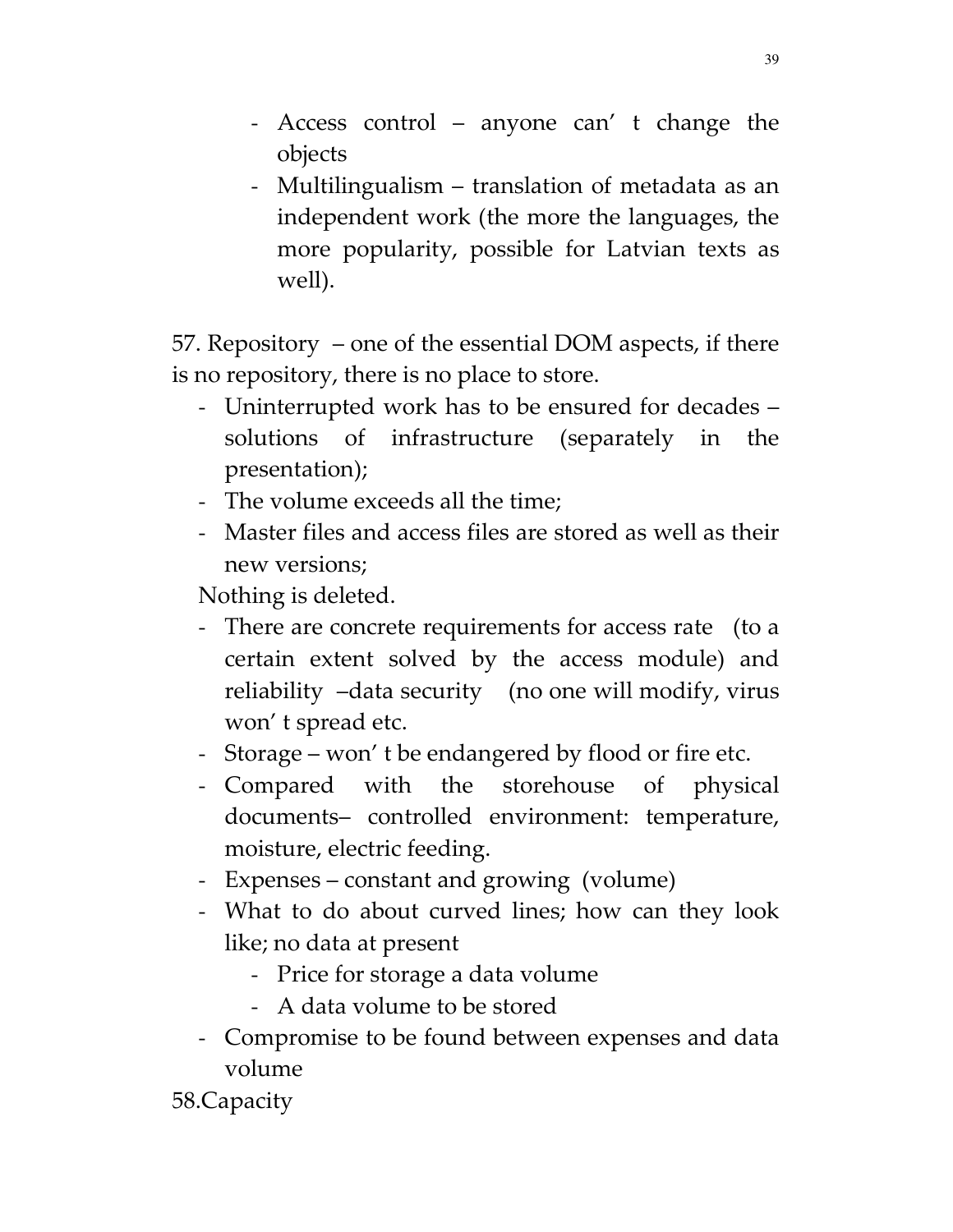- a certain number of computers (servers) ensures simultaneous access to a certain number of users

- more users , more expenditure for ensuring access. Interface

- to make and maintain not only www interface, but also for automatic searchers robots (TEL, EDL.net etc.)

Formats:

- binary data formats change ten years ago the following programs existed WordStar, (USSR:) ChiWriter, MultiEdit, it is impossible to access these data. The same refers to flexible diskettes. What is the choice? Maximum simple formats. (INA experience – tar files on DLT tapes)
- multilingualism it has to be envisaged on the level of metadata; translation

## 59. Expenses

Servers and store- houses:

- Within the framework of DOM system impossible to do by us – high expenditure refers not only to creation, but also to maintenance (electricity, people etc.)
- External services –IT infrastructure is not the major competence of the NLL
	- separate services –webcrawling; the possible Internet Archive (BnF experience)
- inclusion of costs for maintenance into the budget.

60. Requirements for metadata are as follow:

 A set of metadata elements is required for finding solutions to DIBi metadata: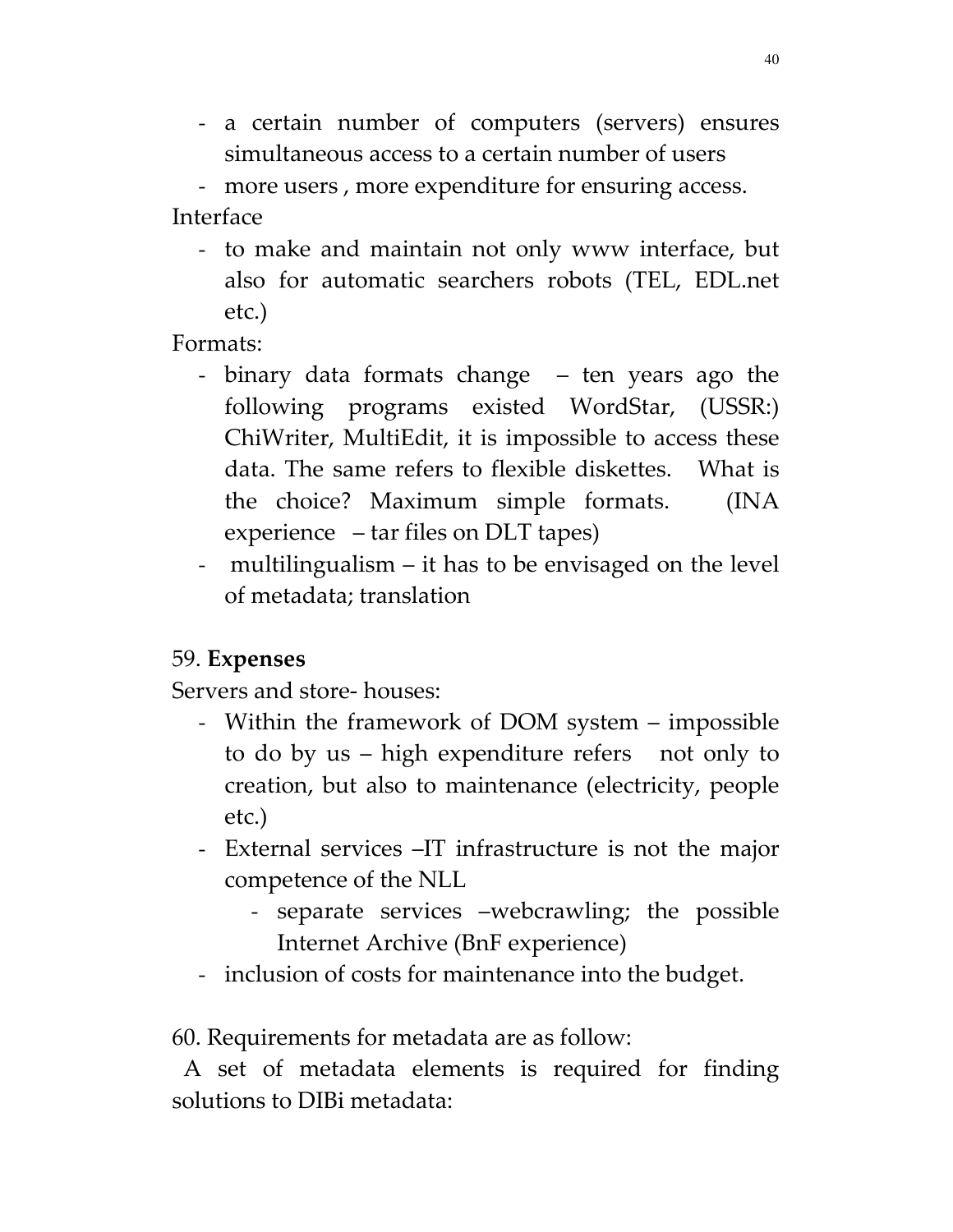- a possibility for users to have a convenient search and find a digital object irrespective of its type;
- a set of metadata elements can be used for describing all the objects included into DiBi, irrespective of the institution digitizing an object or administering it.

61. On August 11, 2006 DiBi Metadata standards are adopted.

Minimal description length is ensured by metadata, recorded in compliance with Dublin Core standard. Compatibility with other systems is ensured by metadata, which are asked by:

- The European Digital Library project user profile  $(v.1.5.)$
- Metadata and e –services identification standard of the State Integrated Library Information system (SILIS)

Latvia metadata standard is based on and compatible with Dublin Core Metadata Element Set (DCMES), documented in Dublin Core Metadata Initiative (DCMI). In any case metadata can logically be divided into three groups – descriptive, administrative and structural metadata. Descriptive metadata contains information for describing intellectual content of the object. Administrative metadata contain physical characteristics of resources, usage and copyright. Structural metadata describes the internal structure of digital resources and the relationship between their parts.

62. Decisions on standards and protocols are equally important. They are as follows:

■ File- naming convention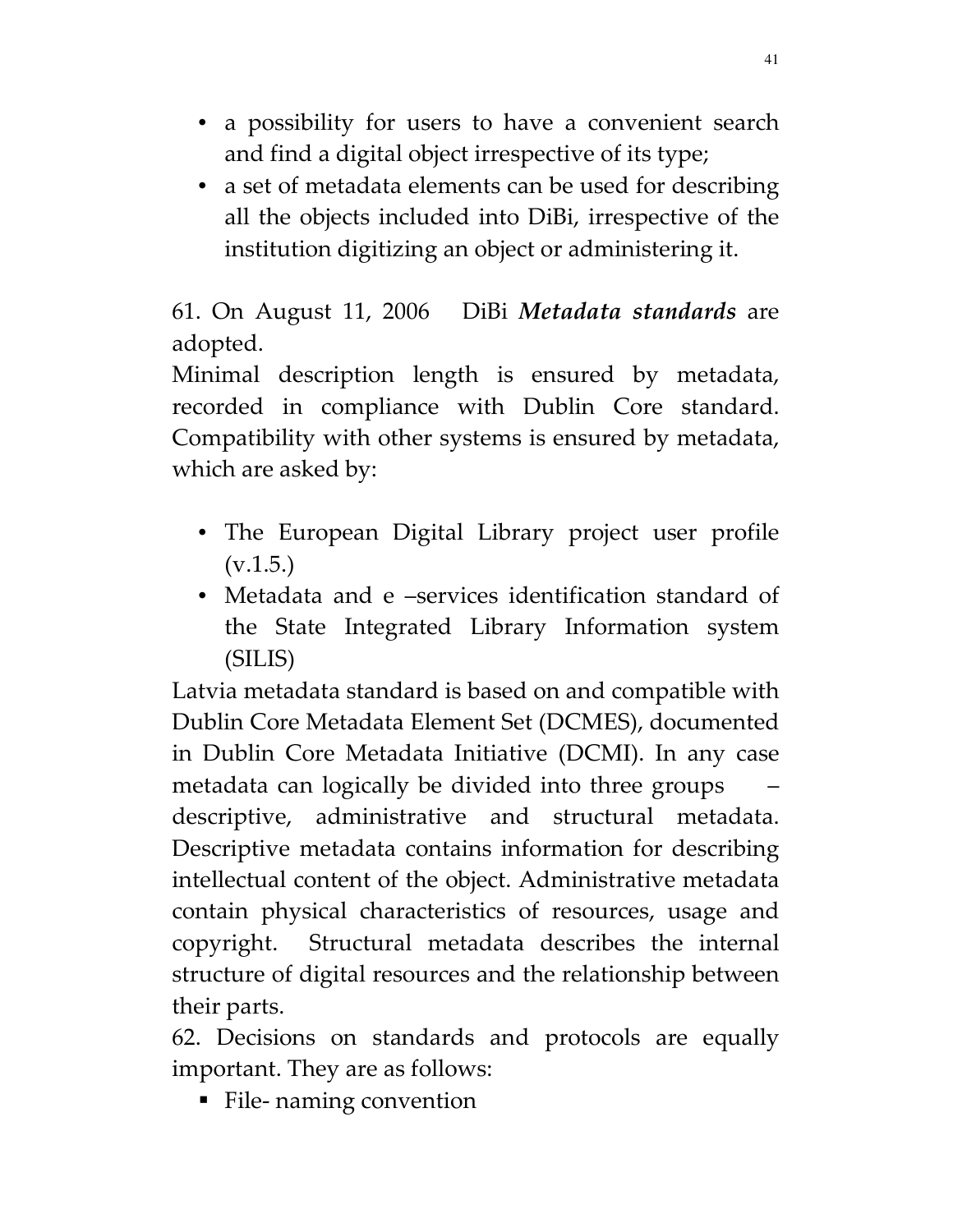- Object identification published in Internet I (URN)
- Data Exchange protocols
	- OAI-PMH
	- SRU/SRW
- Master and access files formats:
	- for a wide range of objects (texts, images, maps, audio, video, Sibeliuss' records, web etc.)
	- Various choices and one format (PDF/A vs. DjVu)
- **Complexes, documents of many pages** 
	- User files
	- Marking (for example, Olive software for newspapers)
- Criteria for quality control & procedures
- 63. Video type object metadata are included in the set
	- Video type object metadata are described, using MPEG-7 standard. MPEG-7 standard is ISO/IEC standard, worked out by the Moving Pictures Expert Group (MPEG), which works within the International Standards Organization ISO. MPEG-7 has been adopted as a standard in 2001. MPEG-7 is the first standard, which is not based on compression format, but on metadata, that is, on the content description. MPEG-7 uses XML and defines the descriptors set for audio, video and graphics, using the Description Definition Language DDL. MPEG-7 is meant for users to search, browse and retrieve audiovisual content. The standard does not envisage, how to form metadata from content, how to process metadata.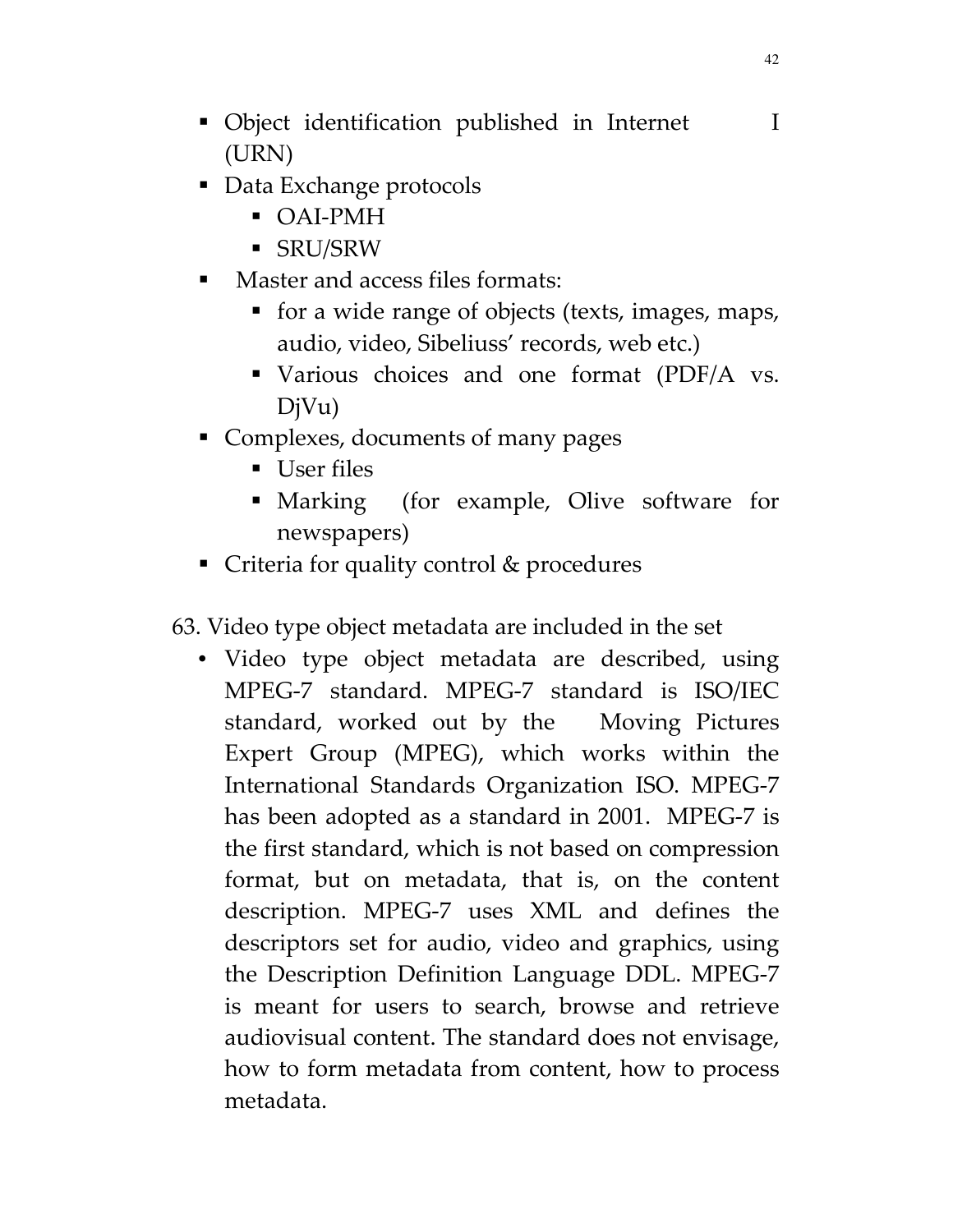- MPEG7 format is like a container, which contains information of the segments of the resource – video, audio, audiovisual.
- MPEG format parts are video and audio segments. Below, the structures of audio and video segments are seen.

64. Metadata of sound recordings at various institutions are formed according to a different level of perfection. .

The most complete possible is the description of audiovisual resources in MPEG-7 standard. Exceedingly detailed description of audio resources is possible using bibliographic description standard MARC. Concise, but satisfactory for the requirements of many users is the description of audio records formed at the virtual music library – the project formed jointly by the Danish Library Consortium.

65. The necessary provision of information resources with metadata is ensuring qualitative learning possibilities additional information about the nature of resources, the possible way of usage, copyright status etc.

The architecture of the National Digital Library envisages two level metadata adjusted for digital documents. The Minimum level corresponds to the requirements of the European Digital library and uses 15 element set in Dublin Core system. The Second level comprises advanced metadata –descriptive, administrative and structural.

For educational aims a special significance is to the socalled LOM metadata –Learning Object Metadata. The Learning object means to use a part of the process repeatedly. The course of learning can consist of learning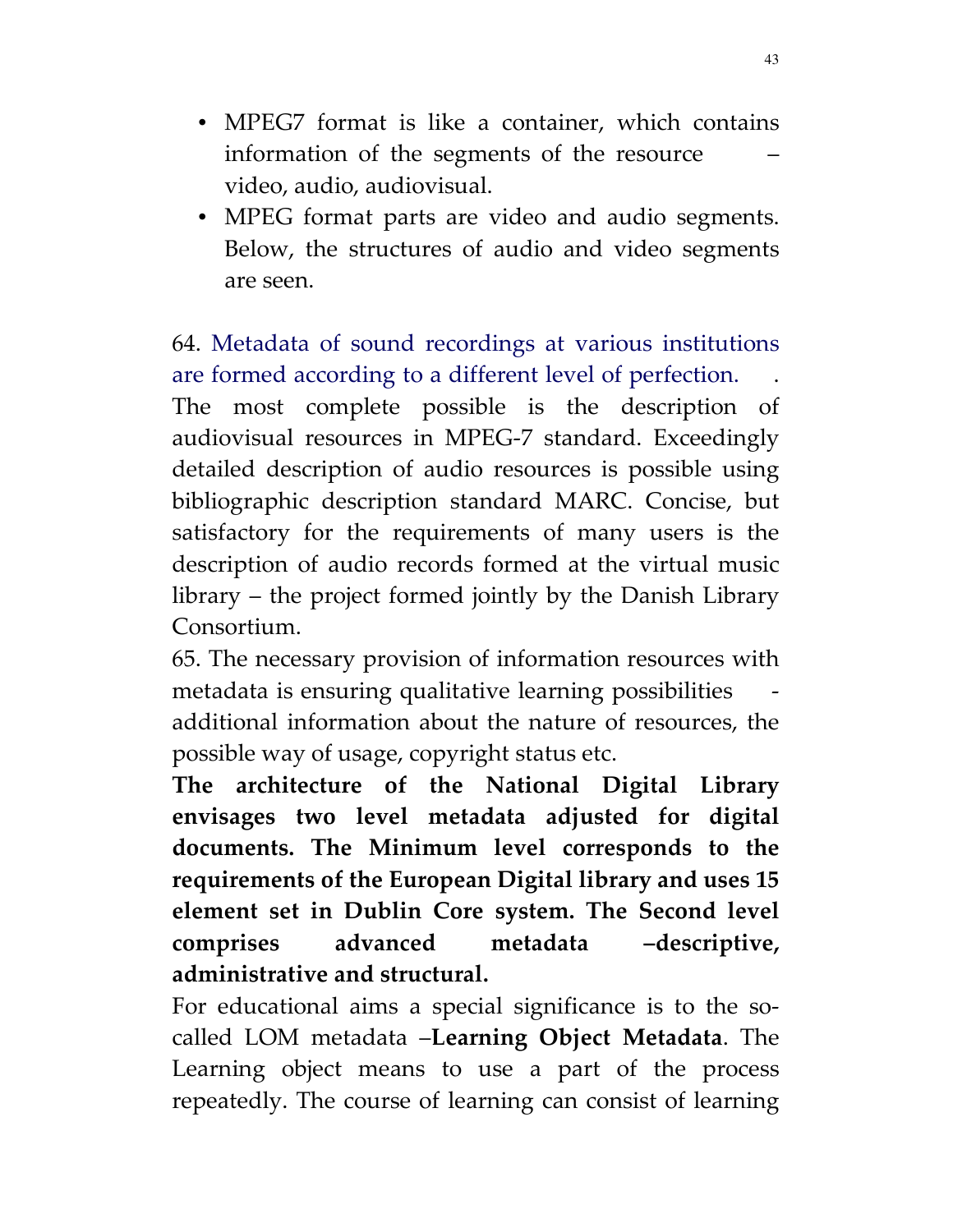objects; one and the same objects can have several courses. The sequence of presenting learning objects and the track can be adjusted to users' requirements. LOM access allows saving up, forming a personalized training.

LOM metadata creation asks for the work of qualified pedagogues, allowing realizing didactic training and constructive approach to individual experience of influential pedagogues.

66. An example of minimum level of metadata in Dublin Core

67. – 68. Another example, metadata are described according to the library information system Aleph500 in MARC21 format.

69. And there is the description of Dublin Core.

## 70. Metadata

The work is continued within the standard TEL Dublin Core Application Profile for Object Description

 The usage of TEL Dublin Core Application Profile for Collection Description is approved and adapted.

MARC21->TEL Dublin Core Application Profile for Object Description metadata migration scheme

Access file testing

In summer 2007 the training of metadata specialists will start.

71. To introduce unified standards based on the best international practice, as well as official and de facto standards, the work to make the Manual for Digitization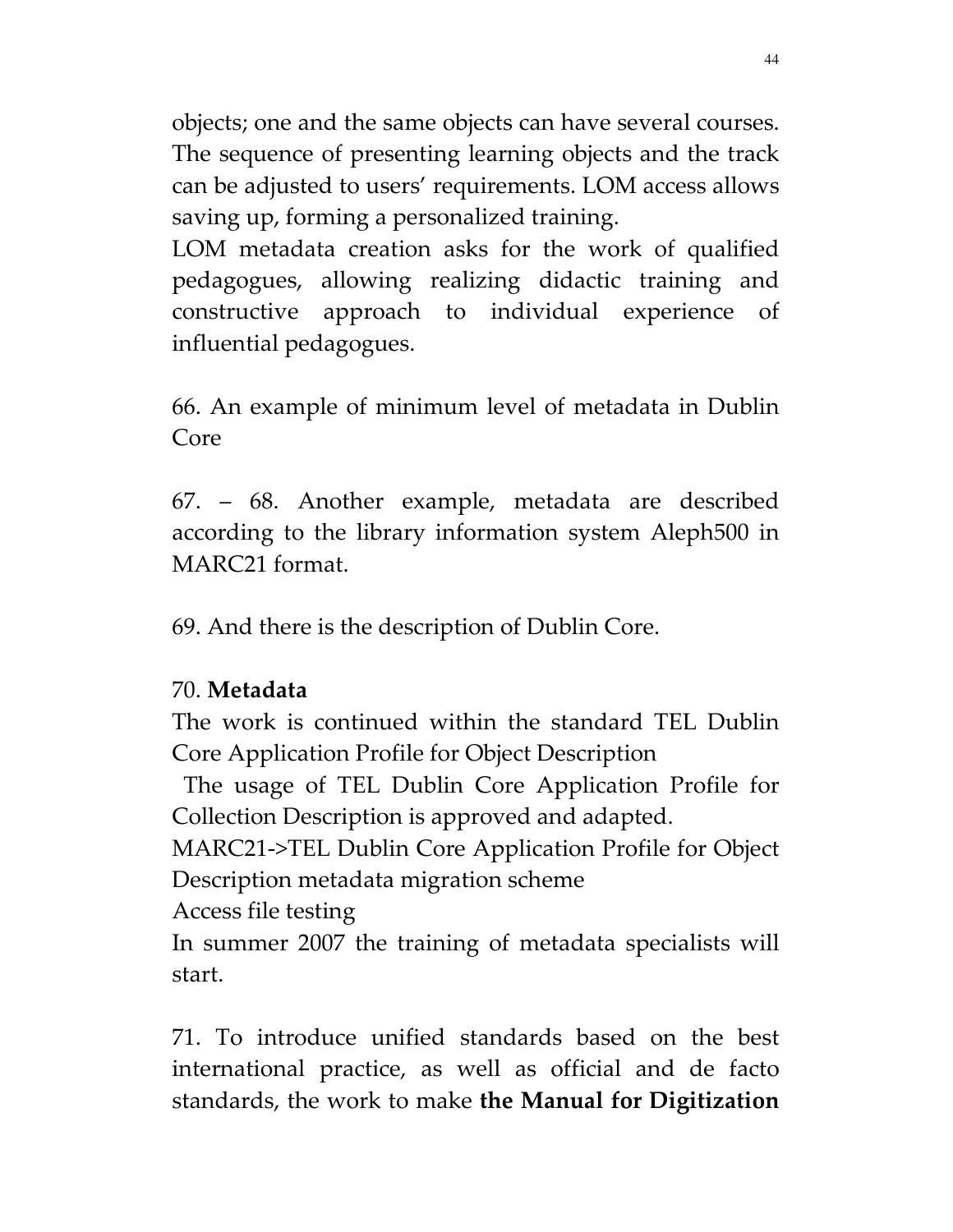has started. At present the chapters on object scanning, creation of master files and access files and metadata have been completed.

# What is reliable facsimile quality of digital reproduction?

A reliable digital reproduction should be long –lasting (accessible eternally) and compatible with various platforms and software. A reliable digital reproduction is a digital image, made to reproduce the original document precisely in content (including autographs a.o. specific features) and semblance (tonality and colour) and the sequence of pages. Facsimile print outs of reliable reproductions will be available when they will be of the same size as originals. (1:1).

72. The manual consists of the following chapters:

## -MASTER FILES

- ACCESS FILES; ACCESS IMAGES

- SCANNING AND PROCESSING

-TITLES OF MASTER FILES FOR LONG –TERM STORAGE

- METADATA

- APPENDIXES

A. COMMON MINIMAL REQUIREMENTS FOR MASTERFILES

B. MASTERFILES

C. ACCESS FILES OR ACCESS IMAGES FOR VIEWING

D. SAMPLES OF THE FREQUENTLY FOUND TYPES OF ORIGINALS AND PECULIARITIES OF THEIR SCANNING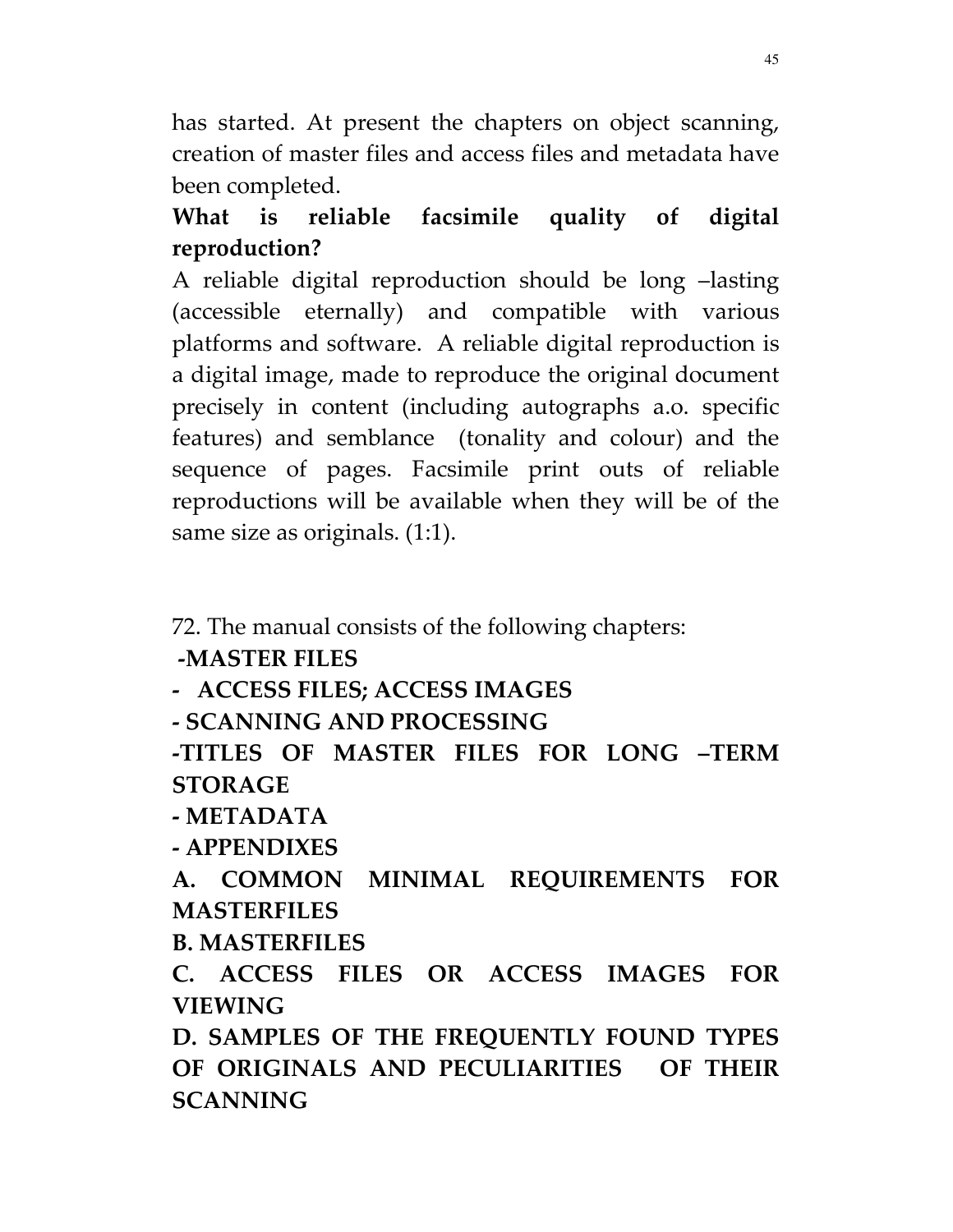### E. MATRIX FOR CREATING FILENAMES

73. Scanning is not a completely mechanical process-for example, the image of the present –day Unibanka building on the corner of Lielās Pils street shows, how important it is to investigate the original, to choose such a resolution and colour palette, which will allow preserving all details existent in the original and difficult to notice at once.

74. Photographs. Another example shows how time-

consuming is digitizing of one object. You see three men in this photo; we recognize one as Jāzeps Vītols. But who are the other two? That's where the research begins, the metadata on the right of the screen prove the successful result.

75. When we speak about the text we encounter the text recognition problems.

There is a seemingly simple text in the book about Vītols in this image acquired with text recognition software.

When you look closer you discover several problems.

- 1) Orthography software has not recognized an old work "meldijas" (melodies) and changed it to media.
- 2) The old orthography is used in the text and if you try to find the word "kori"(choirs), there is no such a word.

3) Versions of personal and place names are found – Vīgneru Ernests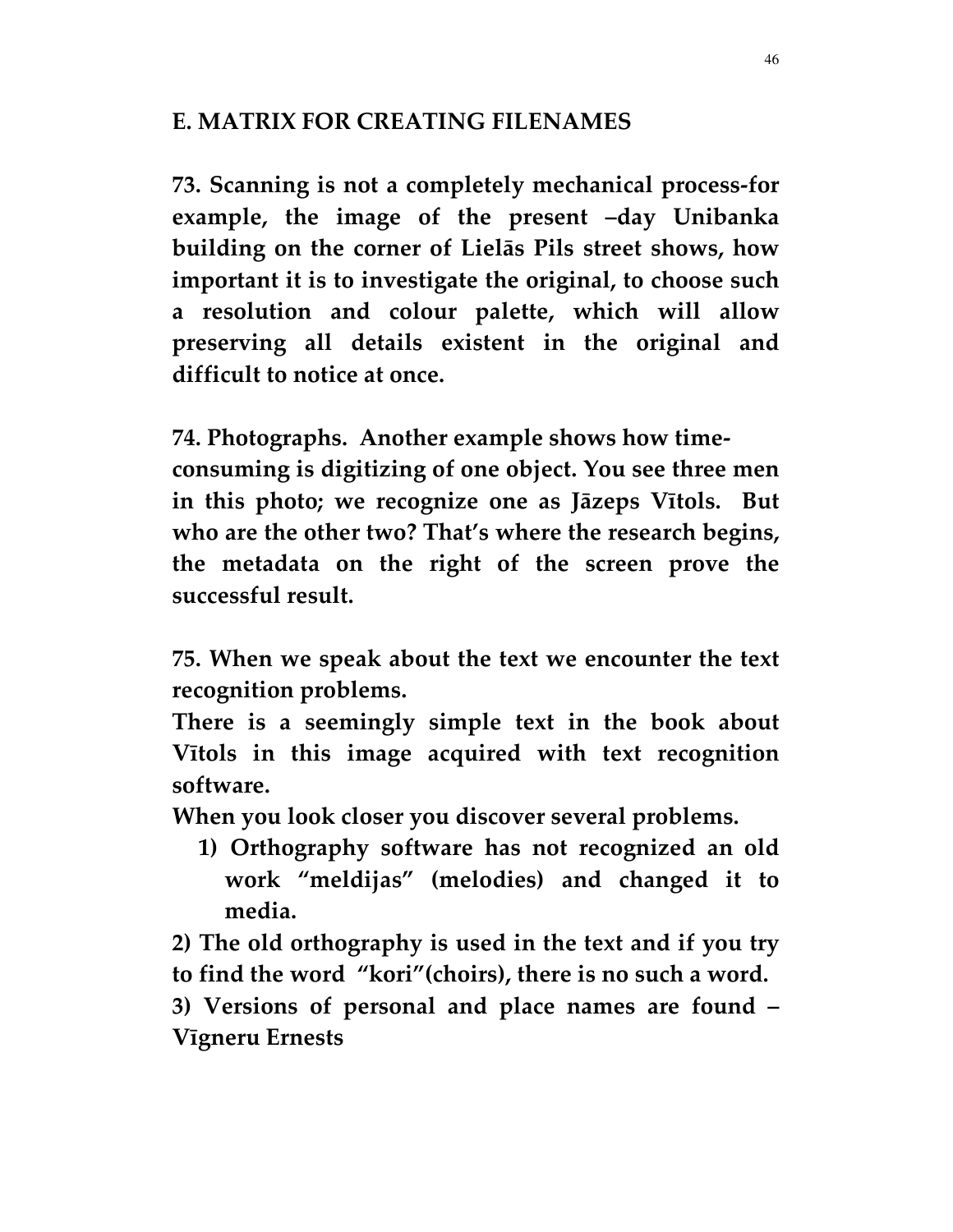## It is envisaged that the difficulties will arise with the old font used in Latvia until the mid 30s. The text will need rereading.

76. The pilot project ("Jāzeps Vītols") has started. The major aim is to digitize several types of objects and find out the possible difficulties and stumbling blocks. Today the system is installed and configured; metadata scheme and users' interface is worked out. Branch metadata specialists are trained and first 150 objects are described (sound recordings, scores, video films, images, manuscripts, a book, music written by Sibeliuss etc.). The program for recognition of characters is tried. The pilot project will be completed in the end of September 2006.

#### Why have we chosen Jāzeps Vītols?

Firstly, Jāzeps Vītols has been a very creative composer. His compositions have been stored at the collections of various organizations: the National Library of Latvia, the Latvian Academic Library, and at the Academy of Music. The new digital collection will offer a good opportunity to check the inter-organizational cooperation abilities.

Secondly, Jāzeps Vītols has written his scores and letters in a calligraphic handwriting, it is important for those users interested in the originals of the manuscripts.

DiBi pilot project Jāzeps Vītols gives a possibility to compile rare materials in one place, to create a new unique collection – autographs, published compositions, sound recordings, images and portraits, letters, bibliography –and ensure its accessibility to a wide range of interested persons, simultaneously offering a wide development program of Latvian academic music. A great part of J.Vītols' scores, especially at the beginning of 1890s and 20s century are available in one or two copies, in the course of time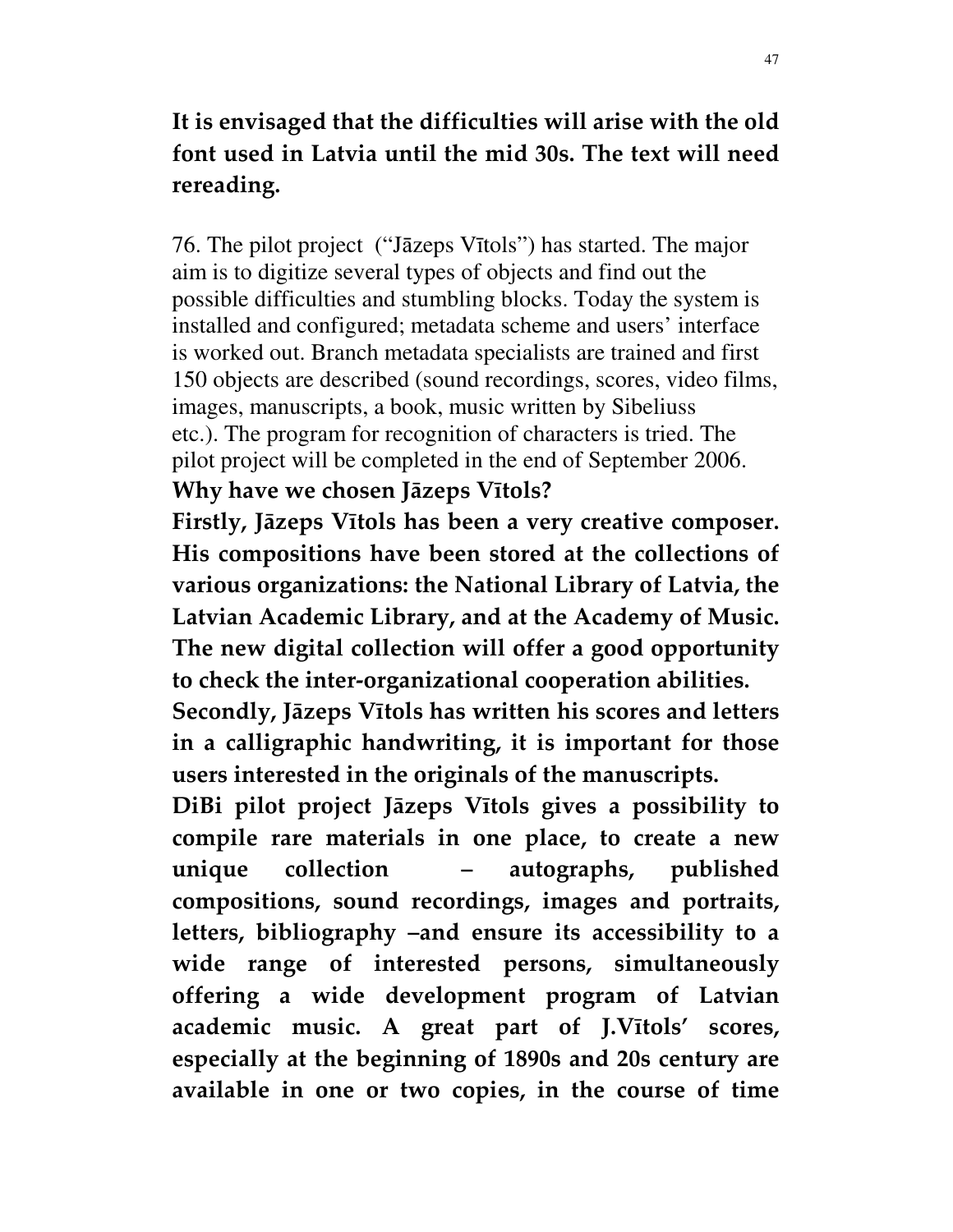paper has become fragile, and requires restoration. To ensure the more complete choice of materials, several music organizations are involved in the project: departments of the NLL, J. Vītols Music Aacademy of Latvia, (especially J.Vītols' study), the Museum of Latvian Literature, Art and Music, J.Vītols' museum "Anniņas" in Gaujiena.

Until the end of September, 2006 192 materials of various types are found in the pilot project "Jāzeps Vītols". They are: audio records, photographs, books, interactive resources, concert programmes, scores, printed music, posters, letters, video films, drawings.

77. – 78. Gateway

79.Compositions written by hand and in a digitally reproducible format

80. Browsing digital pages

81. The next step - Migration with all metadata schemes Migration from Fedora/Fez vides to DOMS; from the end of 2007 to the mid 2008 in full functionality.

82. Cooperation with other memory institutions is one of the most important aspects of this project.

Within the framework of the pilot project the cooperation with other memory institutions of Latvia has started (at present - the Academy of Music of Latvia, Latvia Radio and the Latvian Academic Library. It is planed to involve new participants in Latvia and in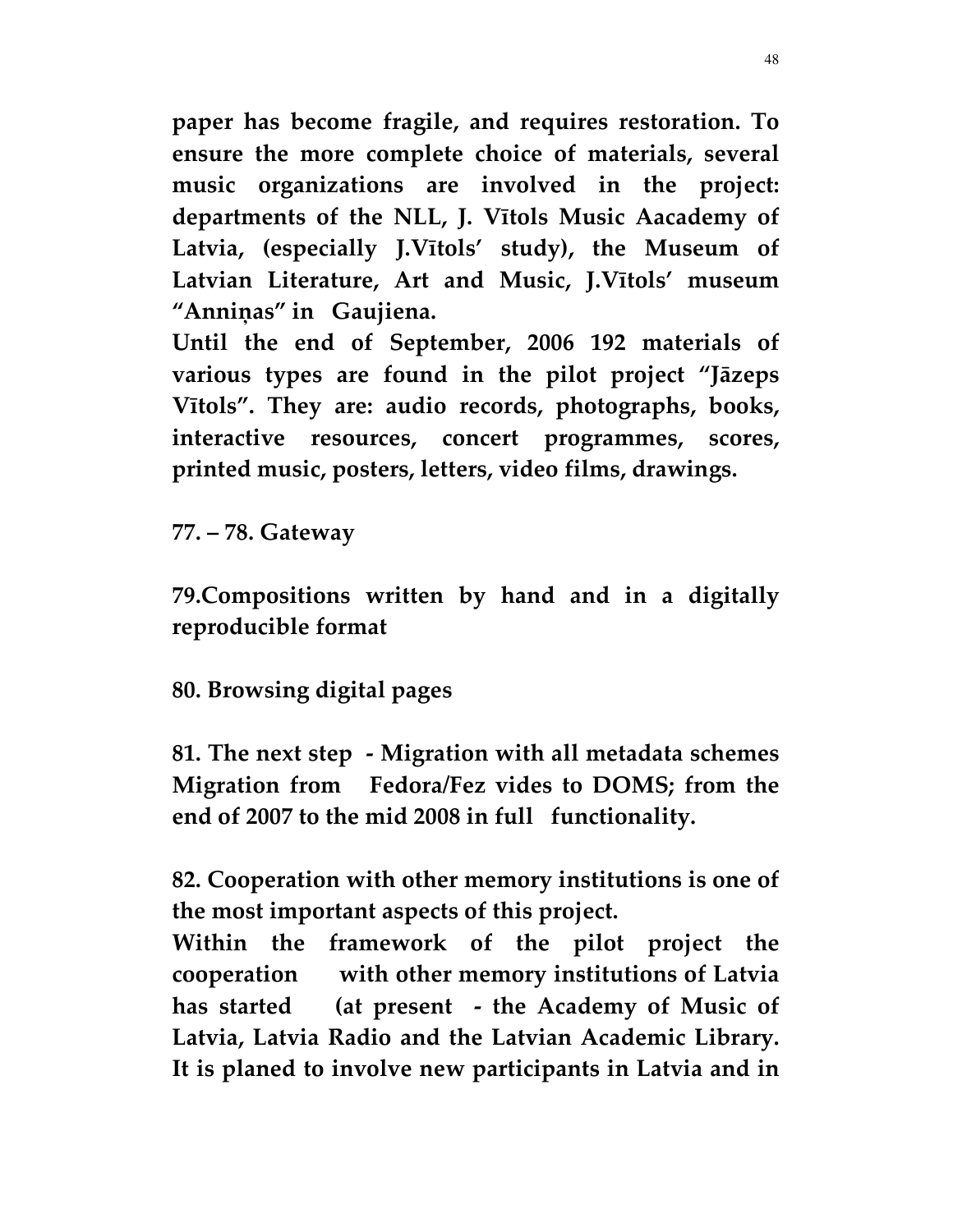abroad. The aim is to form the Digital Library "Letonica".

It is envisaged, that the cooperation will be continued with the State History Archive.

Negotiations on cooperation after the implementation of DOM have started with the leadership of the University of Latvia and its separate structural units – libraries, the Treasure House of folklore and the Institute of Mathematics; Latvian Patent and Technological Library, the Latvian State Archive of Film, Photo, Audio Documents, the Museum of Cinema, Latvian TV etc.

83. We foresee a special direction –a support to regional digital libraries. The formula is as follows:

Digitized collections of regional memory institutions + digital repatriation from the collections of the world and the national collections of Latvia (National Digital Library Letonica) + "texts in the context  $"$  + links to the home page/ portal of regional libraries (archives, museums, schools, local governments, development agencies, tourist information bureaus etc.).

84. To ensure a successful direction of DiBi a great significance is paid to formation of the corresponding ICT structures. It is necessary to make reserve copies of big master files, to offer audio and video stream files, which determine the necessity for high- powered technologies, including broadband network.

If there is no good library, there is no access possible to these files from Kārsava or Rucava.

The complex software is necessary to be compared to that of Amazon, and professionals know it as Digital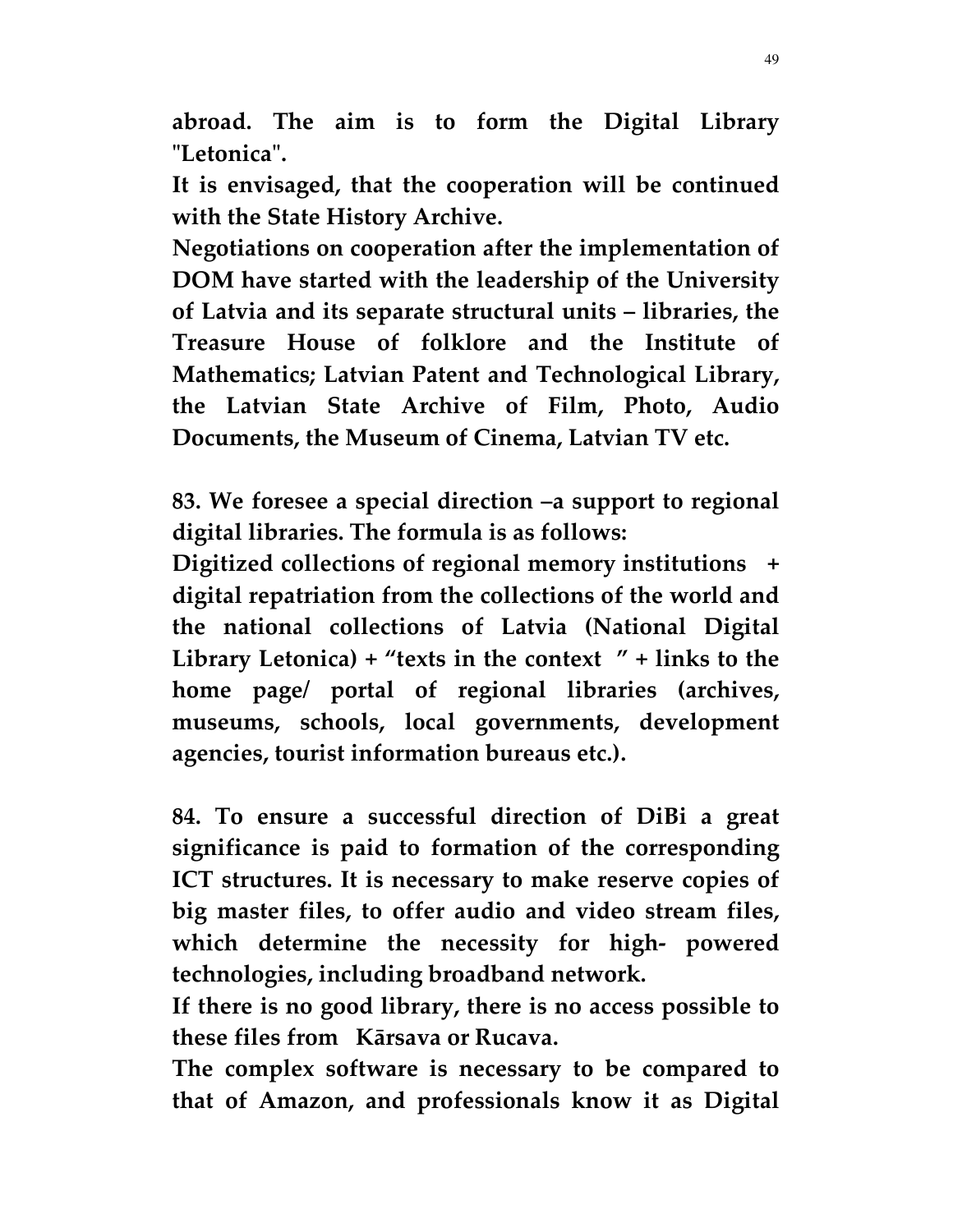Object Management System, as well as software for processing images, maps, text, audio, video etc.

And the most essential is – specialists are required with skills in IT, which will create these systems and use them.

The list of purchases for the requirements of Digital Library is prepared: the necessary IT infrastructure – computers and software.

Survey of scanning, after- treatment and metadata, research and calculation of the financial profitableness have been carried out.

The agreement has been concluded with Olive Software company about the text object after –treatment, indexation, and testing of software for data organization.

85. In June, 2007 with the help of the Ministry of Culture negotiations started with Latvia creative and professional associations on cooperation to solve access rights to digital materials.

86. The Centre of Excellence.

The NLL has hired several researchers; the Department of Research and Development is established, the staff members have joined in several international projects.

I have already mentioned about gaining experience.

In the field of training several activities were realized. Members of DiBi target group examined the work with the content, for example digitizers studied the programme DejaVu in scanning materials.

For entering concrete resources into DiBi, employees of several departments of the NLL (the Department of Music, the Department of Rare Books and Manuscripts,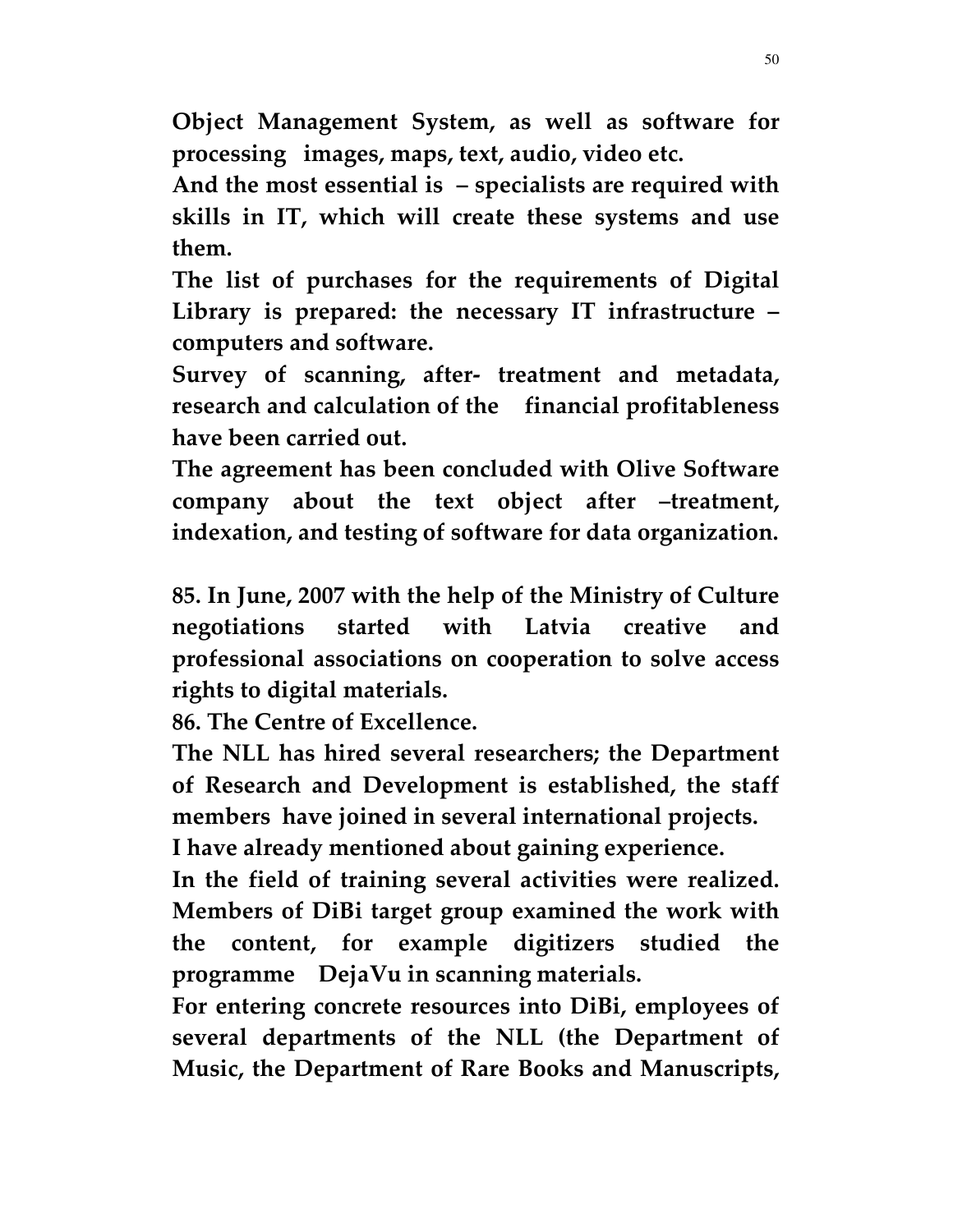the Department of Restoration and Digitization) learned metadata adjusting to digital resources.

Experts are attracted to acquiring after-treatment programme.

87. The NLL TIC will offer training to practical digitizers, how to create DiBi resources and how to improve the accessibility to digital resources with the help of the Network of Light (Bill and Melinda Gates project) and other institutions.

However, the University of Latvia TIC offers advanced course of continuous learning " DIGITAL LIBRARIES" (32 h)

A similar programme is LU SZF Bachelor's programme.

88. Research functions carried out by the Digital Library of the NLL are specific, different and unique. The NLL Digital Library is the only one in the Baltic region succeeding in the following research trends:

Users' interactivity, personalization. This work is oriented to a creation of users, knowledge, and psychologically adequate interface. Usage of digitized resources will be adapted and adjusted to the requirements of users. Offer of complementary access will be a novelty, including, bottom-up strategy, where the staring point is users' interests and knowledge structure.

Elaboration of user oriented access, using empiric epistemology; these are researches on semantic ontology. It is an innovative, at present a crucial direction in implementing digital projects in the world. . Elaborations of semantic ontology take place compiling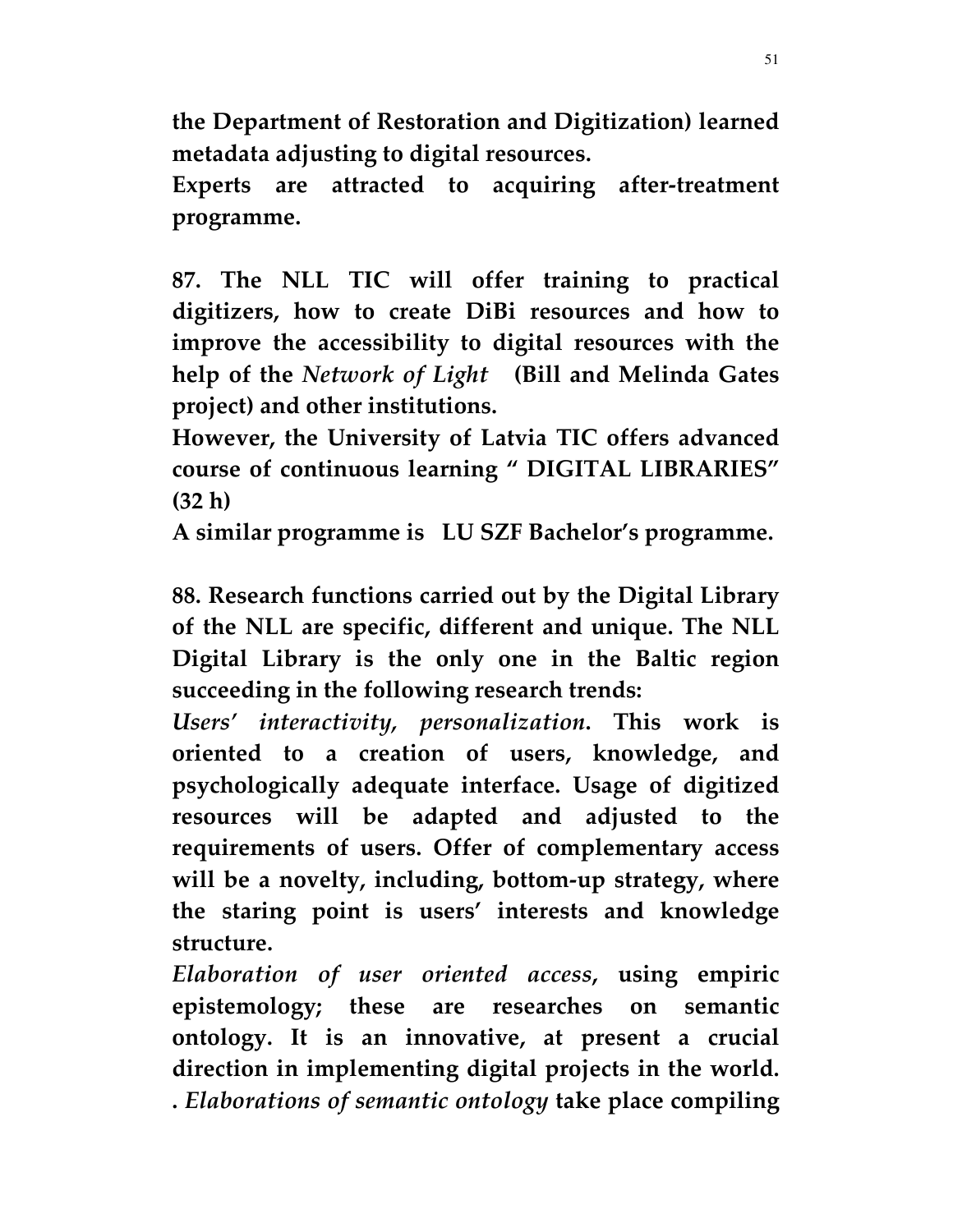semantic, psychological and computer science and reaching balanced (a) formally effective and (b) semantically and psychologically adequate digitizing module of semantic ontology.

To promote the support to ontology and interactivity- it is the work with innovative access OCR and further developing of indexing.

An essential research is made in formation of semantic filter for the purpose of search. The result of this work will be not only the quantitative, but also qualitative product of high value. It is essential if you take into account the rapid growth of digitized resources.

Processing and analyses of the text of natural languages will take place in the process of search. Directions of research will deal with the analyses of metaphoric, polisemic, deictic components, which are not practically created in the existing search systems.

Attraction of the users knowledge base to digitized resources in the application process is important. Experience of any library and database doesn't begin and finish the usage of the corresponding material. This aspect is essential to increase the efficiency of digitized resources. The trend of this research is innovative, and less investigated in the world.

 The research of DiBi of the NLL envisages not only the replenishment of the existing resources in future, and digitizing of the content but also elaboration of innovative methods, by attracting interdisciplinary research resources from the leading research centres of the world.

 Research in DiBi at the NLL has an important role in attracting further funding in Latvia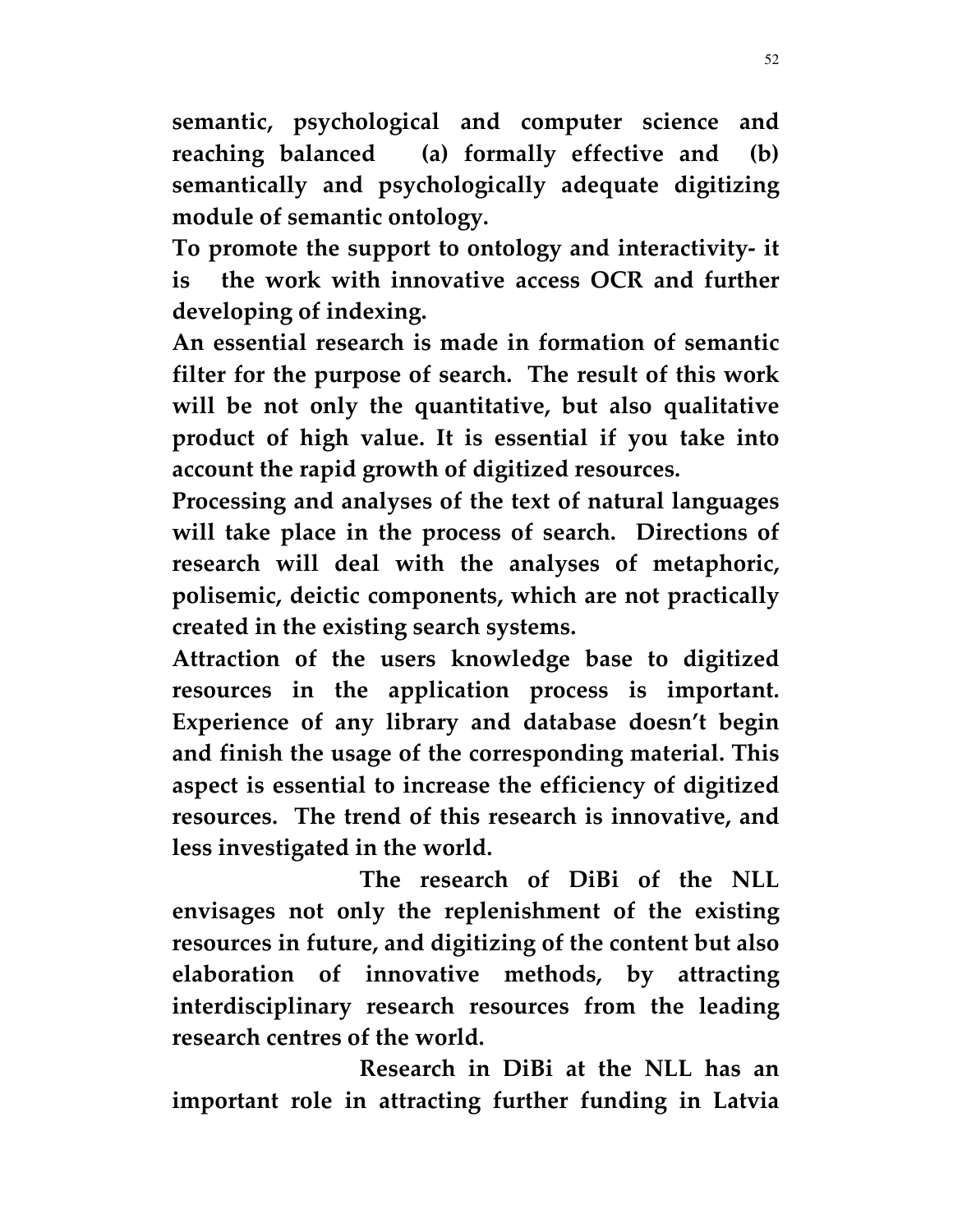and institutions outside Latvia, among EU target programs and the private sector.

Digital Library of the NLL is not only a digitizing institution with practical and informative tasks, which electronically embraces analogue resources, but also realizes international innovative research thus fulfilling the functions, which possess Research and Development centres in any representative Digital Library in Europe and in the world. Digital Library of the NLL cooperates in research with leading research centres of the world. Among cooperation institutions are specialists of computer science, book science, psychology, ontology, cognitive sciences and other branches.

The cooperation in the project TRIPOD (TRI-Partite Multimedia Object Description) of the 6<sup>th</sup> framework program of the European Commission (FP6) has started.

Participants: 10 European research institutions, Latvian partner –  $SIA$  "Tilde"

Preparatory works for the project announcement in e-ContentPlus program.

89. WEB 2.0 has initiated to define Library 2.0. (L2) is an alternation of those services, which the library offers to its users. It offers new tools, which corresponding to the community of users, allows making the library environment (virtual and physical) interactive and cooperation more contributory. It fosters socially mutual interaction between library staff and users. L2 asks for a cooperation of users and feedback in development and maintenance of library services.

Moreover, understanding of L2 necessarily leads to DiBi.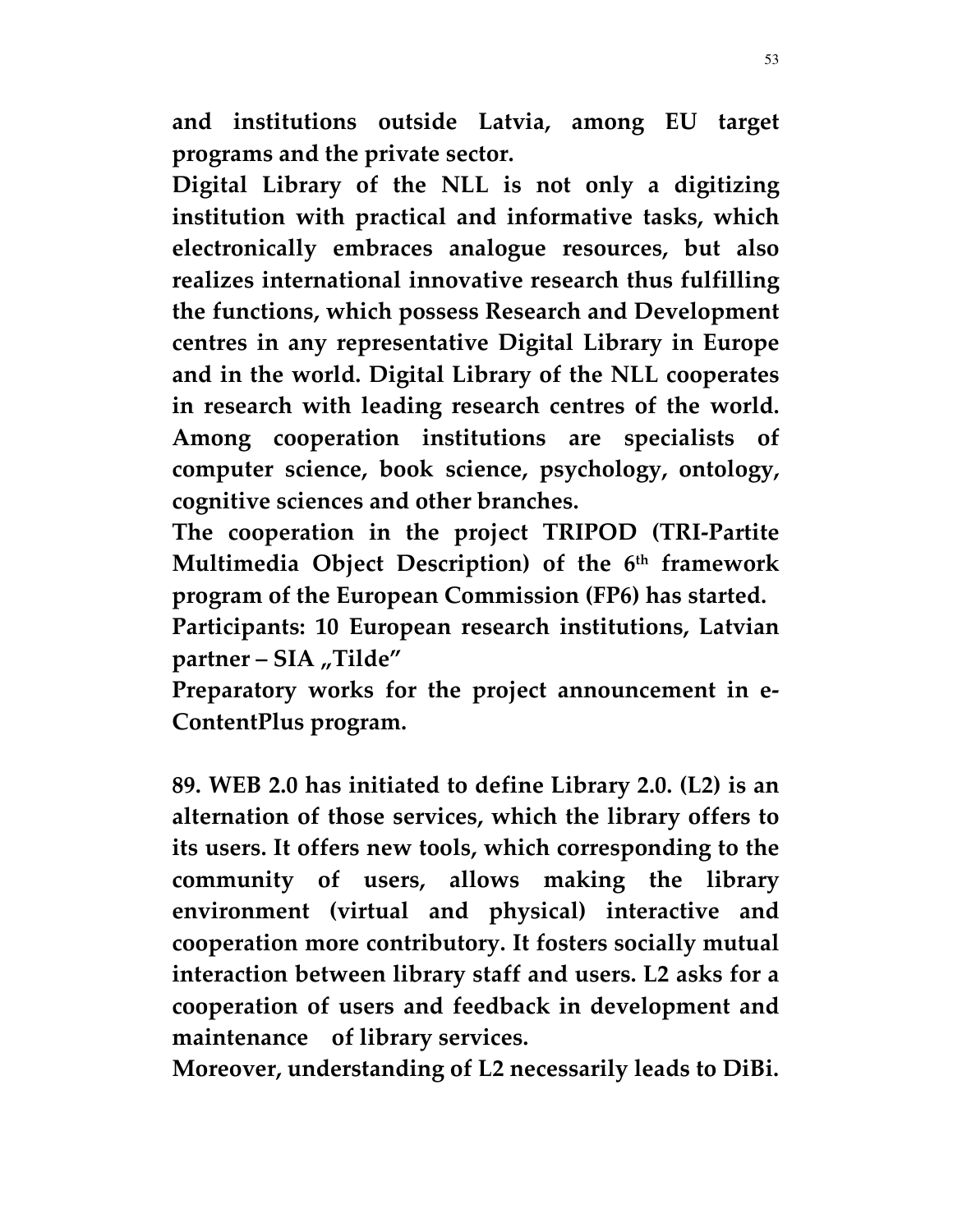90. To use technologies in order to form interactive ties with the public.

A user 2.0 could mean a certain amount of skills, and experience and simultaneously a generation born in the turn of the millennium, the computer skills of whom are a self-evident truth. This generation is characteristic of certain information retrieval habits: not all is needed, but what is needed is needed immediately. The characteristic practice of search is –starting from the wider to the narrower (faseti0 in another cut).

If the library won't become a part of the life of this audience, it could mean that the research and educational quality would become worse in the course of time.

An example: the examples with copying home tasks from Internet – one and the same mistakes repeat in one or other work.

In the opposition: http://www.inmotionaame.org/education/subject.cfm?su bject=Geography (NYPL resource for teachers) – a reliable source

91.The NLL has started to coordinate the elaboration of the following projects, involving the society in making resources and reliable resources.

– " My photos"

• A personal view to the significant events in Latvia

– "The Lost Latvia"

• Memories of the lost monuments of nature and other objects in Latvia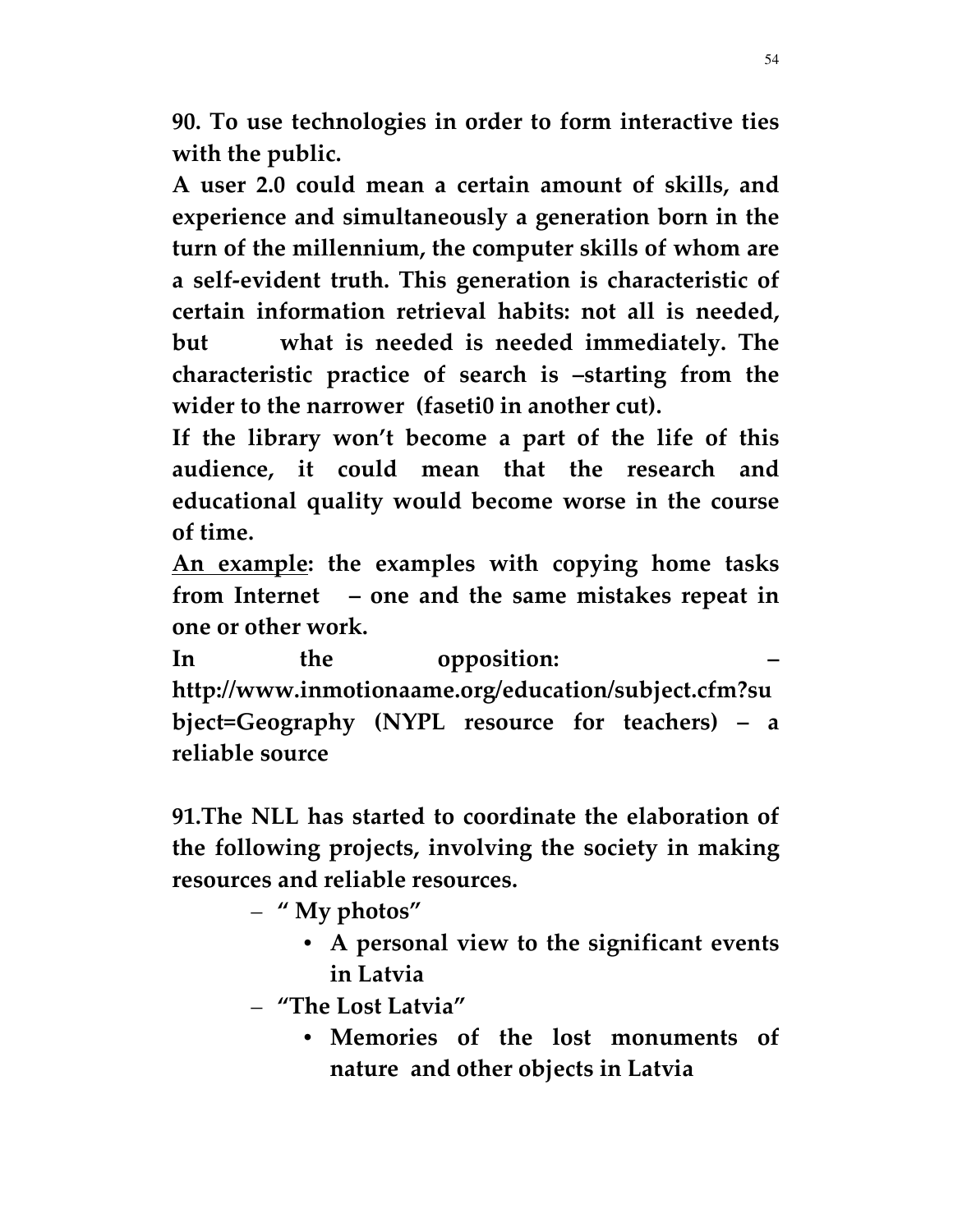• Resources from the libraries, archives, museums and private collections

92. Aims of the project

The pilot project " Lost Latvia" continues the work of the NLL to form the Latvian National Digital Library " Letonica". Within the framework of the project it is planned to digitize important culture historical materials, related to various Latvian places and objects, which has once existed, but nowadays has totally disappeared or got lost.

 At present images, documents video and other records about different lost places in Latvia have been preserved, however, every physical object is subdued to the influence of outer conditions and these documents gradually deteriorate. Implementing the pilot project "the Lost Latvia" documents will be digitized and it is possible to store eternally.

The target audience:

Pupils and teachers especially in the countryside, users of district libraries, researchers of local history, students of culture historic disciplines, promoters of culture tourism.

The scope of the project and restrictions

 A number of materials correspond to the aims of the project. It is impossible to digitize all of them. We have neither enough human resources, nor technical capacity. Initially the pilot project "Lost Latvia" envisages various restrictions to the content, which could be expanded in future including more and more materials in the digital collection.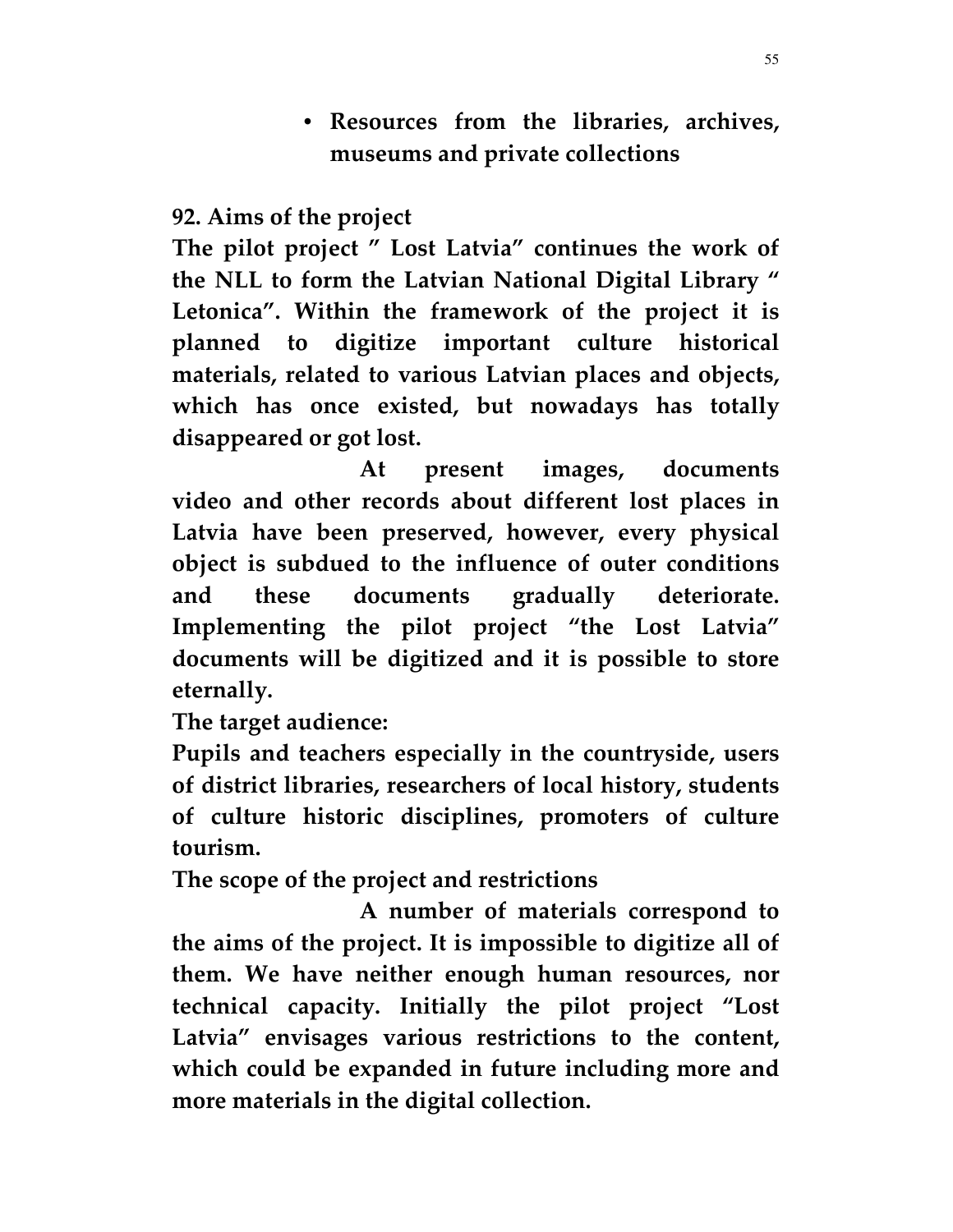Restrictions to objects and types of places

The project has to embrace a wide spectre of objects:

Places: once existed rivers, castle mounds, streets etc.

Buildings: castles, manor houses, ruined houses at world wars, churches, fishermen villages etc.

Monuments: monuments of artistic quality, monuments of historical persons (to Lenin, Stalin) etc.

Market places and harbours

Bridges: wooden bridges, pontoon bridges, railway bridges destroyed in World War II, rope bridges etc.

Nature objects: like Staburags, secular trees, parks, alleys etc.

Restrictions of time

The pilot project "Lost Latvia" envisages embracing the time period from 1945 (including the destroyed objects of World War II)

Every digitized lost object of Latvia must be supplemented by an image, what the place or object, looks now.

Geographical restrictions

The pilot project "Lost Latvia" will embrace the materials about the whole Latvia in its historical territory until 1945, for example, Abrene district, Valga etc.).

The pilot project doesn't envisage to digitize materials connected with Latvian colonies Tobago and Gambia.

Format restrictions

Primarily it is envisaged to gather images in the pilot project "Lost Latvia, including also video records, audio records (for example, memory readings, "Staburaga bērni" radio reading etc.).

Restrictions to the content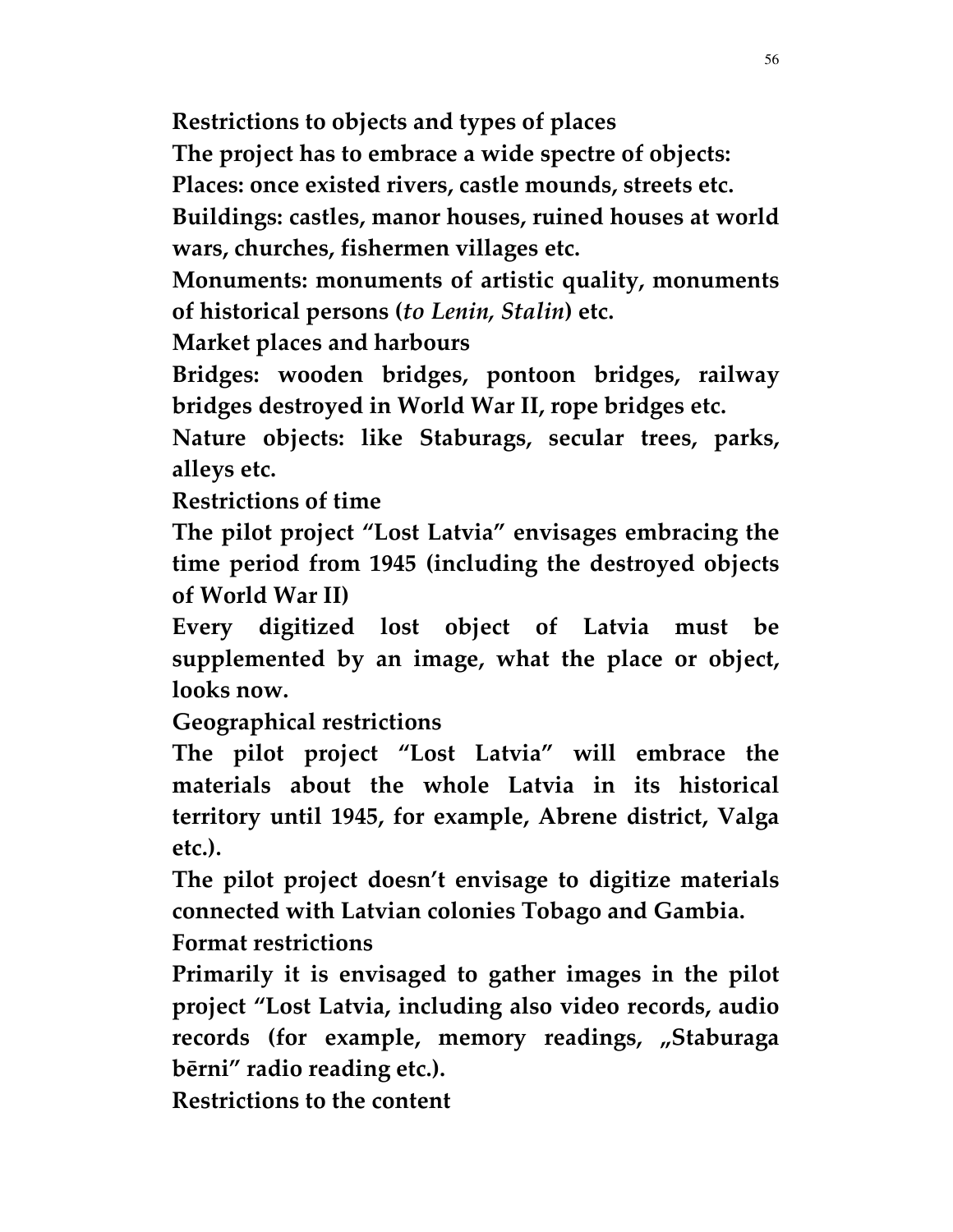The content of the pilot project is determined by the organizations involved, while all the chosen materials correspond to above-mentioned requirements. The content is compiled and coordinated by the National Library of Latvia. (For example, to avoid duplicate copies Technical solutions of the project

Digitizing should be carried out in compliance with " The Manual for Digitization" observing all quality standards of master files.

The organizations involved, within the limits of their possibility, have to digitize the materials independently or use the external services of digitization.

Project organization

Supervision of the project lays on the NLL; however, archives, museums, Riga and regional libraries can participate in the implementation of the project.

93. On November 19, 2007 the Ministry of Culture of LR and the NLL is going to organize the first international conference Digital Libraries for Learning (DLL).

The conference will investigate the contribution of national libraries to the process of learning by participating into study programmes, supporting professional training and life-long learning and other branches.

The main attention of the conference will be paid to:

-Assessment of the target audience in the context of learning;

- Content: primary sources, additional sources, and value added content;

- Formation of digital collections in order to foster education: formats, metadata and structuring.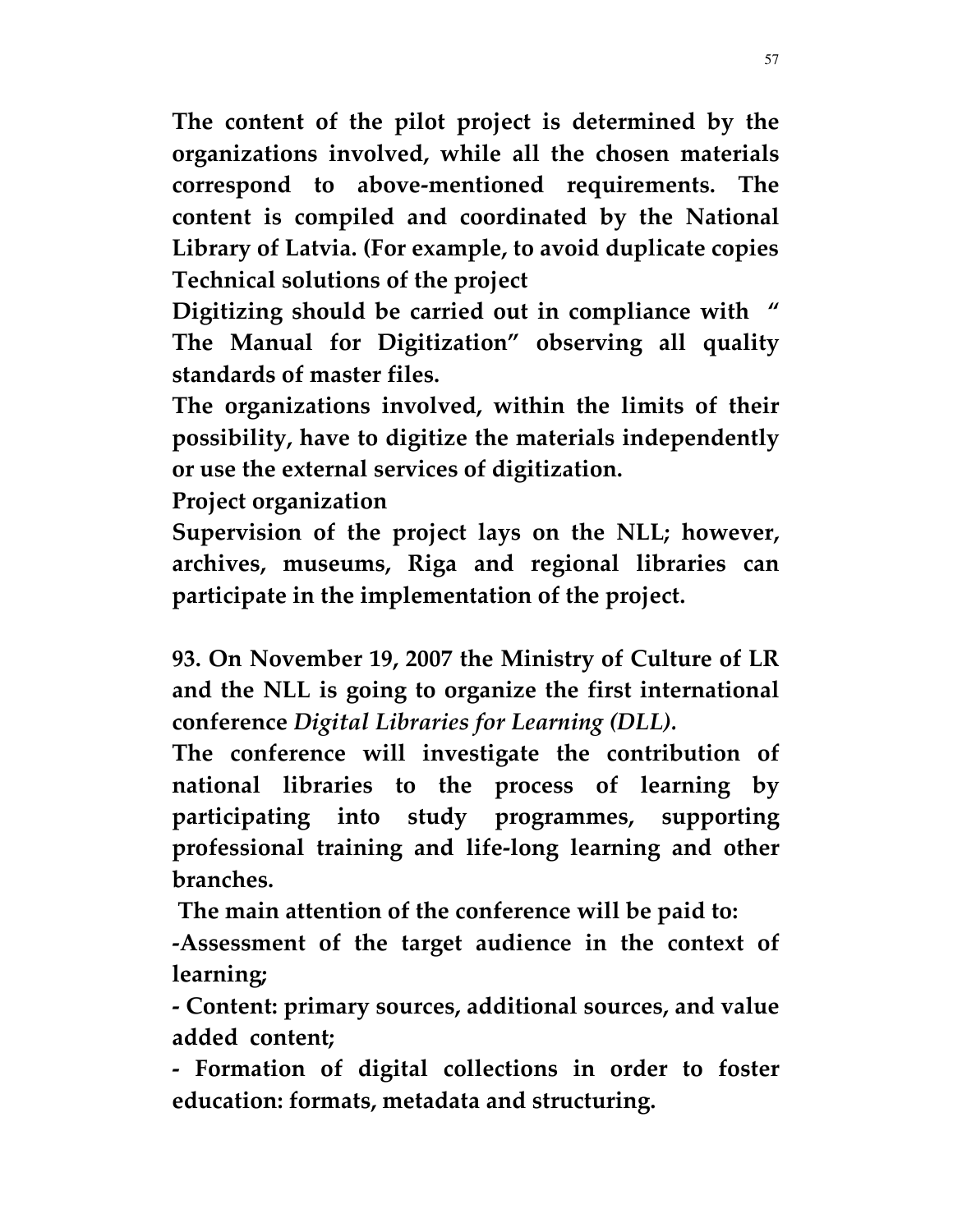About 150 participants from Europe, the USA and the Commonwealth of Independent States will take part at the conference.

94. In future we envisage, that DiBi will determine

 \* Multiform content from the wide range of memory institutions of Latvia:

- The content oriented to learning (for example, design education at art schools)
- Information in the context and added value features (texts in the context)
- The content from the publishers directly
- Objects from private collections
- Optically recognized (OCR-d) and indexed materials.

95. Organization and accessibility characterized by: In 2008

- Capacity to form personal collections
- **New pilot projects**
- Bilingual metadata
- **Joint search interface**
- Controlled dictionaries
- Further participation of memory institutions
- **Hierarchic browsing.**

In 2009

- **Intersectional or unified search**
- Ontology
- Multilingual metadata
- Content for specific users, based on semantics of textual analyses